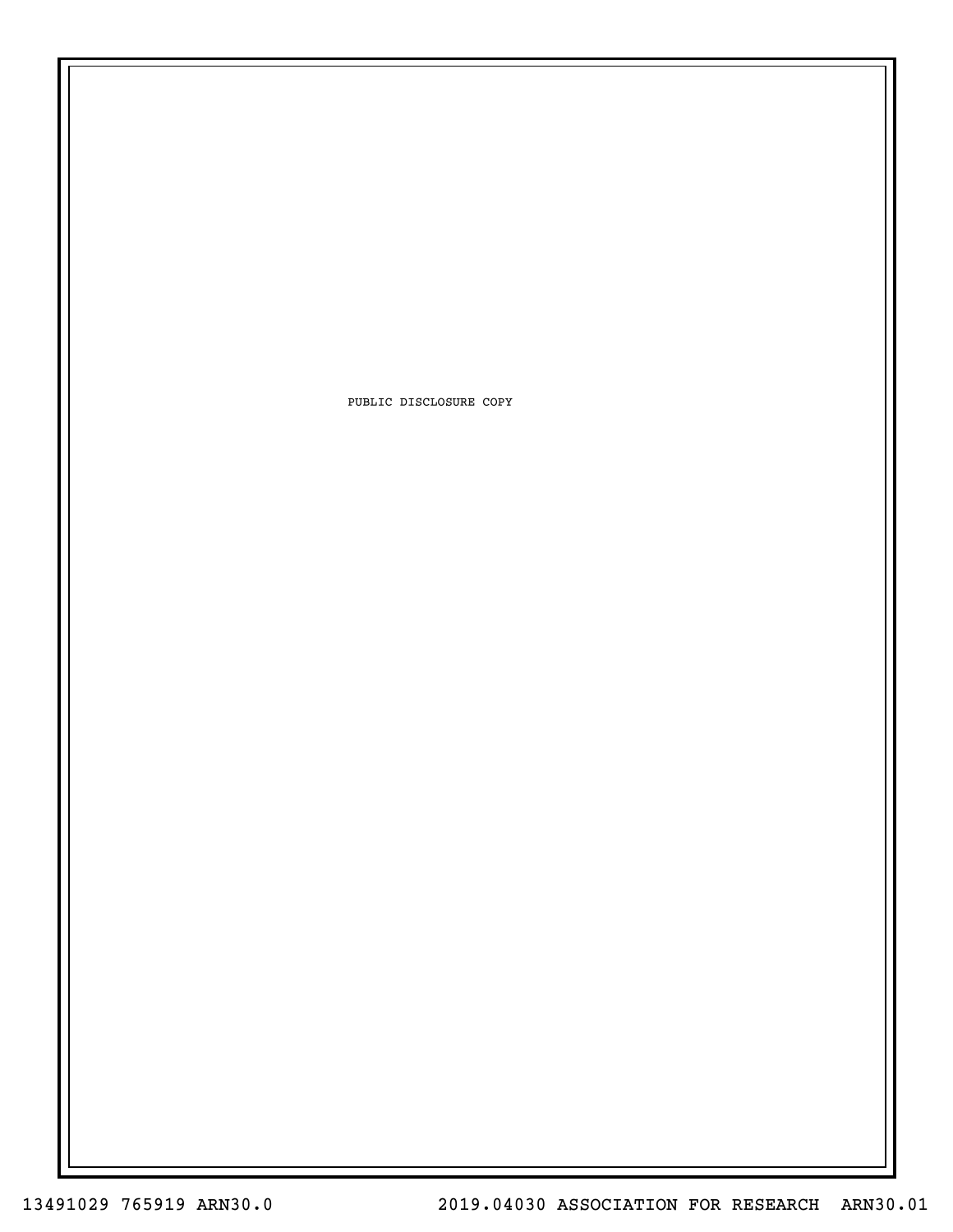| <u> 1911 </u><br>Form                                  |
|--------------------------------------------------------|
| (Rev. January 2020)                                    |
| Department of the Treasury<br>Internal Revenue Service |

# **Return of Organization Exempt From Income Tax** \*\* PUBLIC DISCLOSURE COPY \*\*

Under section 501(c), 527, or 4947(a)(1) of the Internal Revenue Code (except private foundations) **2019** 

**| Do not enter social security numbers on this form as it may be made public.**

**| Go to www.irs.gov/Form990 for instructions and the latest information. Inspection**



|                         |                             | A For the 2019 calendar year, or tax year beginning                                                                                                    | and ending                |                                                     |                |                                              |  |  |  |  |  |
|-------------------------|-----------------------------|--------------------------------------------------------------------------------------------------------------------------------------------------------|---------------------------|-----------------------------------------------------|----------------|----------------------------------------------|--|--|--|--|--|
| <b>B</b> Check if       |                             | <b>C</b> Name of organization                                                                                                                          |                           | D Employer identification number                    |                |                                              |  |  |  |  |  |
|                         | applicable:                 | ASSOCIATION FOR RESEARCH ON NON-PROFIT                                                                                                                 |                           |                                                     |                |                                              |  |  |  |  |  |
|                         | Address<br>change           | ORGANIZATIONS & VOLUNTARY ACTION                                                                                                                       |                           |                                                     |                |                                              |  |  |  |  |  |
|                         | Name<br>change              | Doing business as                                                                                                                                      | 23-7378021                |                                                     |                |                                              |  |  |  |  |  |
|                         | Initial<br>return           | Number and street (or P.O. box if mail is not delivered to street address)<br>Room/suite                                                               | <b>E</b> Telephone number |                                                     |                |                                              |  |  |  |  |  |
|                         | Final<br>Ireturn/           | 441 WEST MICHIGAN STREET                                                                                                                               |                           | $317 - 684 - 2120$                                  |                |                                              |  |  |  |  |  |
|                         | termin-<br>ated             | City or town, state or province, country, and ZIP or foreign postal code                                                                               |                           | G Gross receipts \$                                 |                | 902,068.                                     |  |  |  |  |  |
|                         | Amended<br> return          | INDIANAPOLIS, IN 46202                                                                                                                                 |                           | $H(a)$ is this a group return                       |                |                                              |  |  |  |  |  |
|                         | Applica-<br>tion<br>pending | F Name and address of principal officer: LYNNETTE COOK                                                                                                 |                           | for subordinates?                                   |                | $\sqrt{\mathsf{Yes}}$ $\sqrt{\mathsf{X}}$ No |  |  |  |  |  |
|                         |                             | SAME AS C ABOVE                                                                                                                                        |                           | $H(b)$ Are all subordinates included? $\Box$ Yes    |                | l No                                         |  |  |  |  |  |
|                         |                             | Tax-exempt status: $X = 501(c)(3)$<br>$501(c)$ (<br>$\mathcal{L}$ (insert no.)<br>$4947(a)(1)$ or                                                      | 527                       |                                                     |                | If "No," attach a list. (see instructions)   |  |  |  |  |  |
|                         |                             | J Website: WWW.ARNOVA.ORG                                                                                                                              |                           | $H(c)$ Group exemption number $\blacktriangleright$ |                |                                              |  |  |  |  |  |
|                         |                             | K Form of organization: X Corporation<br>Trust<br>Association<br>Other $\blacktriangleright$                                                           |                           | L Year of formation: 1971                           |                | M State of legal domicile: DC                |  |  |  |  |  |
|                         | Part I                      | Summary                                                                                                                                                |                           |                                                     |                |                                              |  |  |  |  |  |
|                         | 1.                          | Briefly describe the organization's mission or most significant activities: ASSOCIATION FOR RESEARCH ON                                                |                           |                                                     |                |                                              |  |  |  |  |  |
|                         |                             | NONPROFIT ORGANIZATIONS AND VOLUNTARY ACTION (ARNOVA) IS A LEADING                                                                                     |                           |                                                     |                |                                              |  |  |  |  |  |
| Activities & Governance | $\mathbf{2}$                | Check this box $\blacktriangleright$  <br>$\Box$ if the organization discontinued its operations or disposed of more than 25% of its net assets.       |                           |                                                     |                |                                              |  |  |  |  |  |
|                         | 3                           | Number of voting members of the governing body (Part VI, line 1a)                                                                                      |                           |                                                     | 3              | 18                                           |  |  |  |  |  |
|                         | 4                           |                                                                                                                                                        |                           | 4                                                   | 18             |                                              |  |  |  |  |  |
|                         | 5                           |                                                                                                                                                        |                           | 5                                                   | C              |                                              |  |  |  |  |  |
|                         |                             |                                                                                                                                                        |                           | 6                                                   | 129            |                                              |  |  |  |  |  |
|                         |                             |                                                                                                                                                        | 7a                        | 0.                                                  |                |                                              |  |  |  |  |  |
|                         |                             |                                                                                                                                                        |                           | <b>Prior Year</b>                                   | 7b             | 0.                                           |  |  |  |  |  |
|                         |                             |                                                                                                                                                        |                           | <b>Current Year</b><br>282,477.                     |                |                                              |  |  |  |  |  |
|                         | 8                           | Contributions and grants (Part VIII, line 1h)                                                                                                          |                           | 1,055,535.<br>340,160.                              |                | 412,230.                                     |  |  |  |  |  |
| Revenue                 | 9                           | Program service revenue (Part VIII, line 2g)                                                                                                           |                           | 18,824.                                             |                | 19,830.                                      |  |  |  |  |  |
|                         | 10                          | Investment income (Part VIII, column (A), lines 3, 4, and 7d)                                                                                          |                           | 155.715.                                            |                | 187.531.                                     |  |  |  |  |  |
|                         | 11                          | Other revenue (Part VIII, column (A), lines 5, 6d, 8c, 9c, 10c, and 11e)                                                                               |                           | 1,570,234.                                          |                | 902,068.                                     |  |  |  |  |  |
|                         | 12<br>13                    | Total revenue - add lines 8 through 11 (must equal Part VIII, column (A), line 12)<br>Grants and similar amounts paid (Part IX, column (A), lines 1-3) |                           |                                                     | $\mathbf{0}$ . | $\mathbf 0$ .                                |  |  |  |  |  |
|                         | 14                          |                                                                                                                                                        |                           |                                                     | $\mathbf 0$ .  | 0.                                           |  |  |  |  |  |
|                         | 15                          | Salaries, other compensation, employee benefits (Part IX, column (A), lines 5-10)                                                                      |                           | 450,386.                                            |                | 388, 317.                                    |  |  |  |  |  |
|                         |                             |                                                                                                                                                        |                           |                                                     | $\mathbf{0}$ . | 0.                                           |  |  |  |  |  |
| Expenses                |                             | <b>b</b> Total fundraising expenses (Part IX, column (D), line 25) $\rightarrow$                                                                       | 41,824.                   |                                                     |                |                                              |  |  |  |  |  |
|                         |                             |                                                                                                                                                        | 1,072,951.                |                                                     | 1,185,819.     |                                              |  |  |  |  |  |
|                         | 18                          | Total expenses. Add lines 13-17 (must equal Part IX, column (A), line 25)                                                                              |                           | 1,523,337.                                          |                | 1,574,136.                                   |  |  |  |  |  |
|                         | 19                          |                                                                                                                                                        |                           | 46,897.                                             |                | $-672,068$ .                                 |  |  |  |  |  |
| Ξğ                      |                             |                                                                                                                                                        |                           | <b>Beginning of Current Year</b>                    |                | <b>End of Year</b>                           |  |  |  |  |  |
| 5q                      |                             | 20 Total assets (Part X, line 16)                                                                                                                      |                           | 2,300,733.                                          |                | 1,812,459.                                   |  |  |  |  |  |
|                         | 21                          | Total liabilities (Part X, line 26)                                                                                                                    | 259,910.                  | 283,110.                                            |                |                                              |  |  |  |  |  |
|                         | 22                          |                                                                                                                                                        |                           | 2,040,823.                                          |                | 1,529,349.                                   |  |  |  |  |  |
|                         | Part II                     | <b>Signature Block</b>                                                                                                                                 |                           |                                                     |                |                                              |  |  |  |  |  |

Under penalties of perjury, I declare that I have examined this return, including accompanying schedules and statements, and to the best of my knowledge and belief, it is true, correct, and complete. Declaration of preparer (other than officer) is based on all information of which preparer has any knowledge.

| Sign     | Signature of officer                                                                                                                                                                                                              |                      | Date     |                                                |
|----------|-----------------------------------------------------------------------------------------------------------------------------------------------------------------------------------------------------------------------------------|----------------------|----------|------------------------------------------------|
| Here     | LYNNETTE COOK, EXECUTIVE DIRECTOR                                                                                                                                                                                                 |                      |          |                                                |
|          | Type or print name and title                                                                                                                                                                                                      |                      |          |                                                |
|          | Print/Type preparer's name                                                                                                                                                                                                        | Preparer's signature | Date     | PTIN<br>Check                                  |
| Paid     | AMANDA MEKO, CPA                                                                                                                                                                                                                  |                      | 10/29/20 | P01062615<br>self-emploved                     |
| Preparer | Firm's name GREENWALT CPAS, INC                                                                                                                                                                                                   |                      |          | 35-1489521<br>Firm's $EIN \blacktriangleright$ |
| Use Only | 5342 W. VERMONT STREET<br>Firm's address $\blacktriangleright$                                                                                                                                                                    |                      |          |                                                |
|          | INDIANAPOLIS, IN 46224                                                                                                                                                                                                            |                      |          | Phone no. 317-241-2999                         |
|          | May the IRS discuss this return with the preparer shown above? (see instructions)                                                                                                                                                 |                      |          | v<br>No<br><b>Yes</b><br>Δ.                    |
|          | $\mathbf{r}$ . The contract of the contract of the contract of the contract of the contract of the contract of the contract of the contract of the contract of the contract of the contract of the contract of the contract of th |                      |          | $\sim$ 000 $\sim$                              |

932001 01-20-20 LHA **For Paperwork Reduction Act Notice, see the separate instructions. Form 990 (2019)** SEE SCHEDULE O FOR ORGANIZATION MISSION STATEMENT CONTINUATION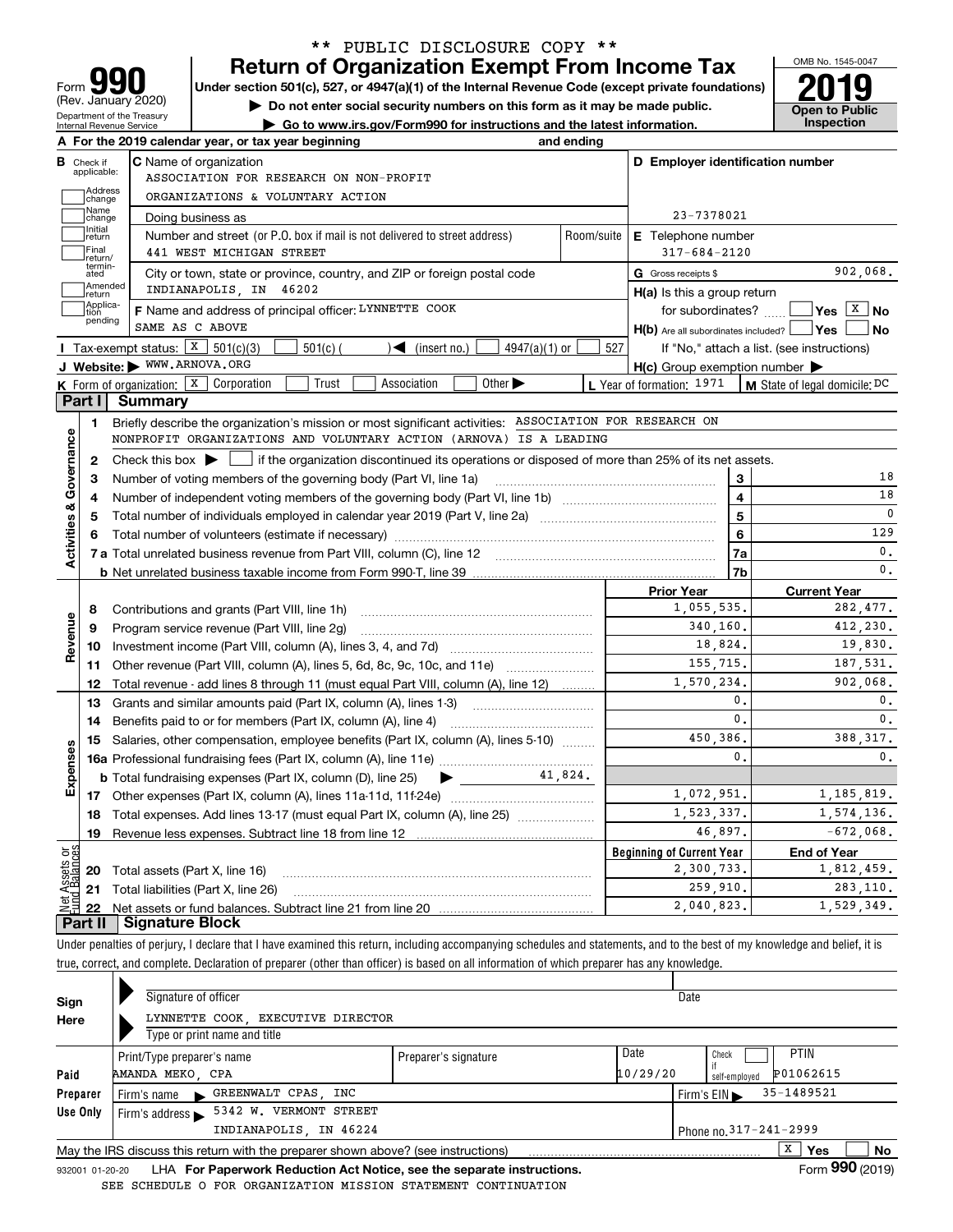|              | ASSOCIATION FOR RESEARCH ON NON-PROFIT                                                                                                        |                                |                                                        |
|--------------|-----------------------------------------------------------------------------------------------------------------------------------------------|--------------------------------|--------------------------------------------------------|
|              | ORGANIZATIONS & VOLUNTARY ACTION<br>Form 990 (2019)                                                                                           | 23-7378021                     | Page 2                                                 |
|              | <b>Statement of Program Service Accomplishments</b><br>Part III                                                                               |                                |                                                        |
|              |                                                                                                                                               |                                | x                                                      |
| 1            | Briefly describe the organization's mission:                                                                                                  |                                |                                                        |
|              | ARNOVA IS A LEADING INTERDISCIPLINARY COMMUNITY OF PEOPLE DEDICATED TO<br>FOSTERING THROUGH RESEARCH AND EDUCATION THE CREATION, APPLICATION, |                                |                                                        |
|              | AND DISSEMINATION OF KNOWLEDGE ON NONPROFIT ORGANIZATIONS,                                                                                    |                                |                                                        |
|              | PHILANTHROPY, CIVIL SOCIETY, AND VOLUNTARY ACTION. ARNOVA IS THE US -                                                                         |                                |                                                        |
| $\mathbf{2}$ | Did the organization undertake any significant program services during the year which were not listed on the                                  |                                |                                                        |
|              |                                                                                                                                               |                                | $\sqrt{\mathsf{Yes} \mid \mathsf{X} \mid \mathsf{No}}$ |
|              | If "Yes," describe these new services on Schedule O.                                                                                          |                                |                                                        |
| 3            | Did the organization cease conducting, or make significant changes in how it conducts, any program services?                                  |                                | $\sqrt{Y}$ es $\sqrt{X}$ No                            |
|              | If "Yes," describe these changes on Schedule O.                                                                                               |                                |                                                        |
| 4            | Describe the organization's program service accomplishments for each of its three largest program services, as measured by expenses.          |                                |                                                        |
|              | Section 501(c)(3) and 501(c)(4) organizations are required to report the amount of grants and allocations to others, the total expenses, and  |                                |                                                        |
|              | revenue, if any, for each program service reported.                                                                                           |                                |                                                        |
| 4a           | 1, 339, 358. including grants of \$<br>(Code: ) (Expenses \$<br>WE BRING TOGETHER BOTH THEORETICAL AND APPLIED INTERESTS; HELPING             |                                |                                                        |
|              | SCHOLARS GAIN INSIGHT INTO THE DAY-TO-DAY CONCERNS OF THIRD-SECTOR                                                                            |                                |                                                        |
|              | ORGANIZATIONS, WHILE PROVIDING NONPROFIT PROFESSIONALS WITH CONNECTIONS                                                                       |                                |                                                        |
|              | TO RESEARCH THEY CAN USE TO IMPROVE THE WORK OF THEIR ORGANIZATIONS AND                                                                       |                                |                                                        |
|              | THE QUALITY OF LIFE FOR CITIZENS AND COMMITTEES. PRINCIPAL ACTIVITIES                                                                         |                                |                                                        |
|              | INCLUDE AN ANNUAL CONFERENCE, PUBLICATIONS, ELECTRONIC DISCUSSIONS, AND                                                                       |                                |                                                        |
|              | SPECIAL INTEREST GROUPS.                                                                                                                      |                                |                                                        |
|              |                                                                                                                                               |                                |                                                        |
|              |                                                                                                                                               |                                |                                                        |
|              |                                                                                                                                               |                                |                                                        |
|              |                                                                                                                                               |                                |                                                        |
|              |                                                                                                                                               |                                |                                                        |
| 4b           |                                                                                                                                               |                                |                                                        |
|              |                                                                                                                                               |                                |                                                        |
|              |                                                                                                                                               |                                |                                                        |
|              |                                                                                                                                               |                                |                                                        |
|              |                                                                                                                                               |                                |                                                        |
|              |                                                                                                                                               |                                |                                                        |
|              |                                                                                                                                               |                                |                                                        |
|              |                                                                                                                                               |                                |                                                        |
|              |                                                                                                                                               |                                |                                                        |
|              |                                                                                                                                               |                                |                                                        |
|              |                                                                                                                                               |                                |                                                        |
|              |                                                                                                                                               |                                |                                                        |
| 4c           |                                                                                                                                               | $($ Revenue \$ $\qquad \qquad$ |                                                        |
|              |                                                                                                                                               |                                |                                                        |
|              |                                                                                                                                               |                                |                                                        |
|              |                                                                                                                                               |                                |                                                        |
|              |                                                                                                                                               |                                |                                                        |
|              |                                                                                                                                               |                                |                                                        |
|              |                                                                                                                                               |                                |                                                        |
|              |                                                                                                                                               |                                |                                                        |
|              |                                                                                                                                               |                                |                                                        |
|              |                                                                                                                                               |                                |                                                        |
|              |                                                                                                                                               |                                |                                                        |
|              |                                                                                                                                               |                                |                                                        |
| 4d -         | Other program services (Describe on Schedule O.)<br>) (Revenue \$<br>(Expenses \$                                                             |                                |                                                        |
| 4е           | including grants of \$<br>1,339,358.<br>Total program service expenses                                                                        |                                |                                                        |
|              |                                                                                                                                               |                                | Form 990 (2019)                                        |
|              | 932002 01-20-20                                                                                                                               |                                |                                                        |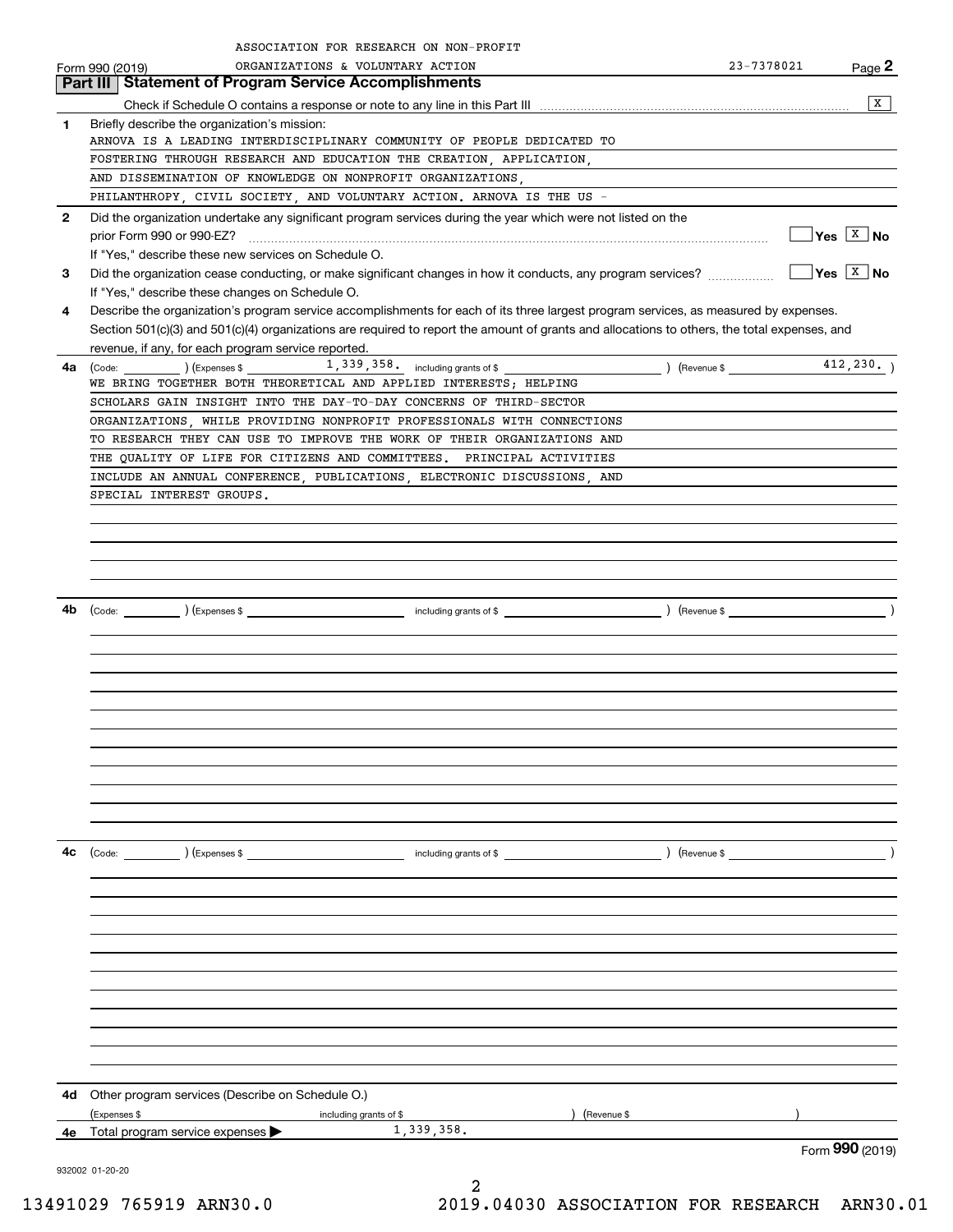|     | 23-7378021<br>ORGANIZATIONS & VOLUNTARY ACTION<br>Form 990 (2019)                                                                     |                 |     | Page $3$        |
|-----|---------------------------------------------------------------------------------------------------------------------------------------|-----------------|-----|-----------------|
|     | Part IV<br><b>Checklist of Required Schedules</b>                                                                                     |                 |     |                 |
|     |                                                                                                                                       |                 | Yes | No              |
| 1   | Is the organization described in section $501(c)(3)$ or $4947(a)(1)$ (other than a private foundation)?                               |                 |     |                 |
|     |                                                                                                                                       | 1               | х   |                 |
| 2   |                                                                                                                                       | $\mathbf{2}$    | x   |                 |
| 3   | Did the organization engage in direct or indirect political campaign activities on behalf of or in opposition to candidates for       |                 |     |                 |
|     |                                                                                                                                       | 3               |     | х               |
| 4   | Section 501(c)(3) organizations. Did the organization engage in lobbying activities, or have a section 501(h) election in effect      |                 |     |                 |
|     |                                                                                                                                       | 4               |     | x               |
| 5   | Is the organization a section 501(c)(4), 501(c)(5), or 501(c)(6) organization that receives membership dues, assessments, or          |                 |     |                 |
|     |                                                                                                                                       | 5               |     | х               |
| 6   | Did the organization maintain any donor advised funds or any similar funds or accounts for which donors have the right to             |                 |     |                 |
|     | provide advice on the distribution or investment of amounts in such funds or accounts? If "Yes," complete Schedule D, Part I          | 6               |     | х               |
|     |                                                                                                                                       |                 |     |                 |
| 7   | Did the organization receive or hold a conservation easement, including easements to preserve open space,                             | $\overline{7}$  |     | x               |
|     |                                                                                                                                       |                 |     |                 |
| 8   | Did the organization maintain collections of works of art, historical treasures, or other similar assets? If "Yes," complete          |                 |     | х               |
|     |                                                                                                                                       | 8               |     |                 |
| 9   | Did the organization report an amount in Part X, line 21, for escrow or custodial account liability, serve as a custodian for         |                 |     |                 |
|     | amounts not listed in Part X; or provide credit counseling, debt management, credit repair, or debt negotiation services?             |                 |     |                 |
|     |                                                                                                                                       | 9               |     | x               |
| 10  | Did the organization, directly or through a related organization, hold assets in donor-restricted endowments                          |                 |     |                 |
|     |                                                                                                                                       | 10              | х   |                 |
| 11  | If the organization's answer to any of the following questions is "Yes," then complete Schedule D, Parts VI, VII, VIII, IX, or X      |                 |     |                 |
|     | as applicable.                                                                                                                        |                 |     |                 |
|     | a Did the organization report an amount for land, buildings, and equipment in Part X, line 10? If "Yes," complete Schedule D,         |                 |     |                 |
|     |                                                                                                                                       | 11a             | х   |                 |
|     | <b>b</b> Did the organization report an amount for investments - other securities in Part X, line 12, that is 5% or more of its total |                 |     |                 |
|     |                                                                                                                                       | 11 <sub>b</sub> |     | х               |
|     | c Did the organization report an amount for investments - program related in Part X, line 13, that is 5% or more of its total         |                 |     |                 |
|     |                                                                                                                                       | 11c             |     | х               |
|     | d Did the organization report an amount for other assets in Part X, line 15, that is 5% or more of its total assets reported in       |                 |     |                 |
|     |                                                                                                                                       | 11d             |     | x               |
|     | e Did the organization report an amount for other liabilities in Part X, line 25? If "Yes," complete Schedule D, Part X               | 11e             | X   |                 |
| f   | Did the organization's separate or consolidated financial statements for the tax year include a footnote that addresses               |                 |     |                 |
|     | the organization's liability for uncertain tax positions under FIN 48 (ASC 740)? If "Yes," complete Schedule D, Part X                | 11f             |     | x               |
|     | 12a Did the organization obtain separate, independent audited financial statements for the tax year? If "Yes," complete               |                 |     |                 |
|     |                                                                                                                                       | 12a             | x   |                 |
|     | <b>b</b> Was the organization included in consolidated, independent audited financial statements for the tax year?                    |                 |     |                 |
|     | If "Yes," and if the organization answered "No" to line 12a, then completing Schedule D, Parts XI and XII is optional                 | 12 <sub>b</sub> |     | x               |
| 13  |                                                                                                                                       | 13              |     | х               |
| 14a | Did the organization maintain an office, employees, or agents outside of the United States?                                           | 14a             |     | x               |
| b   | Did the organization have aggregate revenues or expenses of more than \$10,000 from grantmaking, fundraising, business,               |                 |     |                 |
|     | investment, and program service activities outside the United States, or aggregate foreign investments valued at \$100,000            |                 |     |                 |
|     |                                                                                                                                       | 14b             | x   |                 |
| 15  | Did the organization report on Part IX, column (A), line 3, more than \$5,000 of grants or other assistance to or for any             |                 |     |                 |
|     |                                                                                                                                       |                 |     | x               |
|     | Did the organization report on Part IX, column (A), line 3, more than \$5,000 of aggregate grants or other assistance to              | 15              |     |                 |
| 16  |                                                                                                                                       |                 |     |                 |
|     |                                                                                                                                       | 16              |     | x               |
| 17  | Did the organization report a total of more than \$15,000 of expenses for professional fundraising services on Part IX,               |                 |     |                 |
|     |                                                                                                                                       | 17              |     | x               |
| 18  | Did the organization report more than \$15,000 total of fundraising event gross income and contributions on Part VIII, lines          |                 |     |                 |
|     |                                                                                                                                       | 18              |     | х               |
| 19  | Did the organization report more than \$15,000 of gross income from gaming activities on Part VIII, line 9a? If "Yes."                |                 |     |                 |
|     |                                                                                                                                       | 19              |     | x               |
|     |                                                                                                                                       | 20a             |     | х               |
|     | b If "Yes" to line 20a, did the organization attach a copy of its audited financial statements to this return?                        | 20 <sub>b</sub> |     |                 |
| 21  | Did the organization report more than \$5,000 of grants or other assistance to any domestic organization or                           |                 |     |                 |
|     |                                                                                                                                       | 21              |     | x               |
|     | 932003 01-20-20                                                                                                                       |                 |     | Form 990 (2019) |

3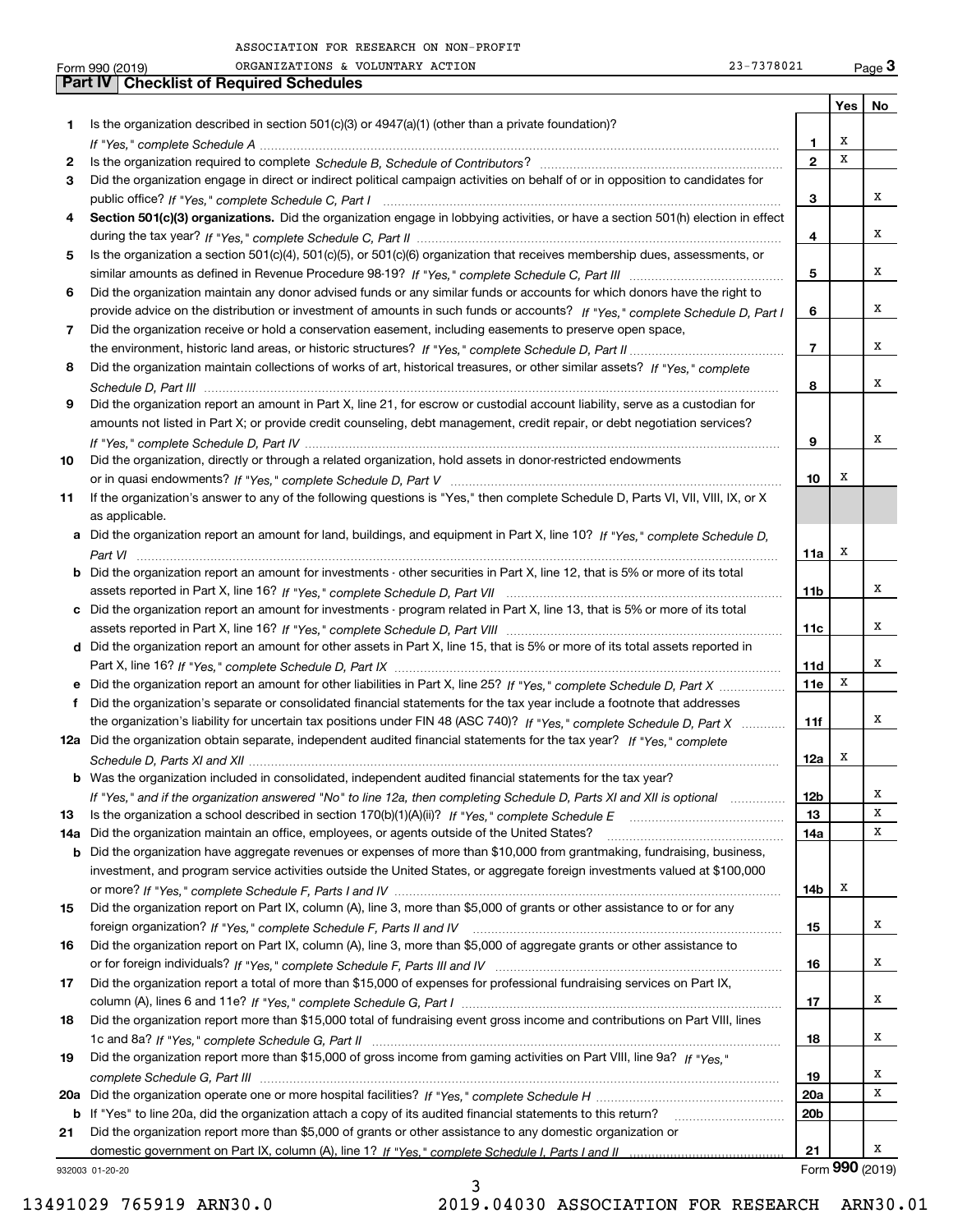|          | 23-7378021<br>ORGANIZATIONS & VOLUNTARY ACTION<br>Form 990 (2019)                                                            |                 |     | Page 4          |
|----------|------------------------------------------------------------------------------------------------------------------------------|-----------------|-----|-----------------|
|          | Part IV   Checklist of Required Schedules (continued)                                                                        |                 |     |                 |
|          |                                                                                                                              |                 | Yes | No              |
| 22       | Did the organization report more than \$5,000 of grants or other assistance to or for domestic individuals on                |                 |     |                 |
|          |                                                                                                                              | 22              |     | х               |
| 23       | Did the organization answer "Yes" to Part VII, Section A, line 3, 4, or 5 about compensation of the organization's current   |                 |     |                 |
|          | and former officers, directors, trustees, key employees, and highest compensated employees? If "Yes," complete               |                 |     |                 |
|          |                                                                                                                              | 23              | х   |                 |
|          | 24a Did the organization have a tax-exempt bond issue with an outstanding principal amount of more than \$100,000 as of the  |                 |     |                 |
|          | last day of the year, that was issued after December 31, 2002? If "Yes," answer lines 24b through 24d and complete           | 24a             |     | х               |
|          |                                                                                                                              | 24 <sub>b</sub> |     |                 |
|          | c Did the organization maintain an escrow account other than a refunding escrow at any time during the year to defease       |                 |     |                 |
|          |                                                                                                                              | 24c             |     |                 |
|          |                                                                                                                              | 24d             |     |                 |
|          | 25a Section 501(c)(3), 501(c)(4), and 501(c)(29) organizations. Did the organization engage in an excess benefit             |                 |     |                 |
|          |                                                                                                                              | 25a             |     | х               |
|          | b Is the organization aware that it engaged in an excess benefit transaction with a disqualified person in a prior year, and |                 |     |                 |
|          | that the transaction has not been reported on any of the organization's prior Forms 990 or 990-EZ? If "Yes," complete        |                 |     |                 |
|          | Schedule L, Part I                                                                                                           | 25 <sub>b</sub> |     | х               |
| 26       | Did the organization report any amount on Part X, line 5 or 22, for receivables from or payables to any current              |                 |     |                 |
|          | or former officer, director, trustee, key employee, creator or founder, substantial contributor, or 35%                      |                 |     |                 |
|          |                                                                                                                              | 26              |     | х               |
| 27       | Did the organization provide a grant or other assistance to any current or former officer, director, trustee, key employee,  |                 |     |                 |
|          | creator or founder, substantial contributor or employee thereof, a grant selection committee member, or to a 35% controlled  |                 |     |                 |
|          | entity (including an employee thereof) or family member of any of these persons? If "Yes," complete Schedule L, Part III     | 27              |     | х               |
| 28       | Was the organization a party to a business transaction with one of the following parties (see Schedule L, Part IV            |                 |     |                 |
|          | instructions, for applicable filing thresholds, conditions, and exceptions):                                                 |                 |     |                 |
|          | a A current or former officer, director, trustee, key employee, creator or founder, or substantial contributor? If           |                 |     |                 |
|          |                                                                                                                              | 28a             |     | х               |
|          |                                                                                                                              | 28b             |     | X               |
|          | c A 35% controlled entity of one or more individuals and/or organizations described in lines 28a or 28b? If                  |                 |     | х               |
|          |                                                                                                                              | 28c<br>29       |     | X               |
| 29<br>30 | Did the organization receive contributions of art, historical treasures, or other similar assets, or qualified conservation  |                 |     |                 |
|          |                                                                                                                              | 30              |     | x               |
| 31       | Did the organization liquidate, terminate, or dissolve and cease operations? If "Yes," complete Schedule N, Part I           | 31              |     | X               |
| 32       | Did the organization sell, exchange, dispose of, or transfer more than 25% of its net assets? If "Yes," complete             |                 |     |                 |
|          |                                                                                                                              | 32              |     | х               |
| 33       | Did the organization own 100% of an entity disregarded as separate from the organization under Regulations                   |                 |     |                 |
|          |                                                                                                                              | 33              |     | х               |
| 34       | Was the organization related to any tax-exempt or taxable entity? If "Yes," complete Schedule R, Part II, III, or IV, and    |                 |     |                 |
|          |                                                                                                                              | 34              |     | x               |
|          | 35a Did the organization have a controlled entity within the meaning of section 512(b)(13)?                                  | 35a             |     | X               |
|          | b If "Yes" to line 35a, did the organization receive any payment from or engage in any transaction with a controlled entity  |                 |     |                 |
|          |                                                                                                                              | 35b             |     |                 |
| 36       | Section 501(c)(3) organizations. Did the organization make any transfers to an exempt non-charitable related organization?   |                 |     |                 |
|          |                                                                                                                              | 36              |     | х               |
| 37       | Did the organization conduct more than 5% of its activities through an entity that is not a related organization             |                 |     |                 |
|          |                                                                                                                              | 37              |     | х               |
| 38       | Did the organization complete Schedule O and provide explanations in Schedule O for Part VI, lines 11b and 19?               |                 |     |                 |
|          | Note: All Form 990 filers are required to complete Schedule O                                                                | 38              | Х   |                 |
|          | <b>Statements Regarding Other IRS Filings and Tax Compliance</b><br><b>Part V</b>                                            |                 |     |                 |
|          | Check if Schedule O contains a response or note to any line in this Part V                                                   |                 |     |                 |
|          | 1a                                                                                                                           | 11              | Yes | No              |
|          | <b>b</b> Enter the number of Forms W-2G included in line 1a. Enter -0- if not applicable<br>1b                               | 0               |     |                 |
|          | c Did the organization comply with backup withholding rules for reportable payments to vendors and reportable gaming         |                 |     |                 |
|          |                                                                                                                              | 1c              | x   |                 |
|          | 932004 01-20-20                                                                                                              |                 |     | Form 990 (2019) |
|          | 4                                                                                                                            |                 |     |                 |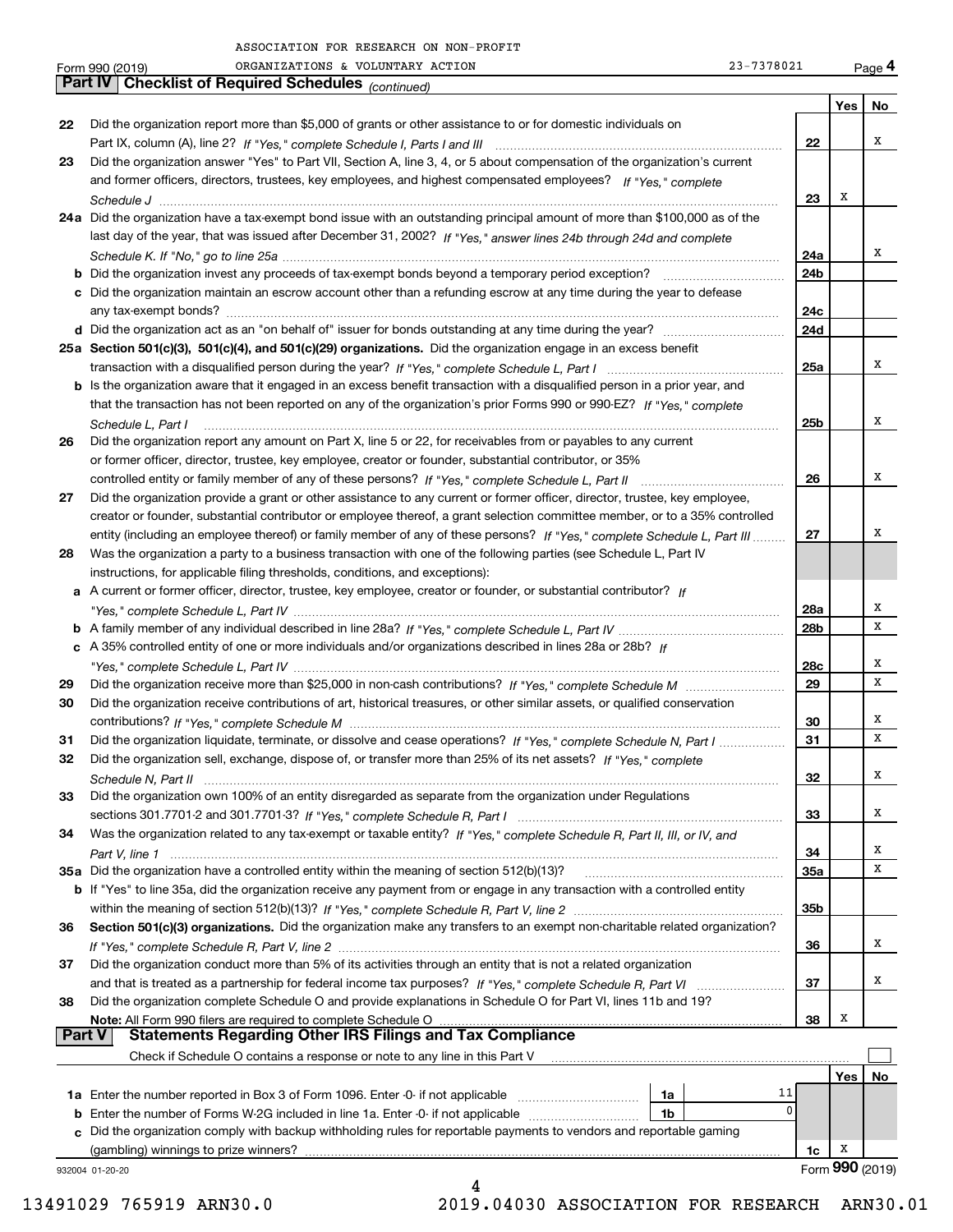| 23-7378021 | Pag |
|------------|-----|
|            |     |

|               | Form 990 (2019) | ORGANIZATIONS & VOLUNTARY ACTION                                                                                                                |                 | 23-7378021 |                |     | Page 5 |
|---------------|-----------------|-------------------------------------------------------------------------------------------------------------------------------------------------|-----------------|------------|----------------|-----|--------|
| <b>Part V</b> |                 | Statements Regarding Other IRS Filings and Tax Compliance (continued)                                                                           |                 |            |                |     |        |
|               |                 |                                                                                                                                                 |                 |            |                | Yes | No     |
|               |                 | 2a Enter the number of employees reported on Form W-3, Transmittal of Wage and Tax Statements,                                                  |                 |            |                |     |        |
|               |                 | filed for the calendar year ending with or within the year covered by this return                                                               | 2a              | 0          |                |     |        |
|               |                 |                                                                                                                                                 |                 |            | 2b             |     |        |
|               |                 |                                                                                                                                                 |                 |            |                |     |        |
| За            |                 | Did the organization have unrelated business gross income of \$1,000 or more during the year?                                                   |                 |            | 3a             |     | х      |
| b             |                 |                                                                                                                                                 |                 |            | 3 <sub>b</sub> |     |        |
|               |                 | 4a At any time during the calendar year, did the organization have an interest in, or a signature or other authority over, a                    |                 |            |                |     |        |
|               |                 | financial account in a foreign country (such as a bank account, securities account, or other financial account)?                                |                 |            | 4a             |     | х      |
|               |                 | <b>b</b> If "Yes," enter the name of the foreign country $\triangleright$                                                                       |                 |            |                |     |        |
|               |                 | See instructions for filing requirements for FinCEN Form 114, Report of Foreign Bank and Financial Accounts (FBAR).                             |                 |            |                |     |        |
| 5a            |                 | Was the organization a party to a prohibited tax shelter transaction at any time during the tax year?                                           |                 |            | 5a             |     | х      |
| b             |                 |                                                                                                                                                 |                 |            | 5 <sub>b</sub> |     | х      |
| с             |                 |                                                                                                                                                 |                 |            | 5с             |     |        |
|               |                 | 6a Does the organization have annual gross receipts that are normally greater than \$100,000, and did the organization solicit                  |                 |            |                |     |        |
|               |                 | any contributions that were not tax deductible as charitable contributions?                                                                     |                 |            | 6a             |     | х      |
|               |                 | <b>b</b> If "Yes," did the organization include with every solicitation an express statement that such contributions or gifts                   |                 |            |                |     |        |
|               |                 | were not tax deductible?                                                                                                                        |                 |            | 6b             |     |        |
| 7             |                 | Organizations that may receive deductible contributions under section 170(c).                                                                   |                 |            |                |     |        |
| a             |                 | Did the organization receive a payment in excess of \$75 made partly as a contribution and partly for goods and services provided to the payor? |                 |            | 7a             |     | х      |
| b             |                 | If "Yes," did the organization notify the donor of the value of the goods or services provided?                                                 |                 |            | 7b             |     |        |
|               |                 | Did the organization sell, exchange, or otherwise dispose of tangible personal property for which it was required                               |                 |            |                |     |        |
|               |                 |                                                                                                                                                 |                 |            | 7c             |     | х      |
| d             |                 | If "Yes," indicate the number of Forms 8282 filed during the year                                                                               | 7d              |            |                |     |        |
| е             |                 | Did the organization receive any funds, directly or indirectly, to pay premiums on a personal benefit contract?                                 |                 |            | 7e             |     | х      |
| f             |                 | Did the organization, during the year, pay premiums, directly or indirectly, on a personal benefit contract?                                    |                 |            | 7f             |     | х      |
| g             |                 | If the organization received a contribution of qualified intellectual property, did the organization file Form 8899 as required?                |                 |            | 7g             | N/A |        |
| h             |                 | If the organization received a contribution of cars, boats, airplanes, or other vehicles, did the organization file a Form 1098-C?              |                 |            | 7h             | N/A |        |
| 8             |                 | Sponsoring organizations maintaining donor advised funds. Did a donor advised fund maintained by the                                            |                 |            |                |     |        |
|               |                 | sponsoring organization have excess business holdings at any time during the year?                                                              |                 | N/A        | 8              |     |        |
| 9             |                 | Sponsoring organizations maintaining donor advised funds.                                                                                       |                 |            |                |     |        |
| a             |                 | Did the sponsoring organization make any taxable distributions under section 4966?                                                              |                 | $\rm N/A$  | 9а             |     |        |
| b             |                 | Did the sponsoring organization make a distribution to a donor, donor advisor, or related person?                                               |                 | N/A        | 9b             |     |        |
| 10            |                 | Section 501(c)(7) organizations. Enter:                                                                                                         |                 |            |                |     |        |
|               |                 | N/A<br>Initiation fees and capital contributions included on Part VIII, line 12 [100]                                                           | 10a             |            |                |     |        |
|               |                 | Gross receipts, included on Form 990, Part VIII, line 12, for public use of club facilities                                                     | 10 <sub>b</sub> |            |                |     |        |
| 11            |                 | Section 501(c)(12) organizations. Enter:                                                                                                        |                 |            |                |     |        |
| a             |                 | N/A<br>Gross income from members or shareholders                                                                                                | 11a             |            |                |     |        |
| b             |                 | Gross income from other sources (Do not net amounts due or paid to other sources against                                                        |                 |            |                |     |        |
|               |                 |                                                                                                                                                 | 11b             |            |                |     |        |
|               |                 | 12a Section 4947(a)(1) non-exempt charitable trusts. Is the organization filing Form 990 in lieu of Form 1041?                                  |                 |            | 12a            |     |        |
|               |                 |                                                                                                                                                 | 12b             |            |                |     |        |
| 13            |                 | Section 501(c)(29) qualified nonprofit health insurance issuers.                                                                                |                 |            |                |     |        |
| a             |                 |                                                                                                                                                 |                 | N/A        | 13a            |     |        |
|               |                 | Note: See the instructions for additional information the organization must report on Schedule O.                                               |                 |            |                |     |        |
| b             |                 | Enter the amount of reserves the organization is required to maintain by the states in which the                                                |                 |            |                |     |        |
|               |                 |                                                                                                                                                 | 13 <sub>b</sub> |            |                |     |        |
| с             |                 |                                                                                                                                                 | 13c             |            |                |     |        |
| 14a           |                 | Did the organization receive any payments for indoor tanning services during the tax year?                                                      |                 |            | 14a            |     | х      |
|               |                 | <b>b</b> If "Yes," has it filed a Form 720 to report these payments? If "No," provide an explanation on Schedule O                              |                 |            | 14b            |     |        |
| 15            |                 | Is the organization subject to the section 4960 tax on payment(s) of more than \$1,000,000 in remuneration or                                   |                 |            |                |     |        |
|               |                 | excess parachute payment(s) during the year?                                                                                                    |                 |            | 15             |     | х      |
|               |                 | If "Yes," see instructions and file Form 4720, Schedule N.                                                                                      |                 |            |                |     |        |
| 16            |                 | Is the organization an educational institution subject to the section 4968 excise tax on net investment income?                                 |                 |            | 16             |     | х      |
|               |                 | If "Yes," complete Form 4720, Schedule O.                                                                                                       |                 |            |                |     |        |

Form (2019) **990**

932005 01-20-20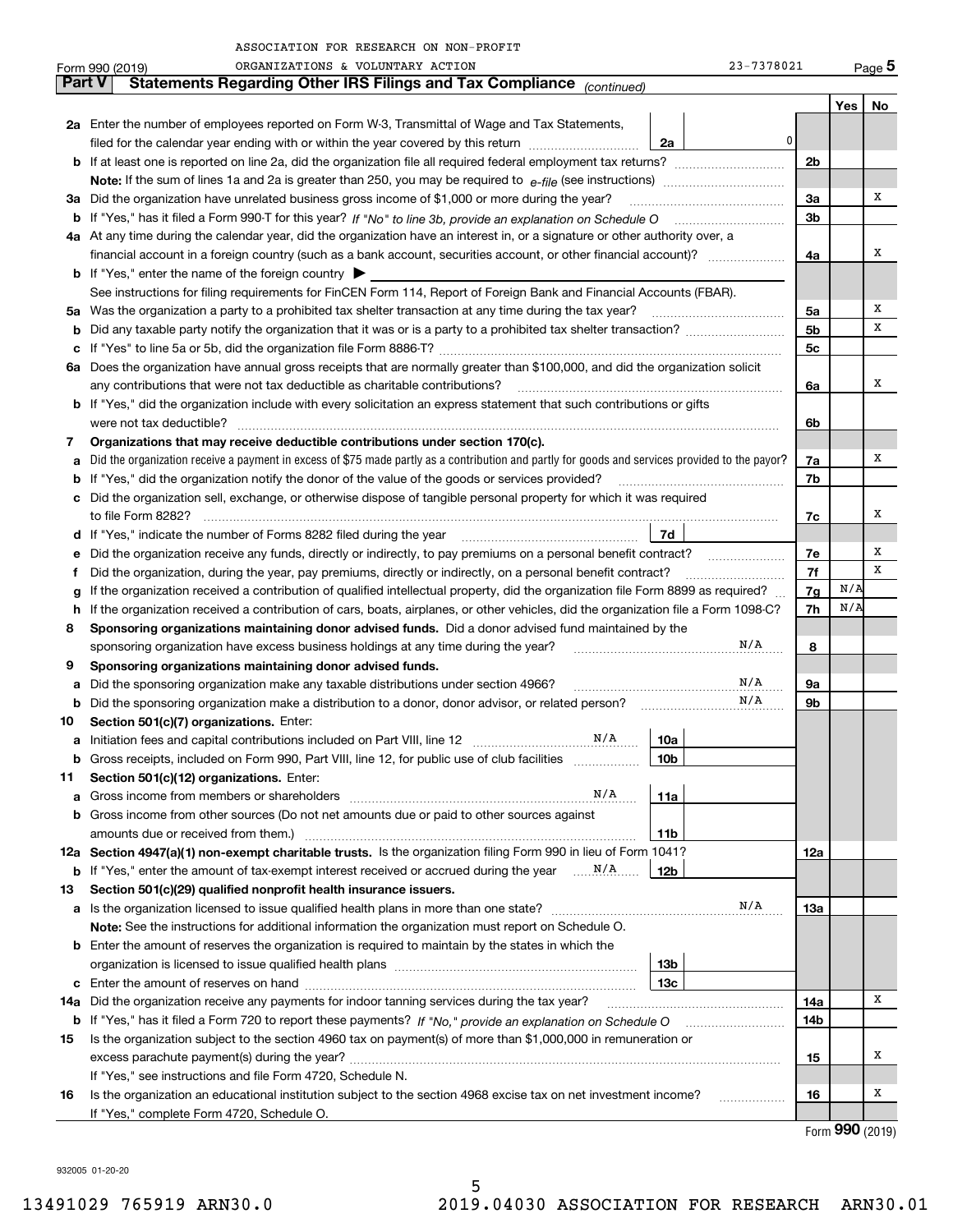|    | ORGANIZATIONS & VOLUNTARY ACTION<br>Form 990 (2019)                                                                                                                                                                                    |    | 23-7378021 |                 |     | Page 6          |
|----|----------------------------------------------------------------------------------------------------------------------------------------------------------------------------------------------------------------------------------------|----|------------|-----------------|-----|-----------------|
|    | <b>Part VI</b><br>Governance, Management, and Disclosure For each "Yes" response to lines 2 through 7b below, and for a "No" response                                                                                                  |    |            |                 |     |                 |
|    | to line 8a, 8b, or 10b below, describe the circumstances, processes, or changes on Schedule O. See instructions.                                                                                                                       |    |            |                 |     |                 |
|    |                                                                                                                                                                                                                                        |    |            |                 |     | X               |
|    | <b>Section A. Governing Body and Management</b>                                                                                                                                                                                        |    |            |                 |     |                 |
|    |                                                                                                                                                                                                                                        |    |            |                 | Yes | No              |
|    | <b>1a</b> Enter the number of voting members of the governing body at the end of the tax year <i>manumum</i>                                                                                                                           | 1a | 18         |                 |     |                 |
|    | If there are material differences in voting rights among members of the governing body, or if the governing                                                                                                                            |    |            |                 |     |                 |
|    | body delegated broad authority to an executive committee or similar committee, explain on Schedule O.                                                                                                                                  |    |            |                 |     |                 |
|    | <b>b</b> Enter the number of voting members included on line 1a, above, who are independent <i>manumum</i>                                                                                                                             | 1b | 18         |                 |     |                 |
| 2  | Did any officer, director, trustee, or key employee have a family relationship or a business relationship with any other                                                                                                               |    |            |                 |     |                 |
|    | officer, director, trustee, or key employee?                                                                                                                                                                                           |    |            | $\mathbf{2}$    |     | х               |
| 3  | Did the organization delegate control over management duties customarily performed by or under the direct supervision                                                                                                                  |    |            |                 | х   |                 |
| 4  | of officers, directors, trustees, or key employees to a management company or other person?<br>Did the organization make any significant changes to its governing documents since the prior Form 990 was filed?                        |    |            | 3<br>4          |     | x               |
| 5  | Did the organization become aware during the year of a significant diversion of the organization's assets?                                                                                                                             |    |            | 5               |     | x               |
| 6  | Did the organization have members or stockholders?                                                                                                                                                                                     |    |            | 6               | x   |                 |
|    | 7a Did the organization have members, stockholders, or other persons who had the power to elect or appoint one or                                                                                                                      |    |            |                 |     |                 |
|    | more members of the governing body?                                                                                                                                                                                                    |    |            | 7a              | х   |                 |
|    | <b>b</b> Are any governance decisions of the organization reserved to (or subject to approval by) members, stockholders, or                                                                                                            |    |            |                 |     |                 |
|    | persons other than the governing body?                                                                                                                                                                                                 |    |            | 7b              | х   |                 |
| 8  | Did the organization contemporaneously document the meetings held or written actions undertaken during the year by the following:                                                                                                      |    |            |                 |     |                 |
|    |                                                                                                                                                                                                                                        |    |            | 8a              | х   |                 |
|    | <b>b</b> Each committee with authority to act on behalf of the governing body?                                                                                                                                                         |    |            | 8b              | х   |                 |
| 9  | Is there any officer, director, trustee, or key employee listed in Part VII, Section A, who cannot be reached at the                                                                                                                   |    |            |                 |     |                 |
|    |                                                                                                                                                                                                                                        |    |            | 9               |     | x               |
|    | Section B. Policies (This Section B requests information about policies not required by the Internal Revenue Code.)                                                                                                                    |    |            |                 |     |                 |
|    |                                                                                                                                                                                                                                        |    |            |                 | Yes | No<br>х         |
|    |                                                                                                                                                                                                                                        |    |            | 10a             |     |                 |
|    | <b>b</b> If "Yes," did the organization have written policies and procedures governing the activities of such chapters, affiliates,<br>and branches to ensure their operations are consistent with the organization's exempt purposes? |    |            | 10 <sub>b</sub> |     |                 |
|    | 11a Has the organization provided a complete copy of this Form 990 to all members of its governing body before filing the form?                                                                                                        |    |            | 11a             | х   |                 |
|    | <b>b</b> Describe in Schedule O the process, if any, used by the organization to review this Form 990.                                                                                                                                 |    |            |                 |     |                 |
|    |                                                                                                                                                                                                                                        |    |            | 12a             | х   |                 |
|    |                                                                                                                                                                                                                                        |    |            | 12 <sub>b</sub> | х   |                 |
|    | c Did the organization regularly and consistently monitor and enforce compliance with the policy? If "Yes," describe                                                                                                                   |    |            |                 |     |                 |
|    | in Schedule O how this was done manufactured and continuum and contact the United Schedule O how this was done                                                                                                                         |    |            | 12c             | х   |                 |
| 13 | Did the organization have a written whistleblower policy?                                                                                                                                                                              |    |            | 13              | x   |                 |
| 14 | Did the organization have a written document retention and destruction policy?                                                                                                                                                         |    |            | 14              | x   |                 |
| 15 | Did the process for determining compensation of the following persons include a review and approval by independent                                                                                                                     |    |            |                 |     |                 |
|    | persons, comparability data, and contemporaneous substantiation of the deliberation and decision?                                                                                                                                      |    |            |                 |     |                 |
|    |                                                                                                                                                                                                                                        |    |            | 15a             | х   |                 |
|    |                                                                                                                                                                                                                                        |    |            | 15b             | X   |                 |
|    | If "Yes" to line 15a or 15b, describe the process in Schedule O (see instructions).                                                                                                                                                    |    |            |                 |     |                 |
|    | 16a Did the organization invest in, contribute assets to, or participate in a joint venture or similar arrangement with a<br>taxable entity during the year?                                                                           |    |            | 16a             |     | х               |
|    | <b>b</b> If "Yes," did the organization follow a written policy or procedure requiring the organization to evaluate its participation                                                                                                  |    |            |                 |     |                 |
|    | in joint venture arrangements under applicable federal tax law, and take steps to safeguard the organization's                                                                                                                         |    |            |                 |     |                 |
|    |                                                                                                                                                                                                                                        |    |            | 16b             |     |                 |
|    | <b>Section C. Disclosure</b>                                                                                                                                                                                                           |    |            |                 |     |                 |
| 17 | List the states with which a copy of this Form 990 is required to be filed $\blacktriangleright^{\text{IN}}$                                                                                                                           |    |            |                 |     |                 |
| 18 | Section 6104 requires an organization to make its Forms 1023 (1024 or 1024-A, if applicable), 990, and 990-T (Section 501(c)(3)s only) available                                                                                       |    |            |                 |     |                 |
|    | for public inspection. Indicate how you made these available. Check all that apply.                                                                                                                                                    |    |            |                 |     |                 |
|    | $X$ Own website<br>$X$ Upon request<br>Another's website<br>Other (explain on Schedule O)                                                                                                                                              |    |            |                 |     |                 |
| 19 | Describe on Schedule O whether (and if so, how) the organization made its governing documents, conflict of interest policy, and financial                                                                                              |    |            |                 |     |                 |
|    | statements available to the public during the tax year.                                                                                                                                                                                |    |            |                 |     |                 |
| 20 | State the name, address, and telephone number of the person who possesses the organization's books and records                                                                                                                         |    |            |                 |     |                 |
|    | LYNNETTE COOK, EXECUTIVE DIRECTOR - 317-684-2120<br>441 WEST MICHIGAN STREET, INDIANAPOLIS, IN<br>46202                                                                                                                                |    |            |                 |     |                 |
|    |                                                                                                                                                                                                                                        |    |            |                 |     | Form 990 (2019) |
|    | 932006 01-20-20<br>6                                                                                                                                                                                                                   |    |            |                 |     |                 |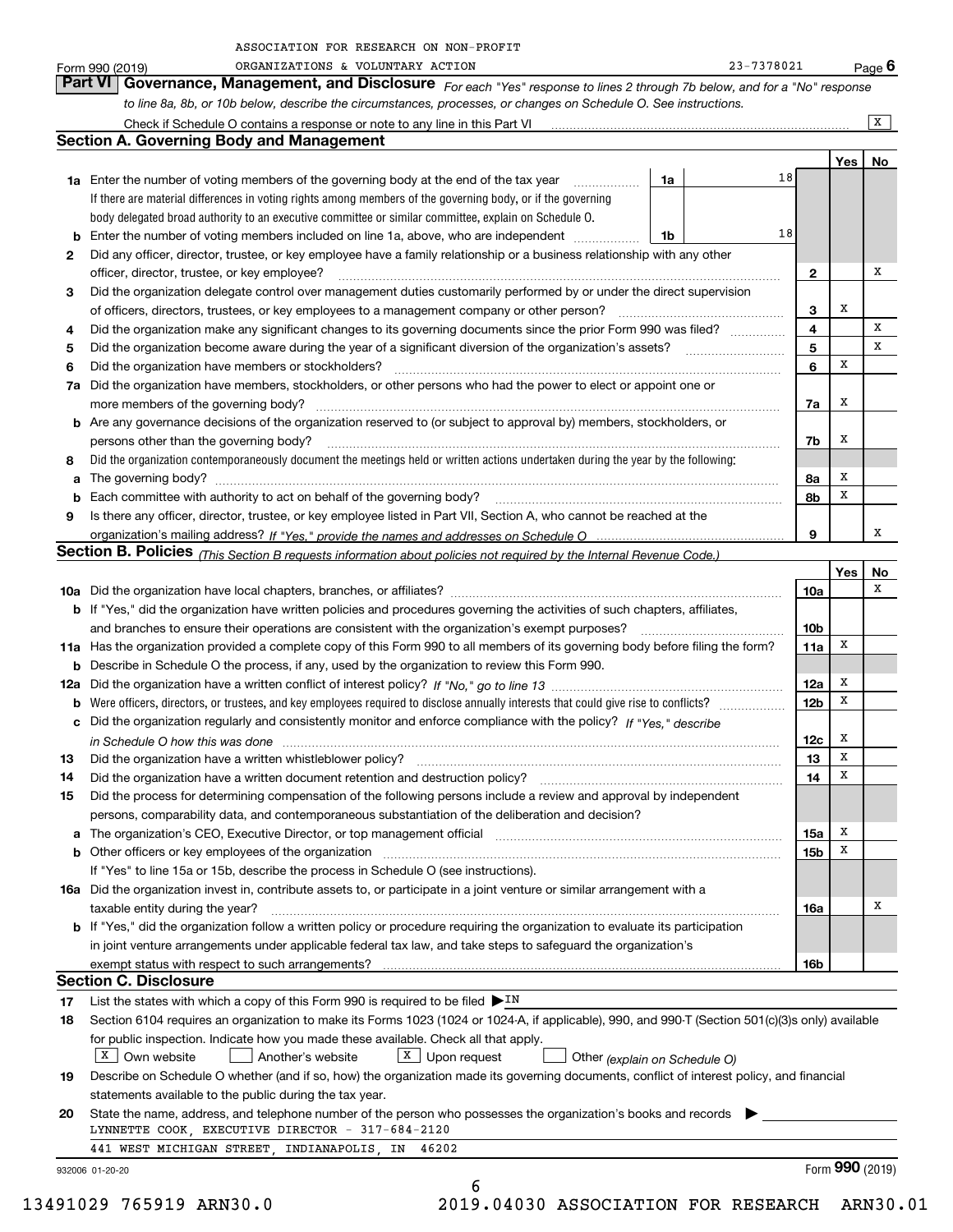| Form 990 (2019) | ORGANIZATIONS & VOLUNTARY ACTION                                                                                                                           | 23-7378021 | Page. |  |  |  |  |  |  |  |
|-----------------|------------------------------------------------------------------------------------------------------------------------------------------------------------|------------|-------|--|--|--|--|--|--|--|
|                 | Part VII Compensation of Officers, Directors, Trustees, Key Employees, Highest Compensated                                                                 |            |       |  |  |  |  |  |  |  |
|                 | <b>Employees, and Independent Contractors</b>                                                                                                              |            |       |  |  |  |  |  |  |  |
|                 | Check if Schedule O contains a response or note to any line in this Part VII                                                                               |            |       |  |  |  |  |  |  |  |
| Section A.      | Officers, Directors, Trustees, Key Employees, and Highest Compensated Employees                                                                            |            |       |  |  |  |  |  |  |  |
|                 | 1a Complete this table for all persons required to be listed. Report compensation for the calendar year ending with or within the organization's tax year. |            |       |  |  |  |  |  |  |  |

**•** List all of the organization's current officers, directors, trustees (whether individuals or organizations), regardless of amount of compensation. Enter -0- in columns (D), (E), and (F) if no compensation was paid.

 $\bullet$  List all of the organization's  $\,$ current key employees, if any. See instructions for definition of "key employee."

ASSOCIATION FOR RESEARCH ON NON-PROFIT

**•** List the organization's five current highest compensated employees (other than an officer, director, trustee, or key employee) who received reportable compensation (Box 5 of Form W-2 and/or Box 7 of Form 1099-MISC) of more than \$100,000 from the organization and any related organizations.

**•** List all of the organization's former officers, key employees, and highest compensated employees who received more than \$100,000 of reportable compensation from the organization and any related organizations.

**former directors or trustees**  ¥ List all of the organization's that received, in the capacity as a former director or trustee of the organization, more than \$10,000 of reportable compensation from the organization and any related organizations.

See instructions for the order in which to list the persons above.

Check this box if neither the organization nor any related organization compensated any current officer, director, or trustee.  $\mathcal{L}^{\text{max}}$ 

| (A)                      | (B)                    |                                |                                         |             | (C)          |                                                                  |           | (D)             | (E)                              | (F)                      |
|--------------------------|------------------------|--------------------------------|-----------------------------------------|-------------|--------------|------------------------------------------------------------------|-----------|-----------------|----------------------------------|--------------------------|
| Name and title           | Average                |                                | Position<br>(do not check more than one |             | Reportable   | Reportable                                                       | Estimated |                 |                                  |                          |
|                          | hours per              |                                |                                         |             |              | box, unless person is both an<br>officer and a director/trustee) |           | compensation    | compensation                     | amount of                |
|                          | week                   |                                |                                         |             |              |                                                                  |           | from<br>the     | from related                     | other                    |
|                          | (list any<br>hours for |                                |                                         |             |              |                                                                  |           | organization    | organizations<br>(W-2/1099-MISC) | compensation<br>from the |
|                          | related                |                                |                                         |             |              |                                                                  |           | (W-2/1099-MISC) |                                  | organization             |
|                          | organizations          |                                |                                         |             |              |                                                                  |           |                 |                                  | and related              |
|                          | below                  | Individual trustee or director | Institutional trustee                   |             | Key employee | Highest compensated<br>employee                                  |           |                 |                                  | organizations            |
|                          | line)                  |                                |                                         | Officer     |              |                                                                  | Former    |                 |                                  |                          |
| RENE BEKKERS<br>(1)      | 3.00                   |                                |                                         |             |              |                                                                  |           |                 |                                  |                          |
| <b>SECRETARY</b>         |                        | X                              |                                         | $\mathbf x$ |              |                                                                  |           | $\mathbf{0}$    | $\mathbf{0}$                     | $\mathbf 0$ .            |
| (2)<br>THAD CALABRESE    | 4.00                   |                                |                                         |             |              |                                                                  |           |                 |                                  |                          |
| <b>TREASURER</b>         |                        | X                              |                                         | X           |              |                                                                  |           | $\mathbf{0}$    | $\mathbf 0$                      | $\mathsf{0}\,.$          |
| ANGELA EIKENBERRY<br>(3) | 5.00                   |                                |                                         |             |              |                                                                  |           |                 |                                  |                          |
| PRESIDENT                |                        | X                              |                                         | X           |              |                                                                  |           | $\mathbf{0}$    | $\mathbf 0$                      | 0.                       |
| ANGELA BIES<br>(4)       | 2.00                   |                                |                                         |             |              |                                                                  |           |                 |                                  |                          |
| <b>DIRECTOR</b>          |                        | X                              |                                         |             |              |                                                                  |           | $\mathbf{0}$    | $\mathbf 0$                      | $\mathsf{0}\,.$          |
| CHAO GUO<br>(5)          | 2,00                   |                                |                                         |             |              |                                                                  |           |                 |                                  |                          |
| <b>DIRECTOR</b>          |                        | X                              |                                         |             |              |                                                                  |           | $\mathbf{0}$    | $\mathbf{0}$                     | $\mathbf 0$ .            |
| (6)<br>SUSAN PHILLIPS    | 2,00                   |                                |                                         |             |              |                                                                  |           |                 |                                  |                          |
| <b>DIRECTOR</b>          |                        | X                              |                                         |             |              |                                                                  |           | $\mathbf{0}$    | $\mathbf 0$                      | $\mathsf{0}\,.$          |
| (7)<br>KHALDOUN ABOUASSI | 2,00                   |                                |                                         |             |              |                                                                  |           |                 |                                  |                          |
| <b>DIRECTOR</b>          |                        | X                              |                                         |             |              |                                                                  |           | $\mathbf{0}$    | $\mathbf 0$                      | 0.                       |
| (8)<br>SHENA ASHLEY      | 2,00                   |                                |                                         |             |              |                                                                  |           |                 |                                  |                          |
| <b>DIRECTOR</b>          |                        | X                              |                                         |             |              |                                                                  |           | $\mathbf{0}$    | $\mathbf 0$                      | $\mathsf{0}\,.$          |
| (9)<br>BRENDA BUSHOUSE   | 2,00                   |                                |                                         |             |              |                                                                  |           |                 |                                  |                          |
| <b>DIRECTOR</b>          |                        | X                              |                                         |             |              |                                                                  |           | $\mathbf{0}$    | $\mathbf{0}$                     | $\mathbf 0$ .            |
| (10) MARY KAY GUGERTY    | 2.00                   |                                |                                         |             |              |                                                                  |           |                 |                                  |                          |
| <b>DIRECTOR</b>          |                        | X                              |                                         |             |              |                                                                  |           | 0               | $\mathbf 0$                      | $\mathbf 0$ .            |
| (11) LINDSEY MCDOUGLE    | 2,00                   |                                |                                         |             |              |                                                                  |           |                 |                                  |                          |
| <b>DIRECTOR</b>          |                        | X                              |                                         |             |              |                                                                  |           | $\mathbf{0}$    | $\mathbf 0$                      | $\mathbf 0$ .            |
| (12) ESI ANSAH           | 2,00                   |                                |                                         |             |              |                                                                  |           |                 |                                  |                          |
| <b>DIRECTOR</b>          |                        | X                              |                                         |             |              |                                                                  |           | $\mathbf 0$     | $\pmb{0}$                        | $\mathbf 0$ .            |
| (13) CRISTINA BALBOA     | 2,00                   |                                |                                         |             |              |                                                                  |           |                 |                                  |                          |
| <b>DIRECTOR</b>          |                        | $\mathbf x$                    |                                         |             |              |                                                                  |           | $\mathbf 0$     | $\mathbf{0}$                     | $\mathbf 0$ .            |
| (14) CURTIS CHILD        | 2.00                   |                                |                                         |             |              |                                                                  |           |                 |                                  |                          |
| <b>DIRECTOR</b>          |                        | X                              |                                         |             |              |                                                                  |           | 0               | $\pmb{0}$                        | $\mathbf 0$ .            |
| (15) HELEN LIU           | 2,00                   |                                |                                         |             |              |                                                                  |           |                 |                                  |                          |
| <b>DIRECTOR</b>          |                        | X                              |                                         |             |              |                                                                  |           | $\mathbf 0$     | $\mathbf{0}$                     | $\mathbf 0$ .            |
| (16) PIERS ROGERS        | 4,00                   |                                |                                         |             |              |                                                                  |           |                 |                                  |                          |
| PRESIDENT ELECT          |                        | X                              |                                         | $\mathbf x$ |              |                                                                  |           | $\mathbf 0$     | $\mathbf{0}$                     | 0.                       |
| (17) MIRAE KIM           | 2,00                   |                                |                                         |             |              |                                                                  |           |                 |                                  |                          |
| <b>DIRECTOR</b>          |                        | x                              |                                         |             |              |                                                                  |           | $\mathbf{0}$ .  | $\mathbf 0$                      | $\mathbf 0$ .            |
|                          |                        |                                |                                         |             |              |                                                                  |           |                 |                                  |                          |

932007 01-20-20

Form (2019) **990**

7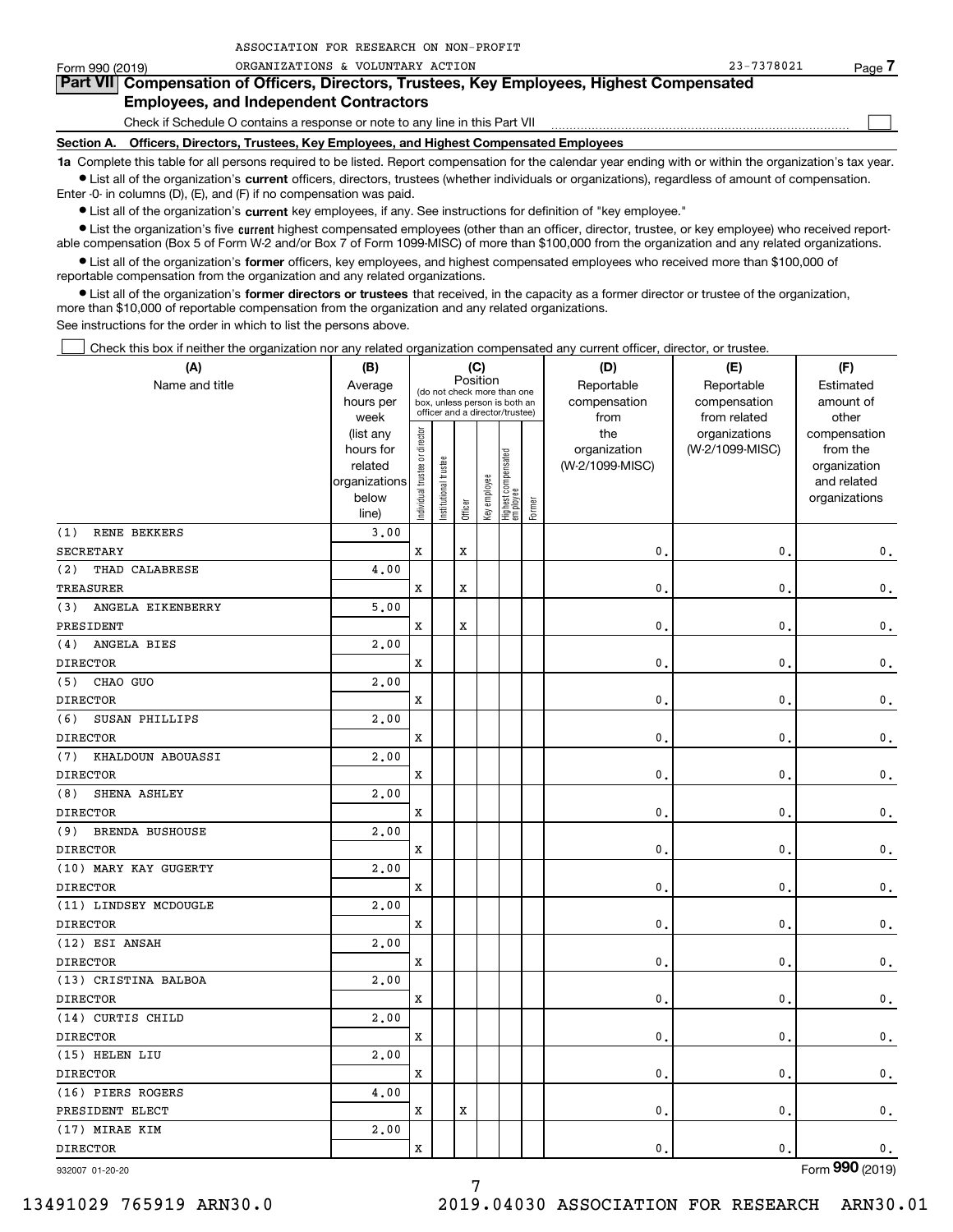| ASSOCIATION FOR RESEARCH ON NON-PROFIT |  |
|----------------------------------------|--|
|----------------------------------------|--|

| ORGANIZATIONS & VOLUNTARY ACTION<br>Form 990 (2019)                                                                                          |                                                                      |                                |                       |         |                 |                                                                                                 |        |                                           | 23-7378021                                        |              |                                         | Page 8                        |
|----------------------------------------------------------------------------------------------------------------------------------------------|----------------------------------------------------------------------|--------------------------------|-----------------------|---------|-----------------|-------------------------------------------------------------------------------------------------|--------|-------------------------------------------|---------------------------------------------------|--------------|-----------------------------------------|-------------------------------|
| <b>Part VII</b><br>Section A. Officers, Directors, Trustees, Key Employees, and Highest Compensated Employees (continued)                    |                                                                      |                                |                       |         |                 |                                                                                                 |        |                                           |                                                   |              |                                         |                               |
| (A)<br>Name and title                                                                                                                        | (B)<br>Average<br>hours per<br>week                                  |                                |                       |         | (C)<br>Position | (do not check more than one<br>box, unless person is both an<br>officer and a director/trustee) |        | (D)<br>Reportable<br>compensation<br>from | (E)<br>Reportable<br>compensation<br>from related |              | (F)<br>Estimated<br>amount of<br>other  |                               |
|                                                                                                                                              | (list any<br>hours for<br>related<br>organizations<br>below<br>line) | Individual trustee or director | Institutional trustee | Officer | Key employee    | Highest compensated<br>employee                                                                 | Former | the<br>organization<br>(W-2/1099-MISC)    | organizations<br>(W-2/1099-MISC)                  |              | from the<br>organization<br>and related | compensation<br>organizations |
| (18) JASMINE JOHNSON<br><b>DIRECTOR</b>                                                                                                      | 2,00                                                                 | X                              |                       |         |                 |                                                                                                 |        | 0.                                        |                                                   | 0.           |                                         | 0.                            |
| (19) SHARIQ SIDDIQUI                                                                                                                         | 40.00                                                                |                                |                       |         |                 |                                                                                                 |        |                                           |                                                   |              |                                         |                               |
| PRIOR EXECUTIVE DIRECTOR                                                                                                                     |                                                                      |                                |                       | x       |                 |                                                                                                 |        | 0.                                        | 136,643.                                          |              |                                         | 23, 129.                      |
| (20) LYNNETTE COOK                                                                                                                           | 40.00                                                                |                                |                       |         |                 |                                                                                                 |        |                                           |                                                   |              |                                         |                               |
| NEW EXECUTIVE DIRECTOR                                                                                                                       |                                                                      |                                |                       | x       |                 |                                                                                                 |        | 0.                                        | 4,802.                                            |              |                                         | 5,491.                        |
|                                                                                                                                              |                                                                      |                                |                       |         |                 |                                                                                                 |        |                                           |                                                   |              |                                         |                               |
|                                                                                                                                              |                                                                      |                                |                       |         |                 |                                                                                                 |        |                                           |                                                   |              |                                         |                               |
|                                                                                                                                              |                                                                      |                                |                       |         |                 |                                                                                                 |        |                                           |                                                   |              |                                         |                               |
|                                                                                                                                              |                                                                      |                                |                       |         |                 |                                                                                                 |        |                                           |                                                   |              |                                         |                               |
|                                                                                                                                              |                                                                      |                                |                       |         |                 |                                                                                                 |        |                                           |                                                   |              |                                         |                               |
|                                                                                                                                              |                                                                      |                                |                       |         |                 |                                                                                                 |        |                                           |                                                   |              |                                         |                               |
| 1b Subtotal                                                                                                                                  |                                                                      |                                |                       |         |                 |                                                                                                 |        | 0.                                        | 141,445.                                          |              |                                         | 28,620.                       |
| c Total from continuation sheets to Part VII, Section A <b>Constanting the Continuum</b>                                                     |                                                                      |                                |                       |         |                 |                                                                                                 |        | 0.                                        |                                                   | 0.           |                                         | $\mathbf{0}$ .                |
|                                                                                                                                              |                                                                      |                                |                       |         |                 |                                                                                                 |        | $\mathbf{0}$ .                            | 141,445.                                          |              |                                         | 28,620.                       |
| Total number of individuals (including but not limited to those listed above) who received more than \$100,000 of reportable<br>$\mathbf{2}$ |                                                                      |                                |                       |         |                 |                                                                                                 |        |                                           |                                                   |              |                                         | 0                             |
| compensation from the organization $\blacktriangleright$                                                                                     |                                                                      |                                |                       |         |                 |                                                                                                 |        |                                           |                                                   |              | Yes                                     | No                            |
| Did the organization list any former officer, director, trustee, key employee, or highest compensated employee on<br>3                       |                                                                      |                                |                       |         |                 |                                                                                                 |        |                                           |                                                   |              |                                         |                               |
|                                                                                                                                              |                                                                      |                                |                       |         |                 |                                                                                                 |        |                                           |                                                   | 3            |                                         | x                             |
| For any individual listed on line 1a, is the sum of reportable compensation and other compensation from the organization<br>4                |                                                                      |                                |                       |         |                 |                                                                                                 |        |                                           |                                                   |              |                                         |                               |
|                                                                                                                                              |                                                                      |                                |                       |         |                 |                                                                                                 |        |                                           |                                                   | 4            | Х                                       |                               |
| Did any person listed on line 1a receive or accrue compensation from any unrelated organization or individual for services<br>5              |                                                                      |                                |                       |         |                 |                                                                                                 |        |                                           |                                                   |              |                                         | x                             |
| <b>Section B. Independent Contractors</b>                                                                                                    |                                                                      |                                |                       |         |                 |                                                                                                 |        |                                           |                                                   | 5            |                                         |                               |
| Complete this table for your five highest compensated independent contractors that received more than \$100,000 of compensation from<br>1    |                                                                      |                                |                       |         |                 |                                                                                                 |        |                                           |                                                   |              |                                         |                               |
| the organization. Report compensation for the calendar year ending with or within the organization's tax year.                               |                                                                      |                                |                       |         |                 |                                                                                                 |        |                                           |                                                   |              |                                         |                               |
| (A)<br>Name and business address                                                                                                             |                                                                      | NONE                           |                       |         |                 |                                                                                                 |        | (B)<br>Description of services            |                                                   | Compensation | (C)                                     |                               |
|                                                                                                                                              |                                                                      |                                |                       |         |                 |                                                                                                 |        |                                           |                                                   |              |                                         |                               |
|                                                                                                                                              |                                                                      |                                |                       |         |                 |                                                                                                 |        |                                           |                                                   |              |                                         |                               |
|                                                                                                                                              |                                                                      |                                |                       |         |                 |                                                                                                 |        |                                           |                                                   |              |                                         |                               |

Total number of independent contractors (including but not limited to those listed above) who received more than

 $\pmb{0}$ 

\$100,000 of compensation from the organization  $\blacktriangleright$ 

932008 01-20-20

**2**

Form (2019) **990**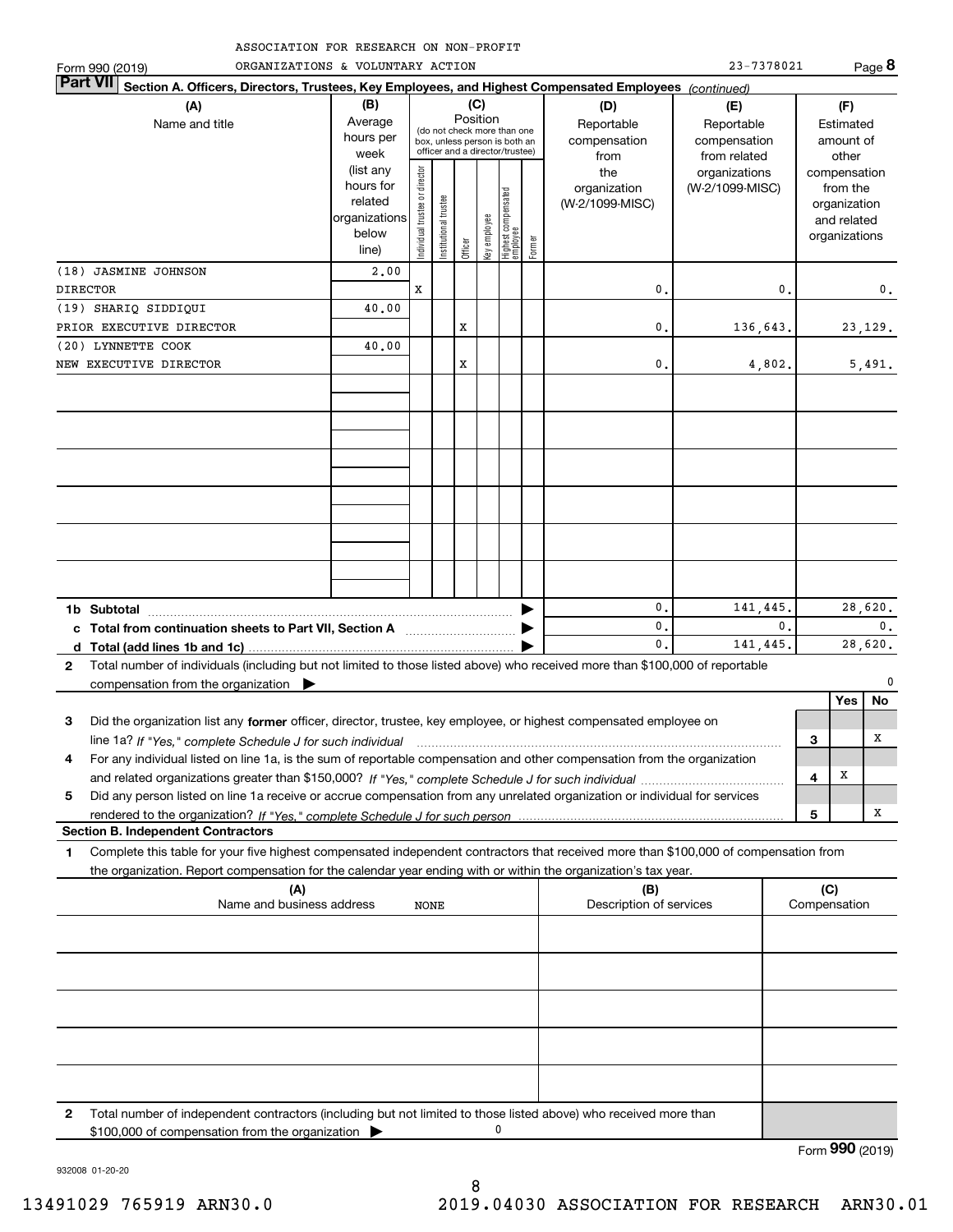|                                                           |                  | ORGANIZATIONS & VOLUNTARY ACTION<br>Form 990 (2019)                           |                      |                      |                                                           | 23-7378021                                       | Page 9                                                          |
|-----------------------------------------------------------|------------------|-------------------------------------------------------------------------------|----------------------|----------------------|-----------------------------------------------------------|--------------------------------------------------|-----------------------------------------------------------------|
|                                                           | <b>Part VIII</b> | <b>Statement of Revenue</b>                                                   |                      |                      |                                                           |                                                  |                                                                 |
|                                                           |                  | Check if Schedule O contains a response or note to any line in this Part VIII |                      |                      |                                                           |                                                  |                                                                 |
|                                                           |                  |                                                                               |                      | (A)<br>Total revenue | $\overline{(B)}$<br>Related or exempt<br>function revenue | $\overline{C}$<br>Unrelated<br>Ibusiness revenue | (D)<br>Revenue excluded<br>from tax under<br>sections 512 - 514 |
|                                                           |                  | 1a<br>1 a Federated campaigns                                                 |                      |                      |                                                           |                                                  |                                                                 |
|                                                           | b                | 1 <sub>b</sub><br>Membership dues                                             | 144,020.             |                      |                                                           |                                                  |                                                                 |
|                                                           |                  | 1 <sub>c</sub><br>Fundraising events<br>c                                     |                      |                      |                                                           |                                                  |                                                                 |
|                                                           |                  | 1 <sub>d</sub><br>d Related organizations<br>$\overline{\phantom{a}}$         |                      |                      |                                                           |                                                  |                                                                 |
|                                                           |                  | 1e<br>Government grants (contributions)                                       |                      |                      |                                                           |                                                  |                                                                 |
|                                                           |                  | f All other contributions, gifts, grants, and                                 |                      |                      |                                                           |                                                  |                                                                 |
|                                                           |                  | similar amounts not included above<br>1f                                      | 138,457.             |                      |                                                           |                                                  |                                                                 |
| Contributions, Gifts, Grants<br>and Other Similar Amounts |                  | $1g$ \$<br>Noncash contributions included in lines 1a-1f                      |                      |                      |                                                           |                                                  |                                                                 |
|                                                           |                  |                                                                               | <b>Business Code</b> | 282,477.             |                                                           |                                                  |                                                                 |
|                                                           |                  | CONFERENCE FEES                                                               | 900099               | 269,730.             | 269,730.                                                  |                                                  |                                                                 |
|                                                           | 2 a<br>h         | CONFERENCE SPONSORSHIP                                                        | 900099               | 122,500.             | 122,500.                                                  |                                                  |                                                                 |
|                                                           |                  | MANAGING EDITOR STIPEN                                                        | 900099               | 20,000.              | 20,000.                                                   |                                                  |                                                                 |
| Program Service<br>Revenue                                | d                |                                                                               |                      |                      |                                                           |                                                  |                                                                 |
|                                                           | е                |                                                                               |                      |                      |                                                           |                                                  |                                                                 |
|                                                           |                  | All other program service revenue                                             |                      |                      |                                                           |                                                  |                                                                 |
|                                                           | a                |                                                                               |                      | 412,230.             |                                                           |                                                  |                                                                 |
|                                                           | 3                | Investment income (including dividends, interest, and                         |                      |                      |                                                           |                                                  |                                                                 |
|                                                           |                  |                                                                               |                      | 19,830.              |                                                           |                                                  | 19,830.                                                         |
|                                                           | 4                | Income from investment of tax-exempt bond proceeds                            |                      |                      |                                                           |                                                  |                                                                 |
|                                                           | 5                | (i) Real                                                                      | (ii) Personal        | 184,681.             |                                                           |                                                  | 184,681.                                                        |
|                                                           |                  |                                                                               |                      |                      |                                                           |                                                  |                                                                 |
|                                                           | 6а<br>b          | Gross rents<br>l 6a<br>.<br>6b<br>Less: rental expenses                       |                      |                      |                                                           |                                                  |                                                                 |
|                                                           | c                | 6c<br>Rental income or (loss)                                                 |                      |                      |                                                           |                                                  |                                                                 |
|                                                           |                  | Net rental income or (loss)<br>d                                              |                      |                      |                                                           |                                                  |                                                                 |
|                                                           |                  | (i) Securities<br>7 a Gross amount from sales of                              | (ii) Other           |                      |                                                           |                                                  |                                                                 |
|                                                           |                  | assets other than inventory<br>7a                                             |                      |                      |                                                           |                                                  |                                                                 |
|                                                           |                  | <b>b</b> Less: cost or other basis                                            |                      |                      |                                                           |                                                  |                                                                 |
|                                                           |                  | and sales expenses<br>7b                                                      |                      |                      |                                                           |                                                  |                                                                 |
| venue                                                     |                  | 7c<br>c Gain or (loss)                                                        |                      |                      |                                                           |                                                  |                                                                 |
|                                                           |                  |                                                                               |                      |                      |                                                           |                                                  |                                                                 |
| Other R                                                   |                  | 8 a Gross income from fundraising events (not                                 |                      |                      |                                                           |                                                  |                                                                 |
|                                                           |                  | including \$<br>of                                                            |                      |                      |                                                           |                                                  |                                                                 |
|                                                           |                  | contributions reported on line 1c). See<br>8a                                 |                      |                      |                                                           |                                                  |                                                                 |
|                                                           | b                | 8b<br>Less: direct expenses                                                   |                      |                      |                                                           |                                                  |                                                                 |
|                                                           |                  | Net income or (loss) from fundraising events<br>c                             |                      |                      |                                                           |                                                  |                                                                 |
|                                                           |                  | 9 a Gross income from gaming activities. See                                  |                      |                      |                                                           |                                                  |                                                                 |
|                                                           |                  | 9а                                                                            |                      |                      |                                                           |                                                  |                                                                 |
|                                                           |                  | 9 <sub>b</sub>                                                                |                      |                      |                                                           |                                                  |                                                                 |
|                                                           |                  | c Net income or (loss) from gaming activities                                 |                      |                      |                                                           |                                                  |                                                                 |
|                                                           |                  | 10 a Gross sales of inventory, less returns                                   |                      |                      |                                                           |                                                  |                                                                 |
|                                                           |                  | 10a                                                                           |                      |                      |                                                           |                                                  |                                                                 |
|                                                           |                  | 10 <sub>b</sub><br><b>b</b> Less: cost of goods sold                          |                      |                      |                                                           |                                                  |                                                                 |
|                                                           |                  | c Net income or (loss) from sales of inventory                                | <b>Business Code</b> |                      |                                                           |                                                  |                                                                 |
|                                                           |                  | 11 a MISCELLANEOUS                                                            | 900099               | 2,850.               | 2,850.                                                    |                                                  |                                                                 |
|                                                           | b                |                                                                               |                      |                      |                                                           |                                                  |                                                                 |
| Revenue                                                   | c                |                                                                               |                      |                      |                                                           |                                                  |                                                                 |
| Miscellaneous                                             |                  |                                                                               |                      |                      |                                                           |                                                  |                                                                 |
|                                                           |                  |                                                                               | ▶                    | 2,850.               |                                                           |                                                  |                                                                 |
|                                                           | 12               |                                                                               |                      | 902,068.             | 415,080.                                                  | 0.                                               | 204,511.                                                        |
|                                                           | 932009 01-20-20  |                                                                               |                      |                      |                                                           |                                                  | Form 990 (2019)                                                 |

9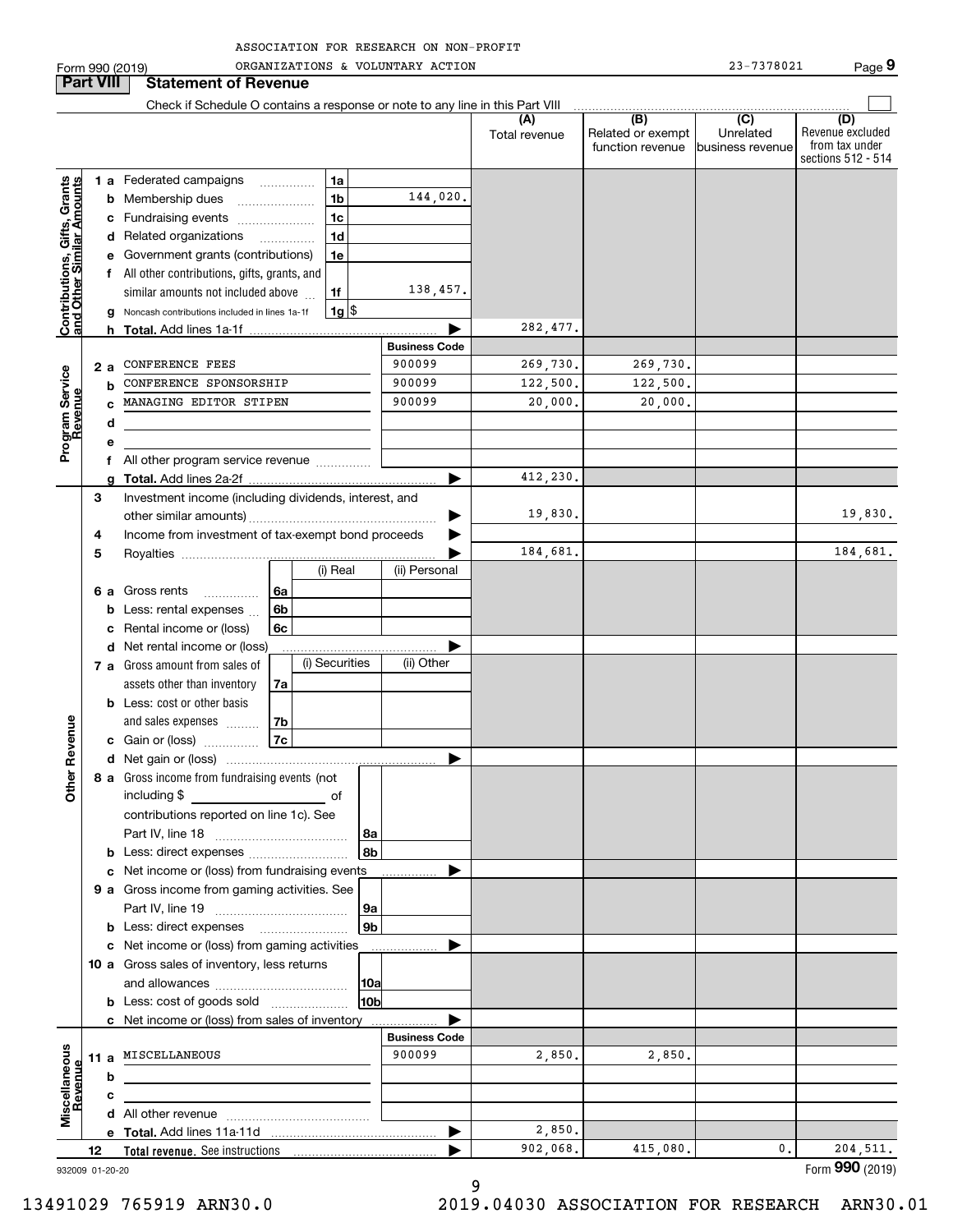**Part IX Statement of Functional Expenses**

|          | Section 501(c)(3) and 501(c)(4) organizations must complete all columns. All other organizations must complete column (A).                                 |                       |                                    |                                           |                                |
|----------|------------------------------------------------------------------------------------------------------------------------------------------------------------|-----------------------|------------------------------------|-------------------------------------------|--------------------------------|
|          | Check if Schedule O contains a response or note to any line in this Part IX                                                                                |                       |                                    |                                           |                                |
|          | Do not include amounts reported on lines 6b,<br>7b, 8b, 9b, and 10b of Part VIII.                                                                          | (A)<br>Total expenses | (B)<br>Program service<br>expenses | (C)<br>Management and<br>general expenses | (D)<br>Fundraising<br>expenses |
| 1        | Grants and other assistance to domestic organizations                                                                                                      |                       |                                    |                                           |                                |
|          | and domestic governments. See Part IV, line 21                                                                                                             |                       |                                    |                                           |                                |
| 2        | Grants and other assistance to domestic                                                                                                                    |                       |                                    |                                           |                                |
|          | individuals. See Part IV, line 22<br>$\overline{\phantom{a}}$                                                                                              |                       |                                    |                                           |                                |
| 3        | Grants and other assistance to foreign                                                                                                                     |                       |                                    |                                           |                                |
|          | organizations, foreign governments, and foreign                                                                                                            |                       |                                    |                                           |                                |
|          | individuals. See Part IV, lines 15 and 16                                                                                                                  |                       |                                    |                                           |                                |
| 4        | Benefits paid to or for members                                                                                                                            |                       |                                    |                                           |                                |
| 5        | Compensation of current officers, directors,                                                                                                               |                       |                                    |                                           |                                |
|          |                                                                                                                                                            | 116,379.              | 96,629.                            | 11,364.                                   | 8,386.                         |
| 6        | Compensation not included above to disqualified                                                                                                            |                       |                                    |                                           |                                |
|          | persons (as defined under section 4958(f)(1)) and                                                                                                          |                       |                                    |                                           |                                |
|          | persons described in section 4958(c)(3)(B)                                                                                                                 |                       |                                    |                                           |                                |
| 7        |                                                                                                                                                            | 248, 249.             | 210, 272.                          | 22,022.                                   | 15,955.                        |
| 8        | Pension plan accruals and contributions (include                                                                                                           |                       |                                    |                                           |                                |
|          | section 401(k) and 403(b) employer contributions)                                                                                                          |                       |                                    |                                           |                                |
| 9        |                                                                                                                                                            | 23,689.               | 17,979.                            | 3,426.                                    | 2,284.                         |
| 10       |                                                                                                                                                            |                       |                                    |                                           |                                |
| 11       | Fees for services (nonemployees):                                                                                                                          |                       |                                    |                                           |                                |
| a        |                                                                                                                                                            |                       |                                    |                                           |                                |
| b        |                                                                                                                                                            |                       |                                    |                                           |                                |
|          |                                                                                                                                                            | 91,592.               | 65,459.                            | 18,668.                                   | 7,465.                         |
| d        |                                                                                                                                                            |                       |                                    |                                           |                                |
| е        | Professional fundraising services. See Part IV, line 17                                                                                                    |                       |                                    |                                           |                                |
| f        | Investment management fees                                                                                                                                 |                       |                                    |                                           |                                |
| g        | Other. (If line 11g amount exceeds 10% of line 25,                                                                                                         |                       |                                    |                                           |                                |
|          | column (A) amount, list line 11g expenses on Sch O.)                                                                                                       |                       |                                    |                                           |                                |
| 12       |                                                                                                                                                            |                       |                                    |                                           |                                |
| 13       |                                                                                                                                                            | 60,594.               | 56,296.                            | 3,924.                                    | 374.                           |
| 14       |                                                                                                                                                            | 28,781.               | 19,308.                            | 6,820.                                    | 2,653.                         |
| 15       |                                                                                                                                                            |                       |                                    |                                           |                                |
| 16       |                                                                                                                                                            | 12,075.               | 7,308.                             | 3,214.                                    | 1,553.                         |
| 17       |                                                                                                                                                            | 173,746.              | 134,860.                           | 38,727.                                   | 159.                           |
| 18       | Payments of travel or entertainment expenses                                                                                                               |                       |                                    |                                           |                                |
|          | for any federal, state, or local public officials                                                                                                          |                       |                                    |                                           |                                |
| 19       | Conferences, conventions, and meetings                                                                                                                     | 562,013.<br>983.      | 537,547.                           | 24,029.<br>983.                           | 437.                           |
| 20       | Interest                                                                                                                                                   |                       |                                    |                                           |                                |
| 21<br>22 | Depreciation, depletion, and amortization                                                                                                                  | 2,331.                |                                    | 2,331.                                    |                                |
| 23       | Insurance                                                                                                                                                  | 8,968.                | 5,219.                             | 2,247.                                    | 1,502.                         |
| 24       | Other expenses. Itemize expenses not covered                                                                                                               |                       |                                    |                                           |                                |
|          | above (List miscellaneous expenses on line 24e. If<br>line 24e amount exceeds 10% of line 25, column (A)<br>amount. list line 24e expenses on Schedule O.) |                       |                                    |                                           |                                |
| a        | <b>BAD DEBT</b>                                                                                                                                            | 115,500.              | 100,500.                           | 15,000.                                   |                                |
|          | CONFERENCE SCHOLARSHIPS                                                                                                                                    | 73,234.               | 73,234.                            |                                           |                                |
| C        | ADMINISTRATION                                                                                                                                             | 28,481.               | 1,590.                             | 26,558.                                   | 333.                           |
| d        | PROFESSIONAL DEVELOPMEN                                                                                                                                    | 7,479.                | 2,025.                             | 5,231.                                    | 223.                           |
|          | e All other expenses                                                                                                                                       | 20,042.               | 11,132.                            | 8,410.                                    | 500.                           |
| 25       | Total functional expenses. Add lines 1 through 24e                                                                                                         | 1,574,136.            | 1,339,358.                         | 192,954.                                  | 41,824.                        |
| 26       | Joint costs. Complete this line only if the organization                                                                                                   |                       |                                    |                                           |                                |
|          | reported in column (B) joint costs from a combined                                                                                                         |                       |                                    |                                           |                                |
|          | educational campaign and fundraising solicitation.                                                                                                         |                       |                                    |                                           |                                |
|          | Check here $\blacktriangleright$<br>if following SOP 98-2 (ASC 958-720)                                                                                    |                       |                                    |                                           |                                |

932010 01-20-20

10 13491029 765919 ARN30.0 2019.04030 ASSOCIATION FOR RESEARCH ARN30.01

Form (2019) **990**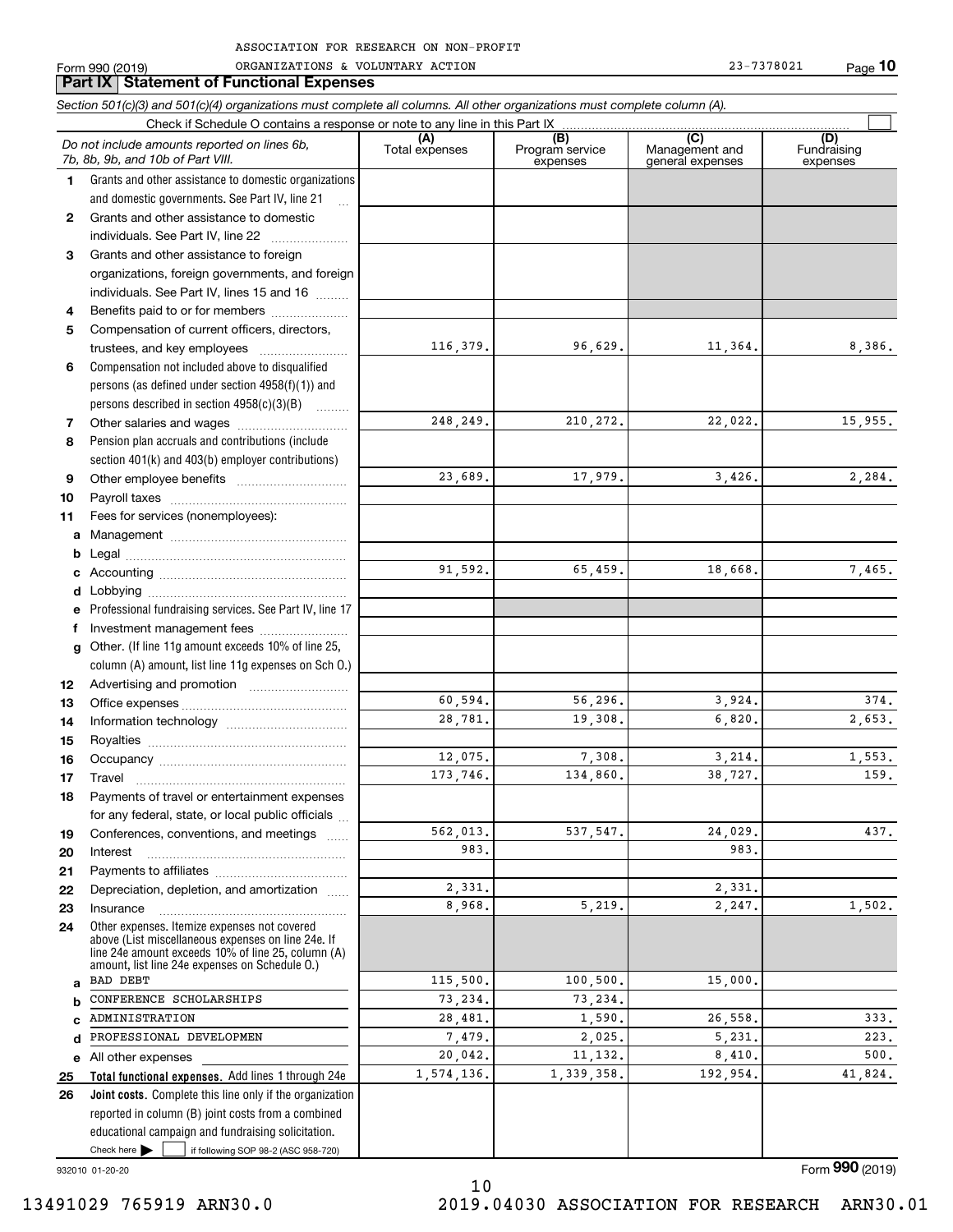| ASSOCIATION FOR RESEARCH ON NON-PROFIT |  |  |
|----------------------------------------|--|--|
|                                        |  |  |

|                             | Form 990 (2019) | ORGANIZATIONS & VOLUNTARY ACTION                                                                                                                                                                                              |                 | 23-7378021<br>$Page$ 11 |                          |                |            |                    |
|-----------------------------|-----------------|-------------------------------------------------------------------------------------------------------------------------------------------------------------------------------------------------------------------------------|-----------------|-------------------------|--------------------------|----------------|------------|--------------------|
|                             | Part X          | <b>Balance Sheet</b>                                                                                                                                                                                                          |                 |                         |                          |                |            |                    |
|                             |                 |                                                                                                                                                                                                                               |                 |                         |                          |                |            |                    |
|                             |                 |                                                                                                                                                                                                                               |                 |                         | (A)<br>Beginning of year |                |            | (B)<br>End of year |
|                             | 1               |                                                                                                                                                                                                                               | 434,566.        | 1                       |                          | 273,521.       |            |                    |
|                             | 2               |                                                                                                                                                                                                                               | 847,593.        | $\mathbf{2}$            |                          | 1,027,725.     |            |                    |
|                             | 3               |                                                                                                                                                                                                                               | 995,500.        | 3                       |                          | 460,000.       |            |                    |
|                             | 4               |                                                                                                                                                                                                                               |                 | 10,907.                 | 4                        |                | 39,921.    |                    |
|                             | 5               | Loans and other receivables from any current or former officer, director,                                                                                                                                                     |                 |                         |                          |                |            |                    |
|                             |                 | trustee, key employee, creator or founder, substantial contributor, or 35%                                                                                                                                                    |                 |                         |                          |                |            |                    |
|                             |                 | controlled entity or family member of any of these persons                                                                                                                                                                    |                 |                         |                          | 5              |            |                    |
|                             | 6               | Loans and other receivables from other disqualified persons (as defined                                                                                                                                                       |                 |                         |                          |                |            |                    |
|                             |                 | under section $4958(f)(1)$ , and persons described in section $4958(c)(3)(B)$                                                                                                                                                 |                 |                         |                          | 6              |            |                    |
|                             | 7               |                                                                                                                                                                                                                               |                 |                         |                          | $\overline{7}$ |            |                    |
| Assets                      | 8               |                                                                                                                                                                                                                               |                 |                         |                          | 8              |            |                    |
|                             | 9               | Prepaid expenses and deferred charges [11] [11] Prepaid expenses and deferred charges [11] [11] Martin Martin Martin Martin Martin Martin Martin Martin Martin Martin Martin Martin Martin Martin Martin Martin Martin Martin |                 |                         | 8,055.                   | 9              |            | 7,478.             |
|                             |                 | <b>10a</b> Land, buildings, and equipment: cost or other                                                                                                                                                                      |                 |                         |                          |                |            |                    |
|                             |                 | basis. Complete Part VI of Schedule D  10a                                                                                                                                                                                    |                 | 18,991.                 |                          |                |            |                    |
|                             |                 |                                                                                                                                                                                                                               | 10 <sub>b</sub> | 15,177.                 | 4,112.                   | 10c            |            | 3,814.             |
|                             | 11              |                                                                                                                                                                                                                               |                 |                         | 11                       |                |            |                    |
|                             | 12              |                                                                                                                                                                                                                               |                 |                         | 12                       |                |            |                    |
|                             | 13              |                                                                                                                                                                                                                               |                 |                         |                          | 13             |            |                    |
|                             | 14              |                                                                                                                                                                                                                               |                 |                         |                          | 14             |            |                    |
|                             | 15              |                                                                                                                                                                                                                               |                 | 2,300,733.              | 15                       |                | 1,812,459. |                    |
|                             | 16              |                                                                                                                                                                                                                               |                 |                         | 253,895.                 | 16<br>17       |            | 211,696.           |
|                             | 17<br>18        |                                                                                                                                                                                                                               |                 |                         | 18                       |                |            |                    |
|                             | 19              |                                                                                                                                                                                                                               |                 | 5,430.                  | 19                       |                | 21,439.    |                    |
|                             | 20              |                                                                                                                                                                                                                               |                 |                         |                          | 20             |            |                    |
|                             | 21              | Escrow or custodial account liability. Complete Part IV of Schedule D                                                                                                                                                         |                 |                         |                          | 21             |            |                    |
|                             | 22              | Loans and other payables to any current or former officer, director,                                                                                                                                                          |                 |                         |                          |                |            |                    |
| Liabilities                 |                 | trustee, key employee, creator or founder, substantial contributor, or 35%                                                                                                                                                    |                 |                         |                          |                |            |                    |
|                             |                 | controlled entity or family member of any of these persons                                                                                                                                                                    |                 |                         |                          | 22             |            |                    |
|                             | 23              | Secured mortgages and notes payable to unrelated third parties                                                                                                                                                                |                 |                         |                          | 23             |            |                    |
|                             | 24              |                                                                                                                                                                                                                               |                 |                         |                          | 24             |            |                    |
|                             | 25              | Other liabilities (including federal income tax, payables to related third                                                                                                                                                    |                 |                         |                          |                |            |                    |
|                             |                 | parties, and other liabilities not included on lines 17-24). Complete Part X                                                                                                                                                  |                 |                         |                          |                |            |                    |
|                             |                 | of Schedule D                                                                                                                                                                                                                 |                 |                         | 585.                     | 25             |            | 49,975.            |
|                             | 26              | Total liabilities. Add lines 17 through 25                                                                                                                                                                                    |                 |                         | 259,910.                 | 26             |            | 283,110.           |
|                             |                 | Organizations that follow FASB ASC 958, check here $\triangleright$ $\frac{X}{X}$                                                                                                                                             |                 |                         |                          |                |            |                    |
|                             |                 | and complete lines 27, 28, 32, and 33.                                                                                                                                                                                        |                 |                         |                          |                |            |                    |
|                             | 27              | Net assets without donor restrictions                                                                                                                                                                                         |                 |                         | 821,816.                 | 27             |            | 859,127.           |
|                             | 28              |                                                                                                                                                                                                                               |                 |                         | 1,219,007.               | 28             |            | 670,222.           |
|                             |                 | Organizations that do not follow FASB ASC 958, check here $\blacktriangleright$                                                                                                                                               |                 |                         |                          |                |            |                    |
| Net Assets or Fund Balances |                 | and complete lines 29 through 33.                                                                                                                                                                                             |                 |                         |                          |                |            |                    |
|                             | 29              |                                                                                                                                                                                                                               |                 |                         |                          | 29             |            |                    |
|                             | 30              | Paid-in or capital surplus, or land, building, or equipment fund                                                                                                                                                              |                 |                         |                          | 30             |            |                    |
|                             | 31              | Retained earnings, endowment, accumulated income, or other funds                                                                                                                                                              |                 |                         |                          | 31             |            |                    |
|                             | 32              |                                                                                                                                                                                                                               |                 |                         | 2,040,823.               | 32             |            | 1,529,349.         |
|                             | 33              |                                                                                                                                                                                                                               |                 |                         | 2,300,733.               | 33             |            | 1,812,459.         |

Form (2019) **990**

932011 01-20-20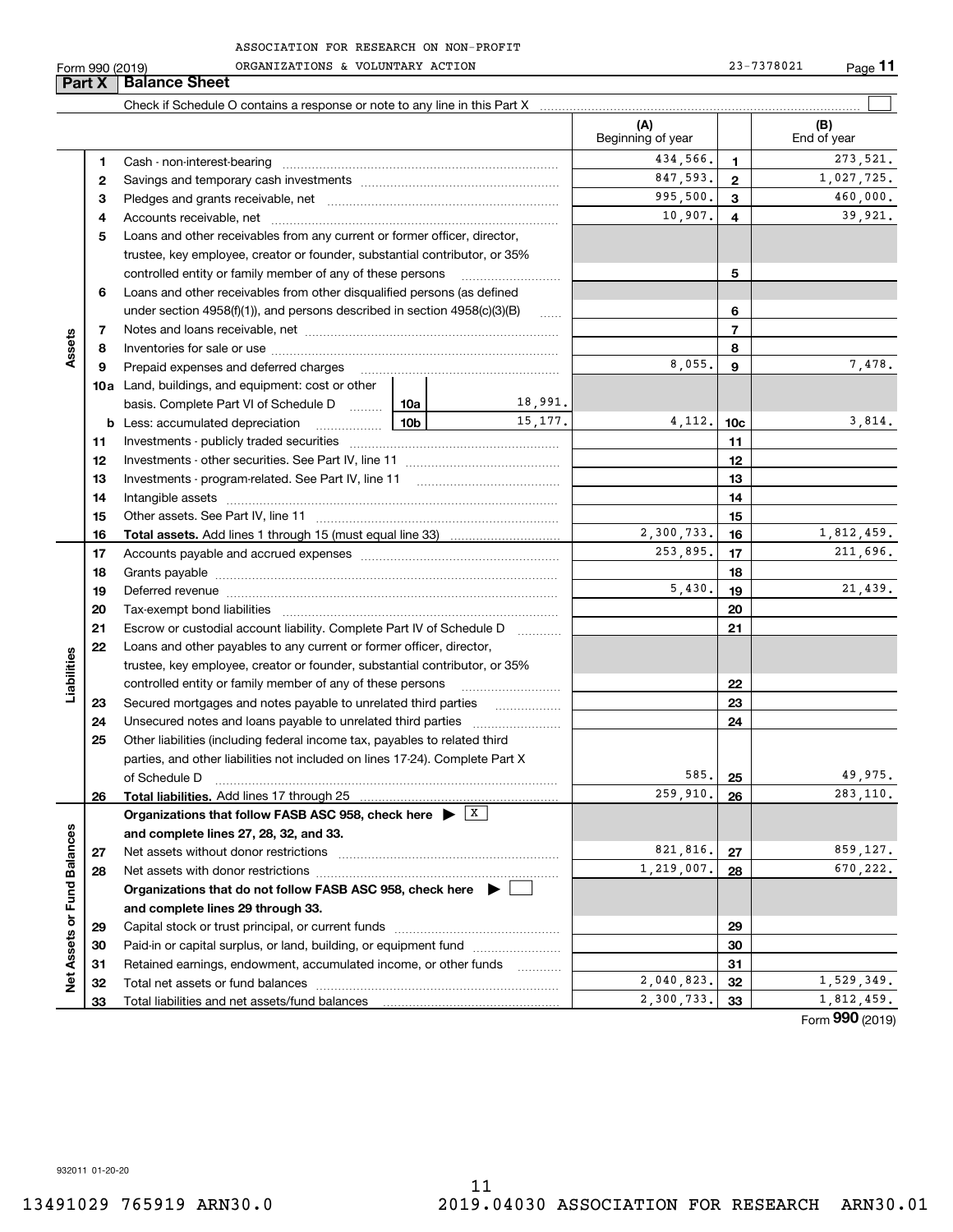|    | ASSOCIATION FOR RESEARCH ON NON-PROFIT                                                                                                                                                                                         |                |                |            |           |  |  |  |
|----|--------------------------------------------------------------------------------------------------------------------------------------------------------------------------------------------------------------------------------|----------------|----------------|------------|-----------|--|--|--|
|    | ORGANIZATIONS & VOLUNTARY ACTION<br>Form 990 (2019)                                                                                                                                                                            | 23-7378021     |                |            | Page $12$ |  |  |  |
|    | Part XI<br><b>Reconciliation of Net Assets</b>                                                                                                                                                                                 |                |                |            |           |  |  |  |
|    |                                                                                                                                                                                                                                |                |                |            |           |  |  |  |
|    |                                                                                                                                                                                                                                |                |                |            |           |  |  |  |
| 1  |                                                                                                                                                                                                                                | 1              |                |            | 902,068.  |  |  |  |
| 2  |                                                                                                                                                                                                                                | $\mathbf{2}$   |                | 1,574,136. |           |  |  |  |
| з  | 3<br>Revenue less expenses. Subtract line 2 from line 1                                                                                                                                                                        |                |                |            |           |  |  |  |
| 4  | $\overline{\mathbf{4}}$                                                                                                                                                                                                        |                |                |            |           |  |  |  |
| 5  | Net unrealized gains (losses) on investments [11] matter contracts and the state of the state of the state of the state of the state of the state of the state of the state of the state of the state of the state of the stat | 5              |                |            | 160,594.  |  |  |  |
| 6  |                                                                                                                                                                                                                                | 6              |                |            |           |  |  |  |
| 7  | Investment expenses www.communication.com/www.communication.com/www.communication.com/www.communication.com                                                                                                                    | $\overline{7}$ |                |            |           |  |  |  |
| 8  | Prior period adjustments with an accommodal contract of the contract of the contract of the contract of the contract of the contract of the contract of the contract of the contract of the contract of the contract of the co | 8              |                |            |           |  |  |  |
| 9  | Other changes in net assets or fund balances (explain on Schedule O)                                                                                                                                                           | 9              |                |            | 0.        |  |  |  |
| 10 | Net assets or fund balances at end of year. Combine lines 3 through 9 (must equal Part X, line 32,                                                                                                                             |                |                |            |           |  |  |  |
|    | 10<br>column (B))                                                                                                                                                                                                              |                |                |            |           |  |  |  |
|    | Part XII Financial Statements and Reporting                                                                                                                                                                                    |                |                |            |           |  |  |  |
|    |                                                                                                                                                                                                                                |                |                |            | x         |  |  |  |
|    |                                                                                                                                                                                                                                |                |                | Yes        | <b>No</b> |  |  |  |
| 1  | $\vert X \vert$ Accrual<br>Accounting method used to prepare the Form 990: Cash<br>Other                                                                                                                                       |                |                |            |           |  |  |  |
|    | If the organization changed its method of accounting from a prior year or checked "Other," explain in Schedule O.                                                                                                              |                |                |            |           |  |  |  |
|    | 2a Were the organization's financial statements compiled or reviewed by an independent accountant?                                                                                                                             |                | 2a             |            | x         |  |  |  |
|    | If "Yes," check a box below to indicate whether the financial statements for the year were compiled or reviewed on a                                                                                                           |                |                |            |           |  |  |  |
|    | separate basis, consolidated basis, or both:                                                                                                                                                                                   |                |                |            |           |  |  |  |
|    | Separate basis<br><b>Consolidated basis</b><br>Both consolidated and separate basis                                                                                                                                            |                |                |            |           |  |  |  |
|    | <b>b</b> Were the organization's financial statements audited by an independent accountant?                                                                                                                                    |                | 2 <sub>b</sub> | х          |           |  |  |  |
|    | If "Yes," check a box below to indicate whether the financial statements for the year were audited on a separate basis,                                                                                                        |                |                |            |           |  |  |  |
|    | consolidated basis, or both:                                                                                                                                                                                                   |                |                |            |           |  |  |  |
|    | $X$ Separate basis<br>Consolidated basis<br>Both consolidated and separate basis                                                                                                                                               |                |                |            |           |  |  |  |
|    | c If "Yes" to line 2a or 2b, does the organization have a committee that assumes responsibility for oversight of the audit,                                                                                                    |                |                |            |           |  |  |  |
|    |                                                                                                                                                                                                                                |                | 2c             | х          |           |  |  |  |
|    | If the organization changed either its oversight process or selection process during the tax year, explain on Schedule O.                                                                                                      |                |                |            |           |  |  |  |
|    | 3a As a result of a federal award, was the organization required to undergo an audit or audits as set forth in the Single Audit                                                                                                |                |                |            |           |  |  |  |
|    |                                                                                                                                                                                                                                |                | За             |            | x         |  |  |  |
|    | b If "Yes," did the organization undergo the required audit or audits? If the organization did not undergo the required audit                                                                                                  |                |                |            |           |  |  |  |
|    | or audits, explain why on Schedule O and describe any steps taken to undergo such audits [11] our manuscription why on Schedule O and describe any steps taken to undergo such audits                                          |                | 3b             | מחח        |           |  |  |  |

Form (2019) **990**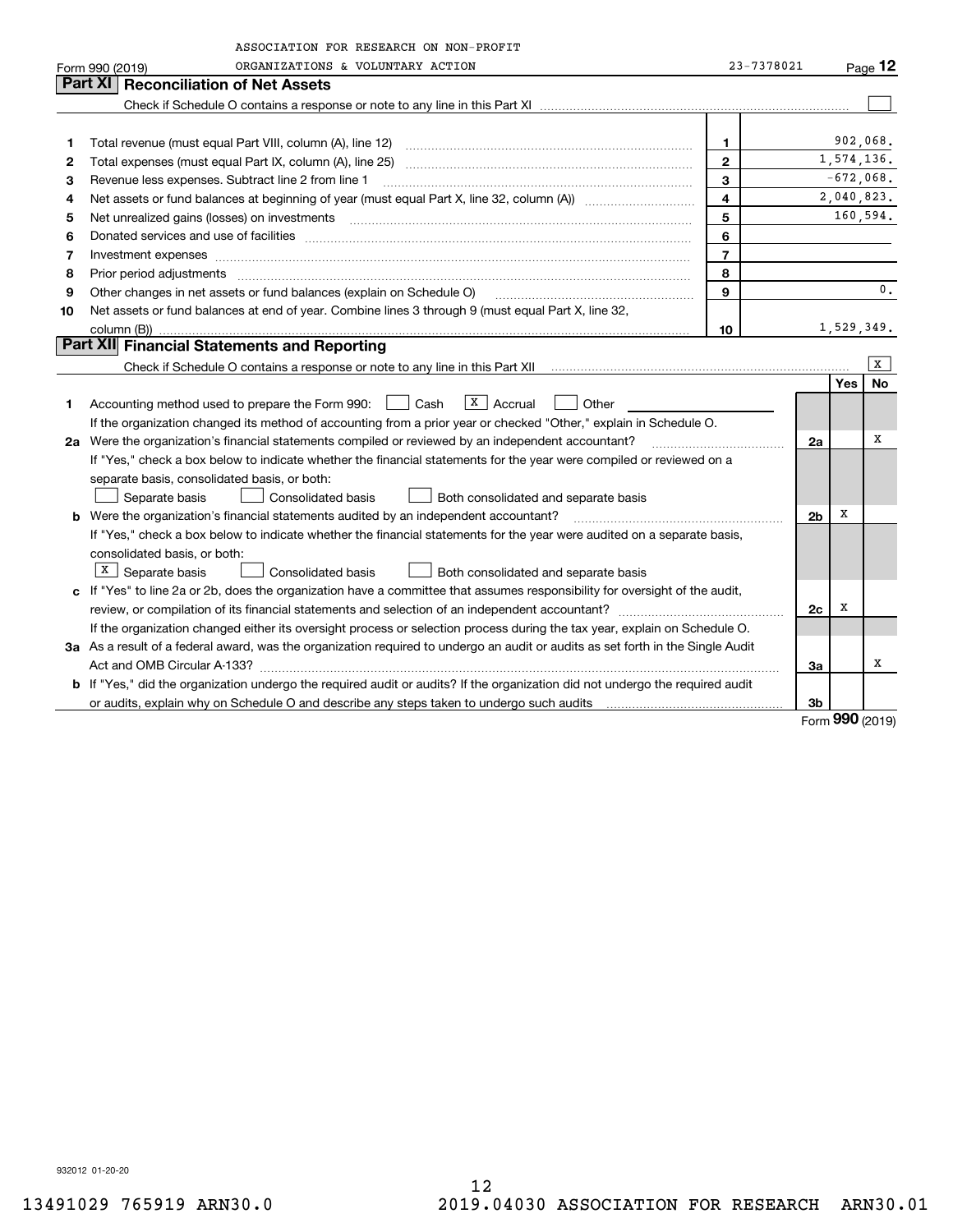| <b>SCHEDULE A</b>                                                                                              |                                                                        |                                                                                                                                                                                                                                                                 |     |                                                                |                            | OMB No. 1545-0047                     |
|----------------------------------------------------------------------------------------------------------------|------------------------------------------------------------------------|-----------------------------------------------------------------------------------------------------------------------------------------------------------------------------------------------------------------------------------------------------------------|-----|----------------------------------------------------------------|----------------------------|---------------------------------------|
| (Form 990 or 990-EZ)                                                                                           |                                                                        | <b>Public Charity Status and Public Support</b>                                                                                                                                                                                                                 |     |                                                                |                            |                                       |
|                                                                                                                |                                                                        | Complete if the organization is a section $501(c)(3)$ organization or a section<br>4947(a)(1) nonexempt charitable trust.                                                                                                                                       |     |                                                                |                            |                                       |
| Department of the Treasury<br>Internal Revenue Service                                                         |                                                                        | Attach to Form 990 or Form 990-EZ.                                                                                                                                                                                                                              |     |                                                                |                            | <b>Open to Public</b>                 |
|                                                                                                                |                                                                        | Go to www.irs.gov/Form990 for instructions and the latest information.                                                                                                                                                                                          |     |                                                                |                            | Inspection                            |
| Name of the organization                                                                                       |                                                                        | ASSOCIATION FOR RESEARCH ON NON-PROFIT                                                                                                                                                                                                                          |     |                                                                |                            | <b>Employer identification number</b> |
| Part I                                                                                                         | ORGANIZATIONS & VOLUNTARY ACTION                                       | Reason for Public Charity Status (All organizations must complete this part.) See instructions.                                                                                                                                                                 |     |                                                                |                            | 23-7378021                            |
|                                                                                                                |                                                                        |                                                                                                                                                                                                                                                                 |     |                                                                |                            |                                       |
| The organization is not a private foundation because it is: (For lines 1 through 12, check only one box.)<br>1 |                                                                        | A church, convention of churches, or association of churches described in section 170(b)(1)(A)(i).                                                                                                                                                              |     |                                                                |                            |                                       |
| 2                                                                                                              |                                                                        | A school described in section 170(b)(1)(A)(ii). (Attach Schedule E (Form 990 or 990-EZ).)                                                                                                                                                                       |     |                                                                |                            |                                       |
| 3                                                                                                              |                                                                        | A hospital or a cooperative hospital service organization described in section 170(b)(1)(A)(iii).                                                                                                                                                               |     |                                                                |                            |                                       |
| 4                                                                                                              |                                                                        | A medical research organization operated in conjunction with a hospital described in section 170(b)(1)(A)(iii). Enter the hospital's name,                                                                                                                      |     |                                                                |                            |                                       |
| city, and state:                                                                                               |                                                                        |                                                                                                                                                                                                                                                                 |     |                                                                |                            |                                       |
| 5                                                                                                              |                                                                        | An organization operated for the benefit of a college or university owned or operated by a governmental unit described in                                                                                                                                       |     |                                                                |                            |                                       |
|                                                                                                                | section $170(b)(1)(A)(iv)$ . (Complete Part II.)                       |                                                                                                                                                                                                                                                                 |     |                                                                |                            |                                       |
| 6                                                                                                              |                                                                        | A federal, state, or local government or governmental unit described in section 170(b)(1)(A)(v).                                                                                                                                                                |     |                                                                |                            |                                       |
| 7                                                                                                              |                                                                        | An organization that normally receives a substantial part of its support from a governmental unit or from the general public described in                                                                                                                       |     |                                                                |                            |                                       |
|                                                                                                                | section 170(b)(1)(A)(vi). (Complete Part II.)                          |                                                                                                                                                                                                                                                                 |     |                                                                |                            |                                       |
| 8<br>9                                                                                                         |                                                                        | A community trust described in section 170(b)(1)(A)(vi). (Complete Part II.)                                                                                                                                                                                    |     |                                                                |                            |                                       |
|                                                                                                                |                                                                        | An agricultural research organization described in section 170(b)(1)(A)(ix) operated in conjunction with a land-grant college<br>or university or a non-land-grant college of agriculture (see instructions). Enter the name, city, and state of the college or |     |                                                                |                            |                                       |
| university:                                                                                                    |                                                                        |                                                                                                                                                                                                                                                                 |     |                                                                |                            |                                       |
| $\mathbf{X}$<br>10                                                                                             |                                                                        | An organization that normally receives: (1) more than 33 1/3% of its support from contributions, membership fees, and gross receipts from                                                                                                                       |     |                                                                |                            |                                       |
|                                                                                                                |                                                                        | activities related to its exempt functions - subject to certain exceptions, and (2) no more than 33 1/3% of its support from gross investment                                                                                                                   |     |                                                                |                            |                                       |
|                                                                                                                |                                                                        | income and unrelated business taxable income (less section 511 tax) from businesses acquired by the organization after June 30, 1975.                                                                                                                           |     |                                                                |                            |                                       |
|                                                                                                                | See section 509(a)(2). (Complete Part III.)                            |                                                                                                                                                                                                                                                                 |     |                                                                |                            |                                       |
| 11                                                                                                             |                                                                        | An organization organized and operated exclusively to test for public safety. See section 509(a)(4).                                                                                                                                                            |     |                                                                |                            |                                       |
| 12                                                                                                             |                                                                        | An organization organized and operated exclusively for the benefit of, to perform the functions of, or to carry out the purposes of one or                                                                                                                      |     |                                                                |                            |                                       |
|                                                                                                                |                                                                        | more publicly supported organizations described in section 509(a)(1) or section 509(a)(2). See section 509(a)(3). Check the box in                                                                                                                              |     |                                                                |                            |                                       |
|                                                                                                                |                                                                        | lines 12a through 12d that describes the type of supporting organization and complete lines 12e, 12f, and 12g.                                                                                                                                                  |     |                                                                |                            |                                       |
| a                                                                                                              |                                                                        | Type I. A supporting organization operated, supervised, or controlled by its supported organization(s), typically by giving<br>the supported organization(s) the power to regularly appoint or elect a majority of the directors or trustees of the supporting  |     |                                                                |                            |                                       |
|                                                                                                                | organization. You must complete Part IV, Sections A and B.             |                                                                                                                                                                                                                                                                 |     |                                                                |                            |                                       |
| b                                                                                                              |                                                                        | Type II. A supporting organization supervised or controlled in connection with its supported organization(s), by having                                                                                                                                         |     |                                                                |                            |                                       |
|                                                                                                                |                                                                        | control or management of the supporting organization vested in the same persons that control or manage the supported                                                                                                                                            |     |                                                                |                            |                                       |
|                                                                                                                | organization(s). You must complete Part IV, Sections A and C.          |                                                                                                                                                                                                                                                                 |     |                                                                |                            |                                       |
| с                                                                                                              |                                                                        | Type III functionally integrated. A supporting organization operated in connection with, and functionally integrated with,                                                                                                                                      |     |                                                                |                            |                                       |
|                                                                                                                |                                                                        | its supported organization(s) (see instructions). You must complete Part IV, Sections A, D, and E.                                                                                                                                                              |     |                                                                |                            |                                       |
| d                                                                                                              |                                                                        | Type III non-functionally integrated. A supporting organization operated in connection with its supported organization(s)                                                                                                                                       |     |                                                                |                            |                                       |
|                                                                                                                |                                                                        | that is not functionally integrated. The organization generally must satisfy a distribution requirement and an attentiveness                                                                                                                                    |     |                                                                |                            |                                       |
|                                                                                                                |                                                                        | requirement (see instructions). You must complete Part IV, Sections A and D, and Part V.<br>Check this box if the organization received a written determination from the IRS that it is a Type I, Type II, Type III                                             |     |                                                                |                            |                                       |
| е                                                                                                              |                                                                        | functionally integrated, or Type III non-functionally integrated supporting organization.                                                                                                                                                                       |     |                                                                |                            |                                       |
| Enter the number of supported organizations<br>f                                                               |                                                                        |                                                                                                                                                                                                                                                                 |     |                                                                |                            |                                       |
| g                                                                                                              | Provide the following information about the supported organization(s). |                                                                                                                                                                                                                                                                 |     |                                                                |                            |                                       |
| (i) Name of supported                                                                                          | (ii) EIN                                                               | (iii) Type of organization<br>(described on lines 1-10                                                                                                                                                                                                          |     | (iv) Is the organization listed<br>in your governing document? | (v) Amount of monetary     | (vi) Amount of other                  |
| organization                                                                                                   |                                                                        | above (see instructions))                                                                                                                                                                                                                                       | Yes | No                                                             | support (see instructions) | support (see instructions)            |
|                                                                                                                |                                                                        |                                                                                                                                                                                                                                                                 |     |                                                                |                            |                                       |
|                                                                                                                |                                                                        |                                                                                                                                                                                                                                                                 |     |                                                                |                            |                                       |
|                                                                                                                |                                                                        |                                                                                                                                                                                                                                                                 |     |                                                                |                            |                                       |
|                                                                                                                |                                                                        |                                                                                                                                                                                                                                                                 |     |                                                                |                            |                                       |
|                                                                                                                |                                                                        |                                                                                                                                                                                                                                                                 |     |                                                                |                            |                                       |
|                                                                                                                |                                                                        |                                                                                                                                                                                                                                                                 |     |                                                                |                            |                                       |
|                                                                                                                |                                                                        |                                                                                                                                                                                                                                                                 |     |                                                                |                            |                                       |
|                                                                                                                |                                                                        |                                                                                                                                                                                                                                                                 |     |                                                                |                            |                                       |
|                                                                                                                |                                                                        |                                                                                                                                                                                                                                                                 |     |                                                                |                            |                                       |
| Total                                                                                                          |                                                                        |                                                                                                                                                                                                                                                                 |     |                                                                |                            |                                       |
|                                                                                                                |                                                                        | UA For Reportuarly Reduction Act Notice, see the Instructions for Form 000 or 000-F7 - 000001-00-05-10                                                                                                                                                          |     |                                                                |                            | Schodule A (Form 000 or 000 F7) 2010  |

**or 990-EZ.** 932021 09-25-19 **For Paperwork Reduction Act Notice, see the Instructions for Form 990 or 990-EZ. Schedule A (Form 990 or 990-EZ) 2019 LHA For Paperwork Reduction Act** orm 990<br>13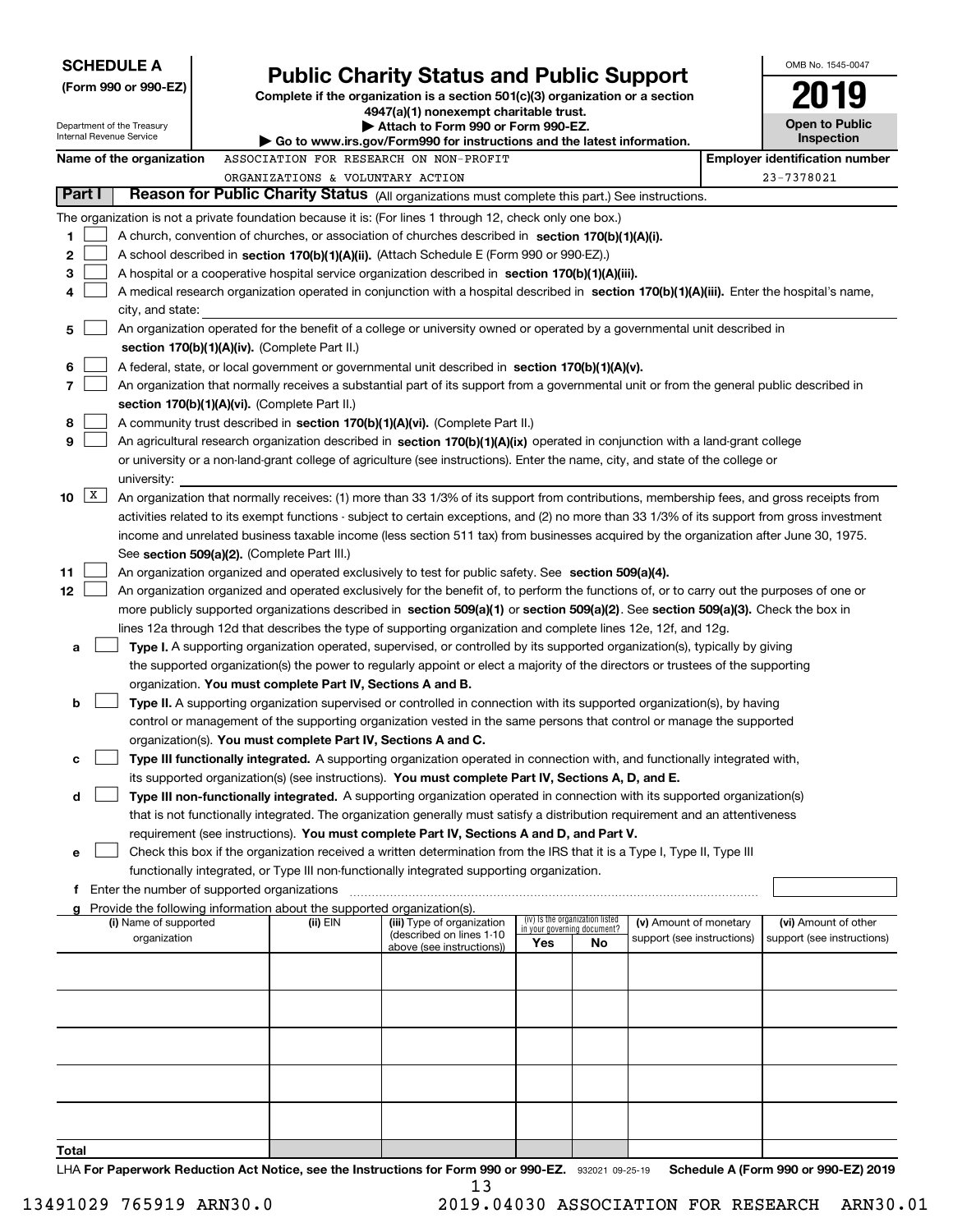| ASSOCIATION FOR RESEARCH ON NON-PROFIT |  |  |  |  |
|----------------------------------------|--|--|--|--|
|----------------------------------------|--|--|--|--|

## Schedule A (Form 990 or 990-EZ) 2019 Page ORGANIZATIONS & VOLUNTARY ACTION 23-7378021

(Complete only if you checked the box on line 5, 7, or 8 of Part I or if the organization failed to qualify under Part III. If the organization fails to qualify under the tests listed below, please complete Part III.) **Part II Support Schedule for Organizations Described in Sections 170(b)(1)(A)(iv) and 170(b)(1)(A)(vi)**

|   | <b>Section A. Public Support</b>                                                                                                           |            |            |            |            |          |           |
|---|--------------------------------------------------------------------------------------------------------------------------------------------|------------|------------|------------|------------|----------|-----------|
|   | Calendar year (or fiscal year beginning in) $\blacktriangleright$                                                                          | (a) 2015   | $(b)$ 2016 | $(c)$ 2017 | $(d)$ 2018 | (e) 2019 | (f) Total |
|   | <b>1</b> Gifts, grants, contributions, and                                                                                                 |            |            |            |            |          |           |
|   | membership fees received. (Do not                                                                                                          |            |            |            |            |          |           |
|   | include any "unusual grants.")                                                                                                             |            |            |            |            |          |           |
|   | <b>2</b> Tax revenues levied for the organ-                                                                                                |            |            |            |            |          |           |
|   | ization's benefit and either paid to                                                                                                       |            |            |            |            |          |           |
|   | or expended on its behalf                                                                                                                  |            |            |            |            |          |           |
|   | 3 The value of services or facilities                                                                                                      |            |            |            |            |          |           |
|   | furnished by a governmental unit to                                                                                                        |            |            |            |            |          |           |
|   | the organization without charge                                                                                                            |            |            |            |            |          |           |
|   | 4 Total. Add lines 1 through 3                                                                                                             |            |            |            |            |          |           |
| 5 | The portion of total contributions                                                                                                         |            |            |            |            |          |           |
|   | by each person (other than a                                                                                                               |            |            |            |            |          |           |
|   | governmental unit or publicly                                                                                                              |            |            |            |            |          |           |
|   | supported organization) included                                                                                                           |            |            |            |            |          |           |
|   | on line 1 that exceeds 2% of the                                                                                                           |            |            |            |            |          |           |
|   | amount shown on line 11,                                                                                                                   |            |            |            |            |          |           |
|   | column (f)                                                                                                                                 |            |            |            |            |          |           |
|   | 6 Public support. Subtract line 5 from line 4.                                                                                             |            |            |            |            |          |           |
|   | <b>Section B. Total Support</b>                                                                                                            |            |            |            |            |          |           |
|   | Calendar year (or fiscal year beginning in) $\blacktriangleright$                                                                          | (a) $2015$ | (b) 2016   | $(c)$ 2017 | $(d)$ 2018 | (e) 2019 | (f) Total |
|   | 7 Amounts from line 4                                                                                                                      |            |            |            |            |          |           |
| 8 | Gross income from interest,                                                                                                                |            |            |            |            |          |           |
|   | dividends, payments received on                                                                                                            |            |            |            |            |          |           |
|   | securities loans, rents, royalties,                                                                                                        |            |            |            |            |          |           |
|   | and income from similar sources                                                                                                            |            |            |            |            |          |           |
| 9 | Net income from unrelated business                                                                                                         |            |            |            |            |          |           |
|   | activities, whether or not the                                                                                                             |            |            |            |            |          |           |
|   | business is regularly carried on                                                                                                           |            |            |            |            |          |           |
|   | <b>10</b> Other income. Do not include gain                                                                                                |            |            |            |            |          |           |
|   | or loss from the sale of capital                                                                                                           |            |            |            |            |          |           |
|   | assets (Explain in Part VI.) <b>Constants</b>                                                                                              |            |            |            |            |          |           |
|   | 11 Total support. Add lines 7 through 10                                                                                                   |            |            |            |            |          |           |
|   | <b>12</b> Gross receipts from related activities, etc. (see instructions)                                                                  |            |            |            |            | 12       |           |
|   | 13 First five years. If the Form 990 is for the organization's first, second, third, fourth, or fifth tax year as a section 501(c)(3)      |            |            |            |            |          |           |
|   | organization, check this box and stop here                                                                                                 |            |            |            |            |          |           |
|   | <b>Section C. Computation of Public Support Percentage</b>                                                                                 |            |            |            |            |          |           |
|   | 14 Public support percentage for 2019 (line 6, column (f) divided by line 11, column (f) <i>manumumumum</i>                                |            |            |            |            | 14       | %         |
|   |                                                                                                                                            |            |            |            |            | 15       | %         |
|   | 16a 33 1/3% support test - 2019. If the organization did not check the box on line 13, and line 14 is 33 1/3% or more, check this box and  |            |            |            |            |          |           |
|   | stop here. The organization qualifies as a publicly supported organization                                                                 |            |            |            |            |          |           |
|   | b 33 1/3% support test - 2018. If the organization did not check a box on line 13 or 16a, and line 15 is 33 1/3% or more, check this box   |            |            |            |            |          |           |
|   | and stop here. The organization qualifies as a publicly supported organization                                                             |            |            |            |            |          |           |
|   | 17a 10% -facts-and-circumstances test - 2019. If the organization did not check a box on line 13, 16a, or 16b, and line 14 is 10% or more, |            |            |            |            |          |           |
|   | and if the organization meets the "facts-and-circumstances" test, check this box and stop here. Explain in Part VI how the organization    |            |            |            |            |          |           |
|   | meets the "facts-and-circumstances" test. The organization qualifies as a publicly supported organization <i>manumumumumum</i>             |            |            |            |            |          |           |
|   | b 10% -facts-and-circumstances test - 2018. If the organization did not check a box on line 13, 16a, 16b, or 17a, and line 15 is 10% or    |            |            |            |            |          |           |
|   | more, and if the organization meets the "facts-and-circumstances" test, check this box and stop here. Explain in Part VI how the           |            |            |            |            |          |           |
|   | organization meets the "facts-and-circumstances" test. The organization qualifies as a publicly supported organization                     |            |            |            |            |          |           |
|   | 18 Private foundation. If the organization did not check a box on line 13, 16a, 16b, 17a, or 17b, check this box and see instructions      |            |            |            |            |          |           |
|   |                                                                                                                                            |            |            |            |            |          |           |

**Schedule A (Form 990 or 990-EZ) 2019**

932022 09-25-19

**2**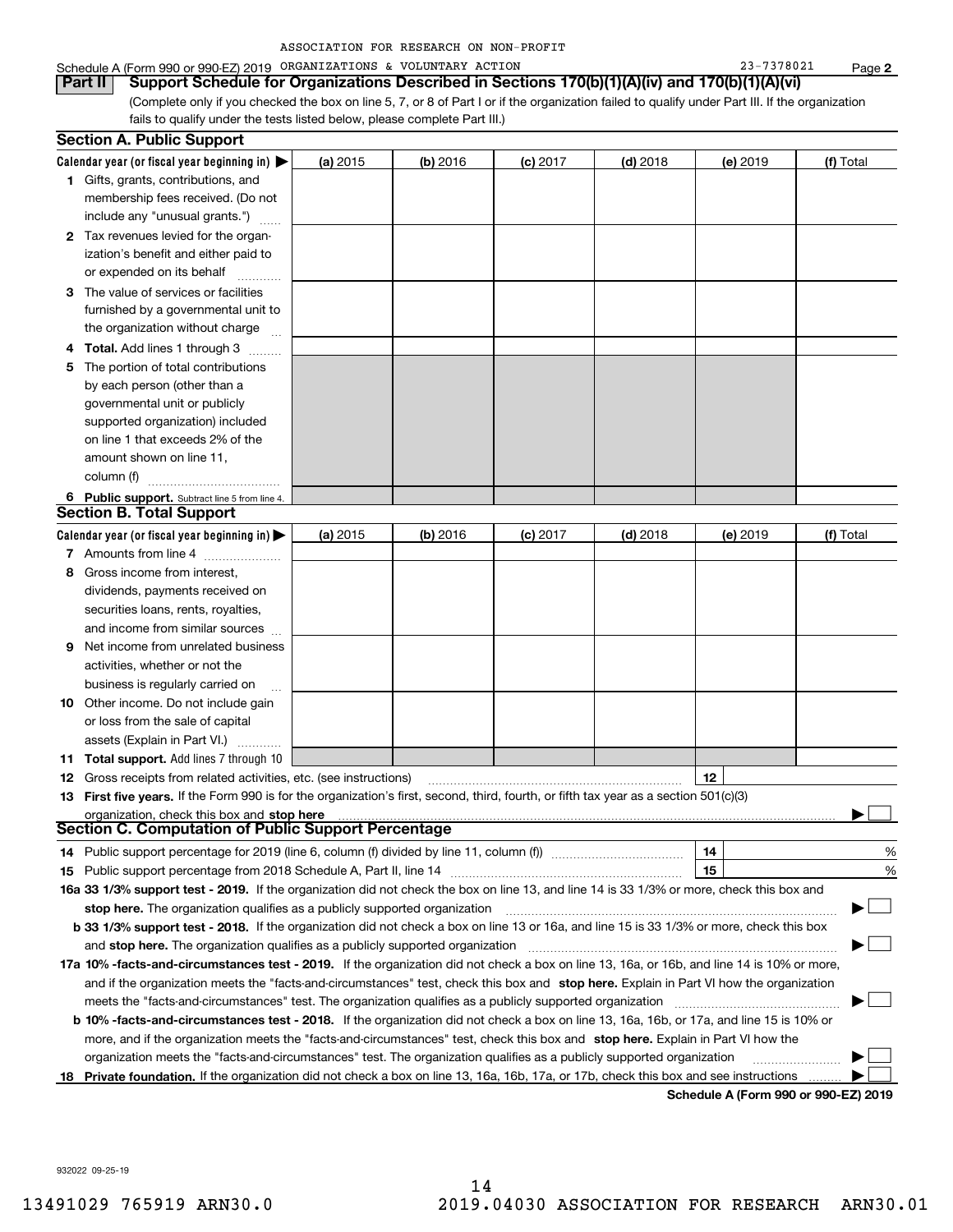## **Part III Support Schedule for Organizations Described in Section 509(a)(2)**

(Complete only if you checked the box on line 10 of Part I or if the organization failed to qualify under Part II. If the organization fails to qualify under the tests listed below, please complete Part II.)

## **8 Public support.** (Subtract line 7c from line 6.) **b** Amounts included on lines 2 and 3 received from other than disqualified persons that exceed the greater of \$5,000 or 1% of the amount on line 13 for the year  $\ldots$ ............... **13 Total support.** (Add lines 9, 10c, 11, and 12.) 932023 09-25-19 **Calendar year (or fiscal year beginning in) | Calendar year (or fiscal year beginning in) | (a)** 2015 **| (b)** 2016 **| (c)** 2017 **| (d)** 2018 **| (e)** 2019 **| (f) 1**Gifts, grants, contributions, and **2** Gross receipts from admissions, **3** Gross receipts from activities that **4**Tax revenues levied for the organ-**5** The value of services or facilities **6 Total.** Add lines 1 through 5  $\ldots$ ... **7a**Amounts included on lines 1, 2, and **c** Add lines 7a and 7b  $\ldots$   $\ldots$   $\ldots$  ... **(a)** 2015 **| (b)** 2016 **| (c)** 2017 **| (d)** 2018 **| (e)** 2019 **| (f) 9** Amounts from line 6  $^{10}$ **10a**Gross income from interest, **b** Unrelated business taxable income **c** Add lines 10a and 10b  $^{100}$ **11** Net income from unrelated business **12** Other income. Do not include gain **14 First five years.** If the Form 990 is for the organization's first, second, third, fourth, or fifth tax year as a section 501(c)(3) organization, **check this box and stop here with the construction of the construction of the check this box and stop here** with the check of the check of the check this box and stop here with the check of the check of the check of the c **151615161718 2018** Investment income percentage from Schedule A, Part III, line 17 ~~~~~~~~~~~~~~~~~~**19a 33 1/3% support tests - 2019.** If the organization did not check the box on line 14, and line 15 is more than 33 1/3%, and line 17 is not **20Private foundation.**  If the organization did not check a box on line 14, 19a, or 19b, check this box and see instructions | Investment income percentage for 2019 (line 10c, column (f), divided by line 13, column (f)) **1718b33 1/3% support tests - 2018.**  If the organization did not check a box on line 14 or line 19a, and line 16 is more than 33 1/3%, and more than 33 1/3%, check this box and stop here. The organization qualifies as a publicly supported organization *manimumment* line 18 is not more than 33 1/3%, check this box and stop here. The organization qualifies as a publicly supported organization  $\Box$ **Schedule A (Form 990 or 990-EZ) 2019** (less section 511 taxes) from businesses acquired after June 30, 1975 (a) 2015 15 **| (b)** 2016 **| (c)** 2017 **| (d)** 2018 **| (e)** 2019 **| (f)** Total membership fees received. (Do not include any "unusual grants.") merchandise sold or services performed, or facilities furnished in any activity that is related to the organization's tax-exempt purpose are not an unrelated trade or business under section 513  $\quad$ ization's benefit and either paid to or expended on its behalf  $^{+}_{-}, \dots$ furnished by a governmental unit to the organization without charge 3 received from disqualified persons (a) 2015 15 **| (b)** 2016 **| (c)** 2017 **| (d)** 2018 **| (e)** 2019 **| (f)** Total dividends, payments received on securities loans, rents, royalties, and income from similar sources activities not included in line 10b, whether or not the business is regularly carried on or loss from the sale of capital assets (Explain in Part VI.) ............ Public support percentage for 2019 (line 8, column (f), divided by line 13, column (f)) Public support percentage from 2018 Schedule A, Part III, line 15 % 81.81 %  $\sim$  17 | 17 | 17.72 %  $\ldots$  | 18 |  $\ldots$  | 18 |  $\ldots$  | 18 |  $\ldots$  | 16.42  $\ldots$  % **Section A. Public Support Section B. Total Support Section C. Computation of Public Support Percentage Section D. Computation of Investment Income Percentage**  $\mathcal{L}^{\text{max}}$  $\boxed{\mathbf{X}}$  $\mathcal{L}^{\text{max}}$  $\mathcal{L}^{\text{max}}$ 90,972. 540,836. 961,285. 1,055,535. 282,477. 2,931,105. 288,165. 357,912. 424,157. 340,160. 412,230. 1,822,624. 379,137. 898,748. 1,385,442. 1,395,695. 694,707. 4,753,729. 379,137. 898,748. 1,385,442. 1,395,695. 694,707. 4,753,729.  $\mathbf{0}$ . 0. $\overline{0}$ . 4,753,729. 120,445. 267,683. 266,035. 170,900. 204,621. 1,029,684. 120,445. 267,683. 266,035. 170,900. 204,621. 1,029,684. 2,348. 3,023. 15,425. 3,749. 2,850. 27,395. 5,810,808. 83.0817.7216.42501,930. 1,169,454. 1,666,902. 1,570,344. 902,178.

15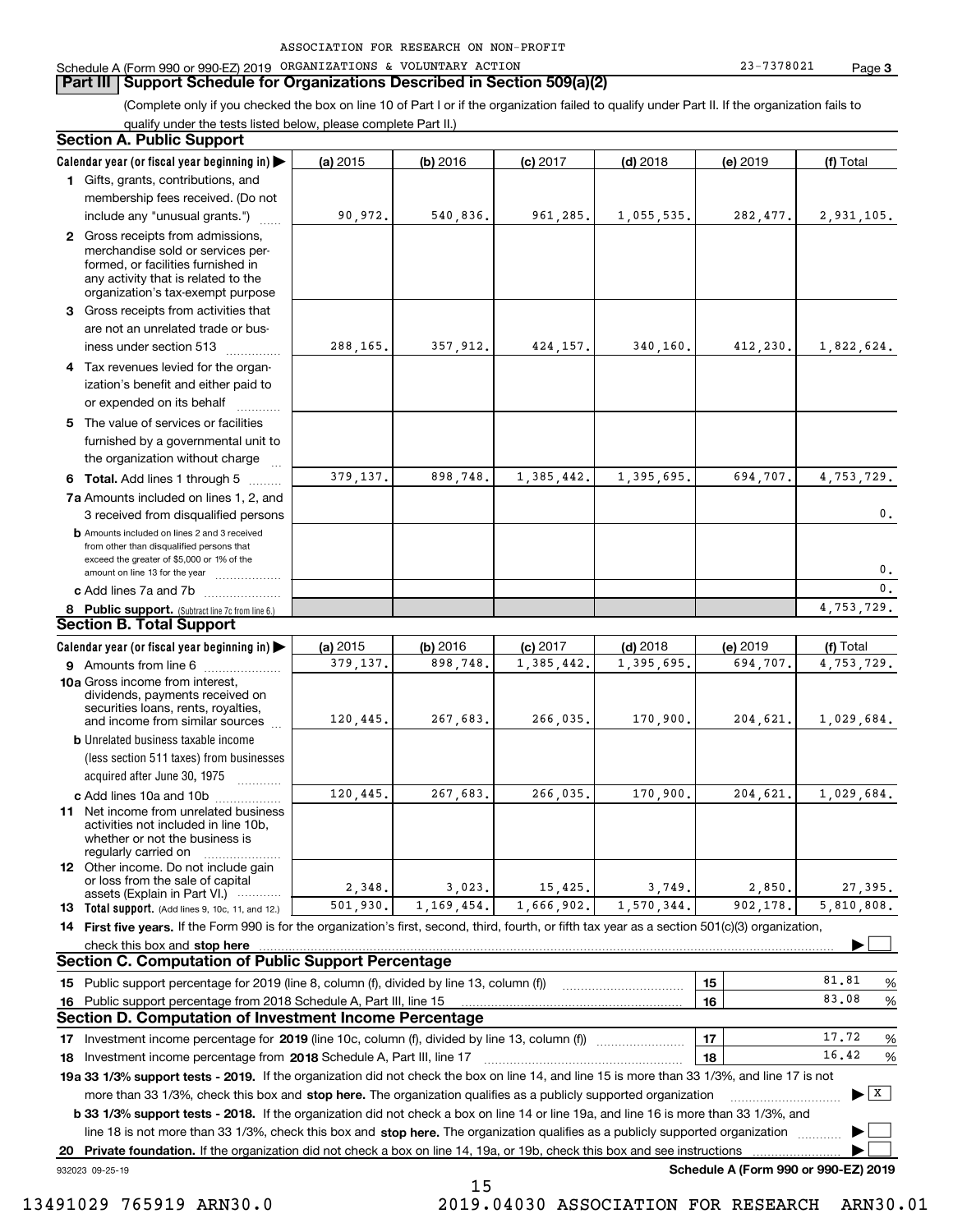Schedule A (Form 990 or 990-EZ) 2019 Page ORGANIZATIONS & VOLUNTARY ACTION 23-7378021

## **4**

**1**

**2**

**3a**

**3b**

**3c**

**4a**

**4b**

**4c**

**5a**

**5b5c**

**6**

**7**

**8**

**9a**

**9b**

**9c**

**10a**

**10b**

**YesNo**

# **Part IV Supporting Organizations**

(Complete only if you checked a box in line 12 on Part I. If you checked 12a of Part I, complete Sections A and B. If you checked 12b of Part I, complete Sections A and C. If you checked 12c of Part I, complete Sections A, D, and E. If you checked 12d of Part I, complete Sections A and D, and complete Part V.)

## **Section A. All Supporting Organizations**

- **1** Are all of the organization's supported organizations listed by name in the organization's governing documents? If "No," describe in **Part VI** how the supported organizations are designated. If designated by *class or purpose, describe the designation. If historic and continuing relationship, explain.*
- **2** Did the organization have any supported organization that does not have an IRS determination of status under section 509(a)(1) or (2)? If "Yes," explain in Part VI how the organization determined that the supported *organization was described in section 509(a)(1) or (2).*
- **3a** Did the organization have a supported organization described in section 501(c)(4), (5), or (6)? If "Yes," answer *(b) and (c) below.*
- **b** Did the organization confirm that each supported organization qualified under section 501(c)(4), (5), or (6) and satisfied the public support tests under section 509(a)(2)? If "Yes," describe in **Part VI** when and how the *organization made the determination.*
- **c**Did the organization ensure that all support to such organizations was used exclusively for section 170(c)(2)(B) purposes? If "Yes," explain in **Part VI** what controls the organization put in place to ensure such use.
- **4a***If* Was any supported organization not organized in the United States ("foreign supported organization")? *"Yes," and if you checked 12a or 12b in Part I, answer (b) and (c) below.*
- **b** Did the organization have ultimate control and discretion in deciding whether to make grants to the foreign supported organization? If "Yes," describe in **Part VI** how the organization had such control and discretion *despite being controlled or supervised by or in connection with its supported organizations.*
- **c** Did the organization support any foreign supported organization that does not have an IRS determination under sections 501(c)(3) and 509(a)(1) or (2)? If "Yes," explain in **Part VI** what controls the organization used *to ensure that all support to the foreign supported organization was used exclusively for section 170(c)(2)(B) purposes.*
- **5a** Did the organization add, substitute, or remove any supported organizations during the tax year? If "Yes," answer (b) and (c) below (if applicable). Also, provide detail in **Part VI,** including (i) the names and EIN *numbers of the supported organizations added, substituted, or removed; (ii) the reasons for each such action; (iii) the authority under the organization's organizing document authorizing such action; and (iv) how the action was accomplished (such as by amendment to the organizing document).*
- **b** Type I or Type II only. Was any added or substituted supported organization part of a class already designated in the organization's organizing document?
- **cSubstitutions only.**  Was the substitution the result of an event beyond the organization's control?
- **6** Did the organization provide support (whether in the form of grants or the provision of services or facilities) to **Part VI.** *If "Yes," provide detail in* support or benefit one or more of the filing organization's supported organizations? anyone other than (i) its supported organizations, (ii) individuals that are part of the charitable class benefited by one or more of its supported organizations, or (iii) other supporting organizations that also
- **7**Did the organization provide a grant, loan, compensation, or other similar payment to a substantial contributor *If "Yes," complete Part I of Schedule L (Form 990 or 990-EZ).* regard to a substantial contributor? (as defined in section 4958(c)(3)(C)), a family member of a substantial contributor, or a 35% controlled entity with
- **8** Did the organization make a loan to a disqualified person (as defined in section 4958) not described in line 7? *If "Yes," complete Part I of Schedule L (Form 990 or 990-EZ).*
- **9a** Was the organization controlled directly or indirectly at any time during the tax year by one or more in section 509(a)(1) or (2))? If "Yes," *provide detail in* <code>Part VI.</code> disqualified persons as defined in section 4946 (other than foundation managers and organizations described
- **b** Did one or more disqualified persons (as defined in line 9a) hold a controlling interest in any entity in which the supporting organization had an interest? If "Yes," provide detail in P**art VI**.
- **c**Did a disqualified person (as defined in line 9a) have an ownership interest in, or derive any personal benefit from, assets in which the supporting organization also had an interest? If "Yes," provide detail in P**art VI.**
- **10a** Was the organization subject to the excess business holdings rules of section 4943 because of section supporting organizations)? If "Yes," answer 10b below. 4943(f) (regarding certain Type II supporting organizations, and all Type III non-functionally integrated
- **b** Did the organization have any excess business holdings in the tax year? (Use Schedule C, Form 4720, to *determine whether the organization had excess business holdings.)*

16

932024 09-25-19

**Schedule A (Form 990 or 990-EZ) 2019**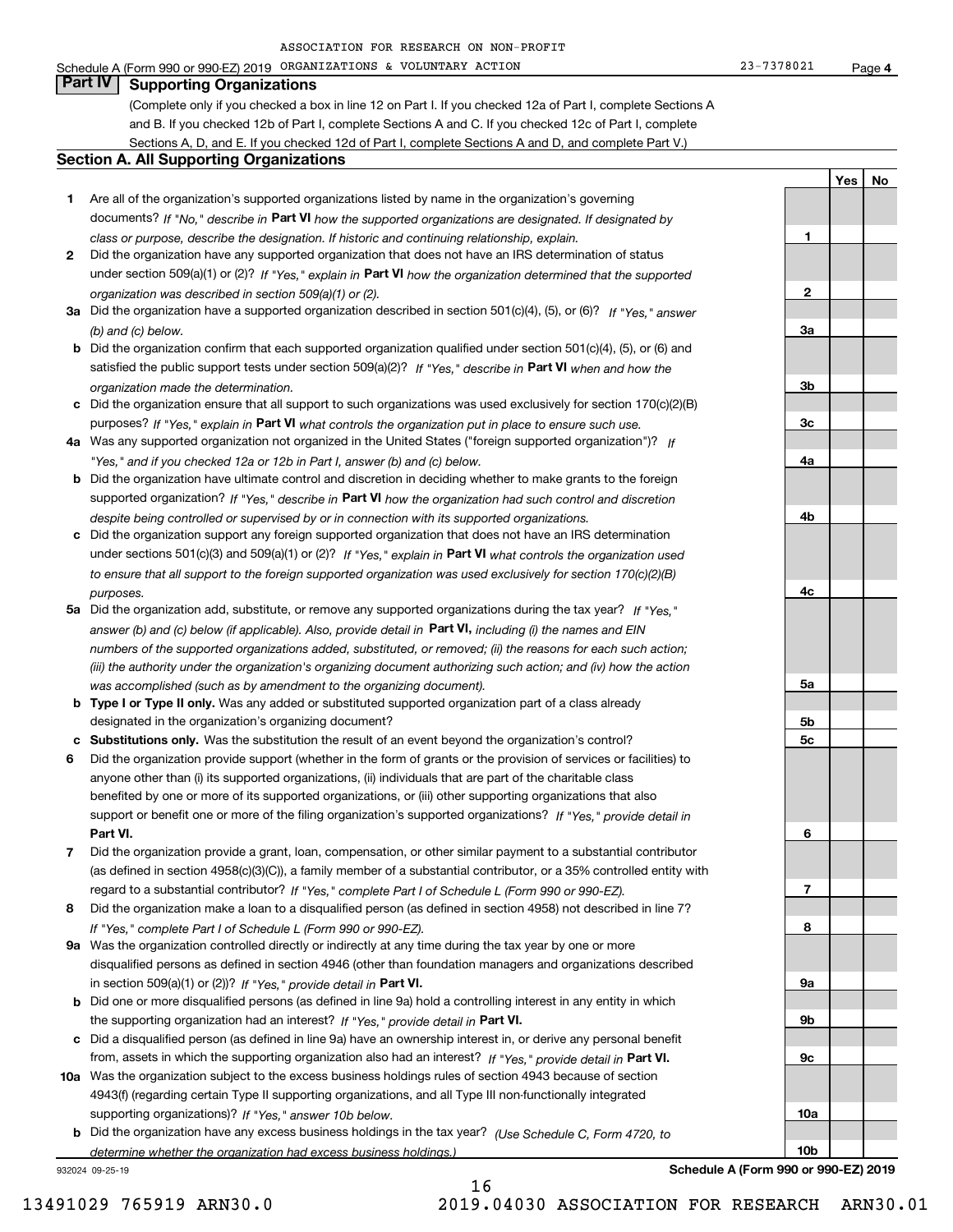Schedule A (Form 990 or 990-EZ) 2019 Page ORGANIZATIONS & VOLUNTARY ACTION 23-7378021

**5**

|              | Part IV<br><b>Supporting Organizations (continued)</b>                                                                            |              |     |    |
|--------------|-----------------------------------------------------------------------------------------------------------------------------------|--------------|-----|----|
|              |                                                                                                                                   |              | Yes | No |
| 11           | Has the organization accepted a gift or contribution from any of the following persons?                                           |              |     |    |
|              | a A person who directly or indirectly controls, either alone or together with persons described in (b) and (c)                    |              |     |    |
|              | below, the governing body of a supported organization?                                                                            | 11a          |     |    |
|              | <b>b</b> A family member of a person described in (a) above?                                                                      | 11b          |     |    |
|              | c A 35% controlled entity of a person described in (a) or (b) above? If "Yes" to a, b, or c, provide detail in Part VI.           | 11c          |     |    |
|              | <b>Section B. Type I Supporting Organizations</b>                                                                                 |              |     |    |
|              |                                                                                                                                   |              | Yes | No |
|              |                                                                                                                                   |              |     |    |
| 1            | Did the directors, trustees, or membership of one or more supported organizations have the power to                               |              |     |    |
|              | regularly appoint or elect at least a majority of the organization's directors or trustees at all times during the                |              |     |    |
|              | tax year? If "No," describe in Part VI how the supported organization(s) effectively operated, supervised, or                     |              |     |    |
|              | controlled the organization's activities. If the organization had more than one supported organization,                           |              |     |    |
|              | describe how the powers to appoint and/or remove directors or trustees were allocated among the supported                         |              |     |    |
|              | organizations and what conditions or restrictions, if any, applied to such powers during the tax year.                            | 1            |     |    |
| $\mathbf{2}$ | Did the organization operate for the benefit of any supported organization other than the supported                               |              |     |    |
|              | organization(s) that operated, supervised, or controlled the supporting organization? If "Yes," explain in                        |              |     |    |
|              | Part VI how providing such benefit carried out the purposes of the supported organization(s) that operated,                       |              |     |    |
|              | supervised, or controlled the supporting organization.                                                                            | 2            |     |    |
|              | <b>Section C. Type II Supporting Organizations</b>                                                                                |              |     |    |
|              |                                                                                                                                   |              | Yes | No |
| 1            | Were a majority of the organization's directors or trustees during the tax year also a majority of the directors                  |              |     |    |
|              | or trustees of each of the organization's supported organization(s)? If "No," describe in Part VI how control                     |              |     |    |
|              | or management of the supporting organization was vested in the same persons that controlled or managed                            |              |     |    |
|              | the supported organization(s).                                                                                                    | 1            |     |    |
|              | <b>Section D. All Type III Supporting Organizations</b>                                                                           |              |     |    |
|              |                                                                                                                                   |              | Yes | No |
| 1            | Did the organization provide to each of its supported organizations, by the last day of the fifth month of the                    |              |     |    |
|              |                                                                                                                                   |              |     |    |
|              | organization's tax year, (i) a written notice describing the type and amount of support provided during the prior tax             |              |     |    |
|              | year, (ii) a copy of the Form 990 that was most recently filed as of the date of notification, and (iii) copies of the            |              |     |    |
|              | organization's governing documents in effect on the date of notification, to the extent not previously provided?                  | 1            |     |    |
| 2            | Were any of the organization's officers, directors, or trustees either (i) appointed or elected by the supported                  |              |     |    |
|              | organization(s) or (ii) serving on the governing body of a supported organization? If "No," explain in Part VI how                |              |     |    |
|              | the organization maintained a close and continuous working relationship with the supported organization(s).                       | $\mathbf{2}$ |     |    |
| 3            | By reason of the relationship described in (2), did the organization's supported organizations have a                             |              |     |    |
|              | significant voice in the organization's investment policies and in directing the use of the organization's                        |              |     |    |
|              | income or assets at all times during the tax year? If "Yes," describe in Part VI the role the organization's                      |              |     |    |
|              | supported organizations played in this regard.                                                                                    | 3            |     |    |
|              | Section E. Type III Functionally Integrated Supporting Organizations                                                              |              |     |    |
| 1            | Check the box next to the method that the organization used to satisfy the Integral Part Test during the year (see instructions). |              |     |    |
| a            | The organization satisfied the Activities Test. Complete line 2 below.                                                            |              |     |    |
| b            | The organization is the parent of each of its supported organizations. Complete line 3 below.                                     |              |     |    |
| C            | The organization supported a governmental entity. Describe in Part VI how you supported a government entity (see instructions),   |              |     |    |
| 2            | Activities Test. Answer (a) and (b) below.                                                                                        |              | Yes | No |
| a            | Did substantially all of the organization's activities during the tax year directly further the exempt purposes of                |              |     |    |
|              | the supported organization(s) to which the organization was responsive? If "Yes," then in Part VI identify                        |              |     |    |
|              | those supported organizations and explain how these activities directly furthered their exempt purposes,                          |              |     |    |
|              |                                                                                                                                   |              |     |    |
|              | how the organization was responsive to those supported organizations, and how the organization determined                         |              |     |    |
|              | that these activities constituted substantially all of its activities.                                                            | 2a           |     |    |
| b            | Did the activities described in (a) constitute activities that, but for the organization's involvement, one or more               |              |     |    |
|              | of the organization's supported organization(s) would have been engaged in? If "Yes," explain in Part VI the                      |              |     |    |
|              | reasons for the organization's position that its supported organization(s) would have engaged in these                            |              |     |    |
|              | activities but for the organization's involvement.                                                                                | 2b           |     |    |
| з            | Parent of Supported Organizations. Answer (a) and (b) below.                                                                      |              |     |    |
| а            | Did the organization have the power to regularly appoint or elect a majority of the officers, directors, or                       |              |     |    |
|              | trustees of each of the supported organizations? Provide details in Part VI.                                                      | За           |     |    |
|              | <b>b</b> Did the organization exercise a substantial degree of direction over the policies, programs, and activities of each      |              |     |    |
|              | of its supported organizations? If "Yes," describe in Part VI the role played by the organization in this regard                  | Зb           |     |    |
|              | Schedule A (Form 990 or 990-EZ) 2019<br>932025 09-25-19                                                                           |              |     |    |

17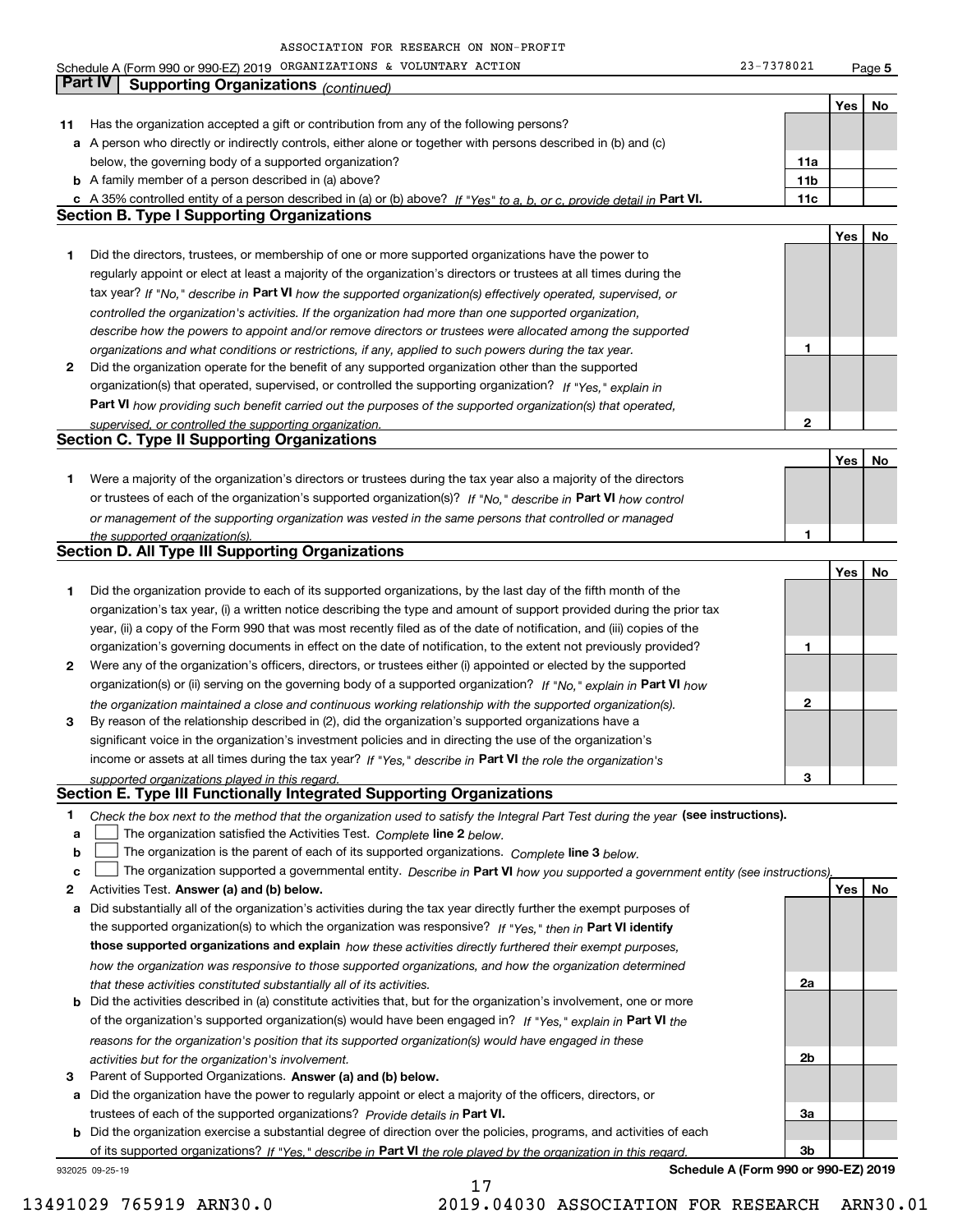| ASSOCIATION FOR RESEARCH ON NON-PROFIT |  |  |  |  |  |  |
|----------------------------------------|--|--|--|--|--|--|
|----------------------------------------|--|--|--|--|--|--|

## **1SEP 10. See instructions.** All antegral Part Test as a qualifying trust on Nov. 20, 1970 (explain in Part VI). See instructions. All **Section A - Adjusted Net Income 12** Recoveries of prior-year distributions **3** Other gross income (see instructions) **4**Add lines 1 through 3. **56** Portion of operating expenses paid or incurred for production or **7** Other expenses (see instructions) **8** Adjusted Net Income (subtract lines 5, 6, and 7 from line 4) **8 8 1234567Section B - Minimum Asset Amount 1**Aggregate fair market value of all non-exempt-use assets (see **2**Acquisition indebtedness applicable to non-exempt-use assets **3** Subtract line 2 from line 1d. **4**Cash deemed held for exempt use. Enter 1-1/2% of line 3 (for greater amount, **5** Net value of non-exempt-use assets (subtract line 4 from line 3) **678a** Average monthly value of securities **b** Average monthly cash balances **c**Fair market value of other non-exempt-use assets **dTotal**  (add lines 1a, 1b, and 1c) **eDiscount** claimed for blockage or other **1a1b1c1d2345678**factors (explain in detail in **Part VI**): **Minimum Asset Amount**  (add line 7 to line 6) **Section C - Distributable Amount 12**Enter 85% of line 1. **3456** Distributable Amount. Subtract line 5 from line 4, unless subject to **123456**other Type III non-functionally integrated supporting organizations must complete Sections A through E. (B) Current Year (optional)(A) Prior Year Net short-term capital gain Depreciation and depletion collection of gross income or for management, conservation, or maintenance of property held for production of income (see instructions) (B) Current Year (optional)(A) Prior Year instructions for short tax year or assets held for part of year): see instructions). Multiply line 5 by .035. Recoveries of prior-year distributions Current Year Adjusted net income for prior year (from Section A, line 8, Column A) Minimum asset amount for prior year (from Section B, line 8, Column A) Enter greater of line 2 or line 3. Income tax imposed in prior year emergency temporary reduction (see instructions). **Part V** Type III Non-Functionally Integrated 509(a)(3) Supporting Organizations  $\mathcal{L}^{\text{max}}$

**7**Check here if the current year is the organization's first as a non-functionally integrated Type III supporting organization (see instructions). $\mathcal{L}^{\text{max}}$ 

**Schedule A (Form 990 or 990-EZ) 2019**

932026 09-25-19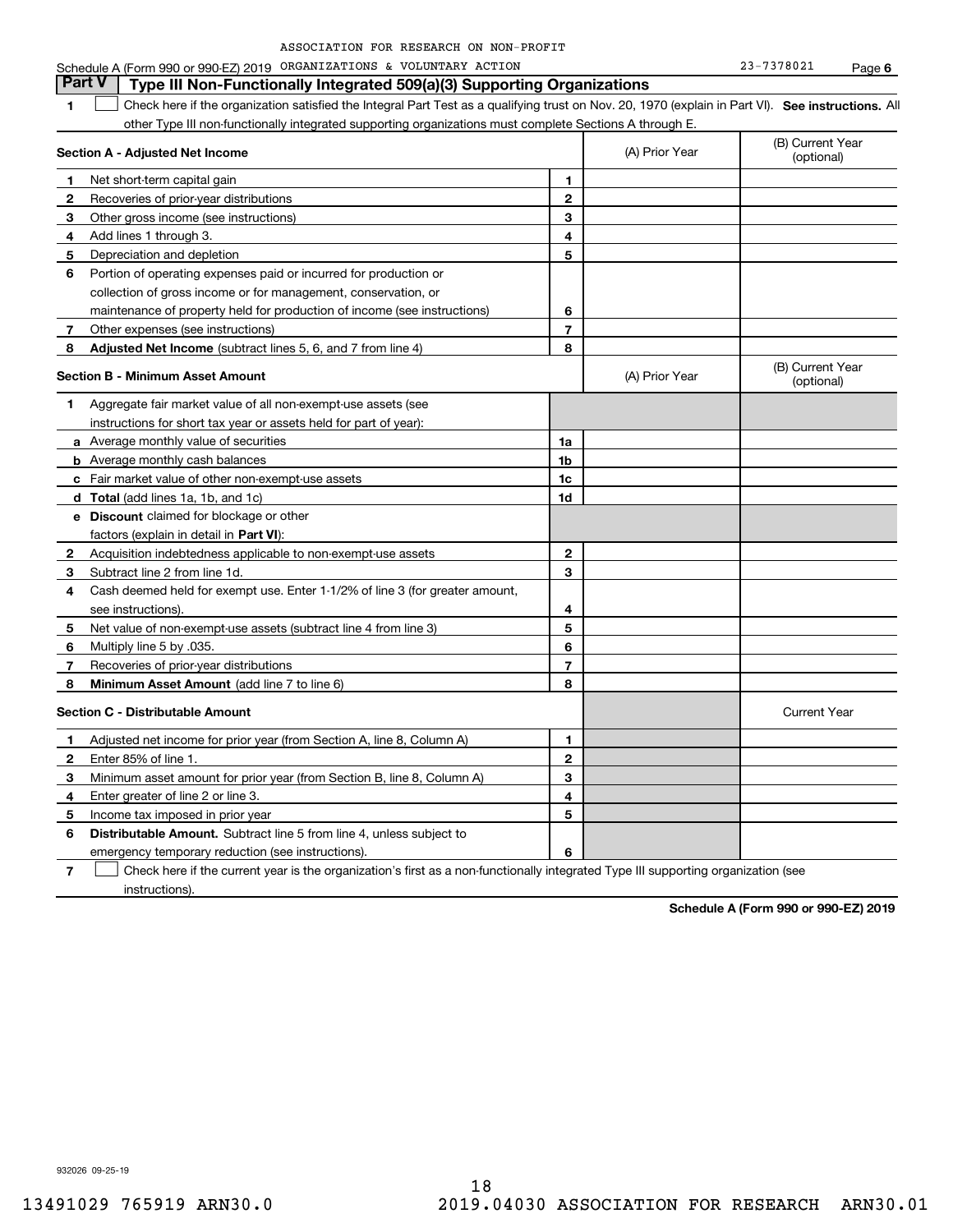|               | Schedule A (Form 990 or 990-EZ) 2019 ORGANIZATIONS & VOLUNTARY ACTION                      |                                    |                                               | 23-7378021                                              | Page 7 |
|---------------|--------------------------------------------------------------------------------------------|------------------------------------|-----------------------------------------------|---------------------------------------------------------|--------|
| <b>Part V</b> | Type III Non-Functionally Integrated 509(a)(3) Supporting Organizations                    |                                    | (continued)                                   |                                                         |        |
|               | <b>Section D - Distributions</b>                                                           |                                    |                                               | <b>Current Year</b>                                     |        |
| 1             | Amounts paid to supported organizations to accomplish exempt purposes                      |                                    |                                               |                                                         |        |
| 2             | Amounts paid to perform activity that directly furthers exempt purposes of supported       |                                    |                                               |                                                         |        |
|               | organizations, in excess of income from activity                                           |                                    |                                               |                                                         |        |
| 3             | Administrative expenses paid to accomplish exempt purposes of supported organizations      |                                    |                                               |                                                         |        |
| 4             | Amounts paid to acquire exempt-use assets                                                  |                                    |                                               |                                                         |        |
| 5             | Qualified set-aside amounts (prior IRS approval required)                                  |                                    |                                               |                                                         |        |
| 6             | Other distributions (describe in Part VI). See instructions.                               |                                    |                                               |                                                         |        |
| 7             | Total annual distributions. Add lines 1 through 6.                                         |                                    |                                               |                                                         |        |
| 8             | Distributions to attentive supported organizations to which the organization is responsive |                                    |                                               |                                                         |        |
|               | (provide details in Part VI). See instructions.                                            |                                    |                                               |                                                         |        |
| 9             | Distributable amount for 2019 from Section C, line 6                                       |                                    |                                               |                                                         |        |
| 10            | Line 8 amount divided by line 9 amount                                                     |                                    |                                               |                                                         |        |
|               | <b>Section E - Distribution Allocations</b> (see instructions)                             | (i)<br><b>Excess Distributions</b> | (ii)<br><b>Underdistributions</b><br>Pre-2019 | (iii)<br><b>Distributable</b><br><b>Amount for 2019</b> |        |
| 1             | Distributable amount for 2019 from Section C, line 6                                       |                                    |                                               |                                                         |        |
| 2             | Underdistributions, if any, for years prior to 2019 (reason-                               |                                    |                                               |                                                         |        |
|               | able cause required- explain in Part VI). See instructions.                                |                                    |                                               |                                                         |        |
| З.            | Excess distributions carryover, if any, to 2019                                            |                                    |                                               |                                                         |        |
|               | <b>a</b> From 2014                                                                         |                                    |                                               |                                                         |        |
|               | <b>b</b> From $2015$                                                                       |                                    |                                               |                                                         |        |
|               | $c$ From 2016                                                                              |                                    |                                               |                                                         |        |
|               | <b>d</b> From 2017                                                                         |                                    |                                               |                                                         |        |
|               | e From 2018                                                                                |                                    |                                               |                                                         |        |
|               | f Total of lines 3a through e                                                              |                                    |                                               |                                                         |        |
|               | g Applied to underdistributions of prior years                                             |                                    |                                               |                                                         |        |
|               | <b>h</b> Applied to 2019 distributable amount                                              |                                    |                                               |                                                         |        |
| ÷.            | Carryover from 2014 not applied (see instructions)                                         |                                    |                                               |                                                         |        |
|               | Remainder. Subtract lines 3g, 3h, and 3i from 3f.                                          |                                    |                                               |                                                         |        |
| 4             | Distributions for 2019 from Section D,                                                     |                                    |                                               |                                                         |        |
|               | \$<br>line $7:$                                                                            |                                    |                                               |                                                         |        |
|               | <b>a</b> Applied to underdistributions of prior years                                      |                                    |                                               |                                                         |        |
|               | <b>b</b> Applied to 2019 distributable amount                                              |                                    |                                               |                                                         |        |
|               | <b>c</b> Remainder. Subtract lines 4a and 4b from 4.                                       |                                    |                                               |                                                         |        |
|               | Remaining underdistributions for years prior to 2019, if                                   |                                    |                                               |                                                         |        |
|               | any. Subtract lines 3g and 4a from line 2. For result greater                              |                                    |                                               |                                                         |        |
|               | than zero, explain in Part VI. See instructions.                                           |                                    |                                               |                                                         |        |
| 6             | Remaining underdistributions for 2019. Subtract lines 3h                                   |                                    |                                               |                                                         |        |
|               | and 4b from line 1. For result greater than zero, explain in                               |                                    |                                               |                                                         |        |
|               | Part VI. See instructions.                                                                 |                                    |                                               |                                                         |        |
| 7             | Excess distributions carryover to 2020. Add lines 3j                                       |                                    |                                               |                                                         |        |
|               | and 4c.                                                                                    |                                    |                                               |                                                         |        |
| 8             | Breakdown of line 7:                                                                       |                                    |                                               |                                                         |        |
|               | a Excess from 2015                                                                         |                                    |                                               |                                                         |        |
|               | <b>b</b> Excess from 2016                                                                  |                                    |                                               |                                                         |        |
|               | c Excess from 2017                                                                         |                                    |                                               |                                                         |        |
|               | d Excess from 2018                                                                         |                                    |                                               |                                                         |        |
|               | e Excess from 2019                                                                         |                                    |                                               |                                                         |        |
|               |                                                                                            |                                    |                                               |                                                         |        |

**Schedule A (Form 990 or 990-EZ) 2019**

932027 09-25-19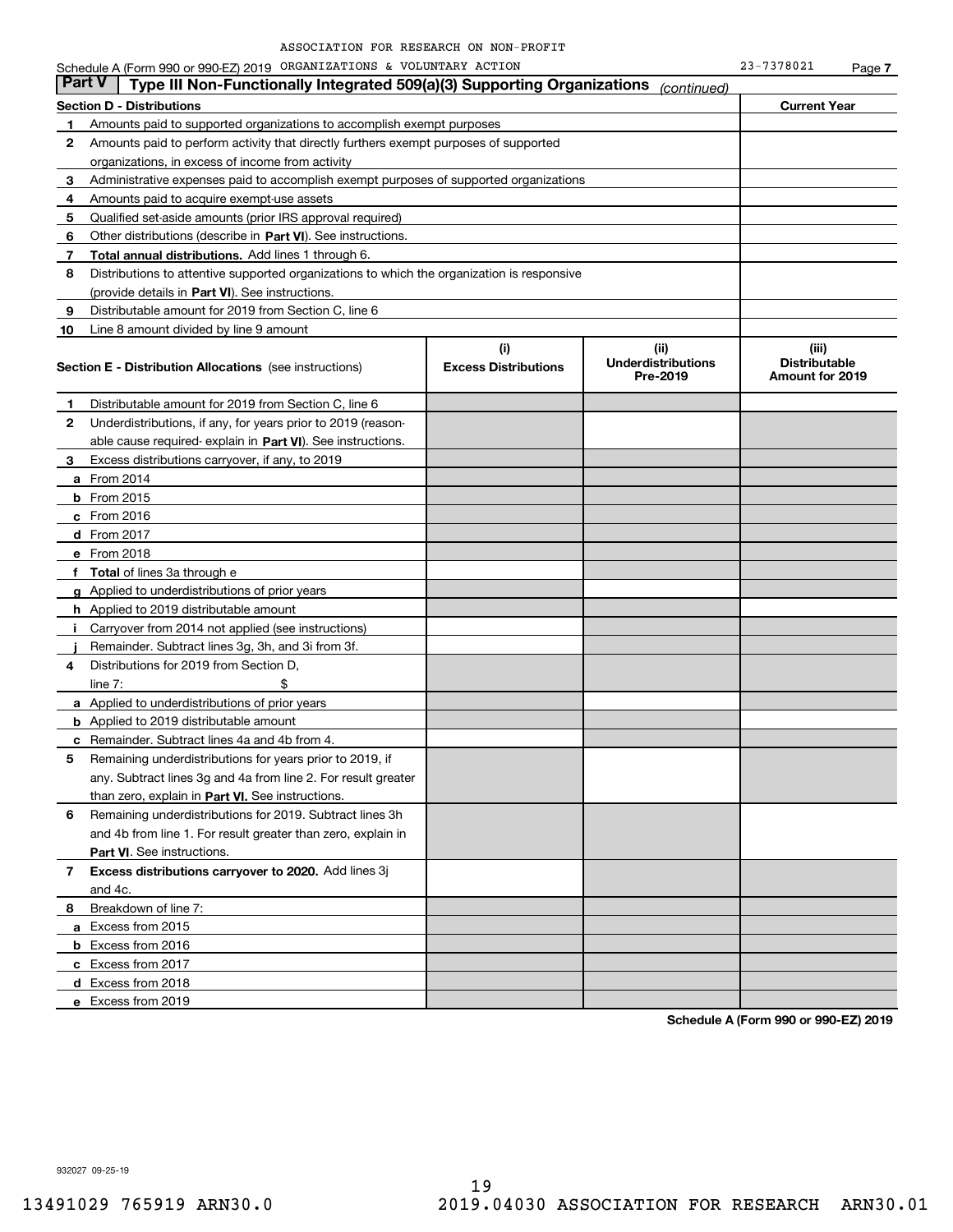| Part VI<br>Supplemental Information. Provide the explanations required by Part II, line 10; Part II, line 17a or 17b; Part III, line 12;<br>Part IV, Section A, lines 1, 2, 3b, 3c, 4b, 4c, 5a, 6, 9a, 9b, 9c, 11a, 11b, and 11c; Part IV, Section B, lines 1 and 2; Part IV, Section C,<br>line 1; Part IV, Section D, lines 2 and 3; Part IV, Section E, lines 1c, 2a, 2b, 3a, and 3b; Part V, line 1; Part V, Section B, line 1e; Part V,<br>Section D, lines 5, 6, and 8; and Part V, Section E, lines 2, 5, and 6. Also complete this part for any additional information.<br>(See instructions.) | Page 8 |
|--------------------------------------------------------------------------------------------------------------------------------------------------------------------------------------------------------------------------------------------------------------------------------------------------------------------------------------------------------------------------------------------------------------------------------------------------------------------------------------------------------------------------------------------------------------------------------------------------------|--------|
|                                                                                                                                                                                                                                                                                                                                                                                                                                                                                                                                                                                                        |        |
|                                                                                                                                                                                                                                                                                                                                                                                                                                                                                                                                                                                                        |        |
|                                                                                                                                                                                                                                                                                                                                                                                                                                                                                                                                                                                                        |        |
|                                                                                                                                                                                                                                                                                                                                                                                                                                                                                                                                                                                                        |        |
|                                                                                                                                                                                                                                                                                                                                                                                                                                                                                                                                                                                                        |        |
|                                                                                                                                                                                                                                                                                                                                                                                                                                                                                                                                                                                                        |        |
|                                                                                                                                                                                                                                                                                                                                                                                                                                                                                                                                                                                                        |        |
|                                                                                                                                                                                                                                                                                                                                                                                                                                                                                                                                                                                                        |        |
|                                                                                                                                                                                                                                                                                                                                                                                                                                                                                                                                                                                                        |        |
|                                                                                                                                                                                                                                                                                                                                                                                                                                                                                                                                                                                                        |        |
|                                                                                                                                                                                                                                                                                                                                                                                                                                                                                                                                                                                                        |        |
|                                                                                                                                                                                                                                                                                                                                                                                                                                                                                                                                                                                                        |        |
|                                                                                                                                                                                                                                                                                                                                                                                                                                                                                                                                                                                                        |        |
|                                                                                                                                                                                                                                                                                                                                                                                                                                                                                                                                                                                                        |        |
|                                                                                                                                                                                                                                                                                                                                                                                                                                                                                                                                                                                                        |        |
|                                                                                                                                                                                                                                                                                                                                                                                                                                                                                                                                                                                                        |        |
|                                                                                                                                                                                                                                                                                                                                                                                                                                                                                                                                                                                                        |        |
|                                                                                                                                                                                                                                                                                                                                                                                                                                                                                                                                                                                                        |        |
|                                                                                                                                                                                                                                                                                                                                                                                                                                                                                                                                                                                                        |        |
|                                                                                                                                                                                                                                                                                                                                                                                                                                                                                                                                                                                                        |        |
|                                                                                                                                                                                                                                                                                                                                                                                                                                                                                                                                                                                                        |        |
|                                                                                                                                                                                                                                                                                                                                                                                                                                                                                                                                                                                                        |        |
|                                                                                                                                                                                                                                                                                                                                                                                                                                                                                                                                                                                                        |        |
|                                                                                                                                                                                                                                                                                                                                                                                                                                                                                                                                                                                                        |        |
|                                                                                                                                                                                                                                                                                                                                                                                                                                                                                                                                                                                                        |        |
|                                                                                                                                                                                                                                                                                                                                                                                                                                                                                                                                                                                                        |        |
|                                                                                                                                                                                                                                                                                                                                                                                                                                                                                                                                                                                                        |        |
|                                                                                                                                                                                                                                                                                                                                                                                                                                                                                                                                                                                                        |        |
|                                                                                                                                                                                                                                                                                                                                                                                                                                                                                                                                                                                                        |        |
|                                                                                                                                                                                                                                                                                                                                                                                                                                                                                                                                                                                                        |        |
|                                                                                                                                                                                                                                                                                                                                                                                                                                                                                                                                                                                                        |        |
|                                                                                                                                                                                                                                                                                                                                                                                                                                                                                                                                                                                                        |        |
|                                                                                                                                                                                                                                                                                                                                                                                                                                                                                                                                                                                                        |        |
|                                                                                                                                                                                                                                                                                                                                                                                                                                                                                                                                                                                                        |        |
|                                                                                                                                                                                                                                                                                                                                                                                                                                                                                                                                                                                                        |        |
|                                                                                                                                                                                                                                                                                                                                                                                                                                                                                                                                                                                                        |        |
|                                                                                                                                                                                                                                                                                                                                                                                                                                                                                                                                                                                                        |        |
|                                                                                                                                                                                                                                                                                                                                                                                                                                                                                                                                                                                                        |        |
|                                                                                                                                                                                                                                                                                                                                                                                                                                                                                                                                                                                                        |        |
|                                                                                                                                                                                                                                                                                                                                                                                                                                                                                                                                                                                                        |        |
| Schedule A (Form 990 or 990-EZ) 2019<br>932028 09-25-19                                                                                                                                                                                                                                                                                                                                                                                                                                                                                                                                                |        |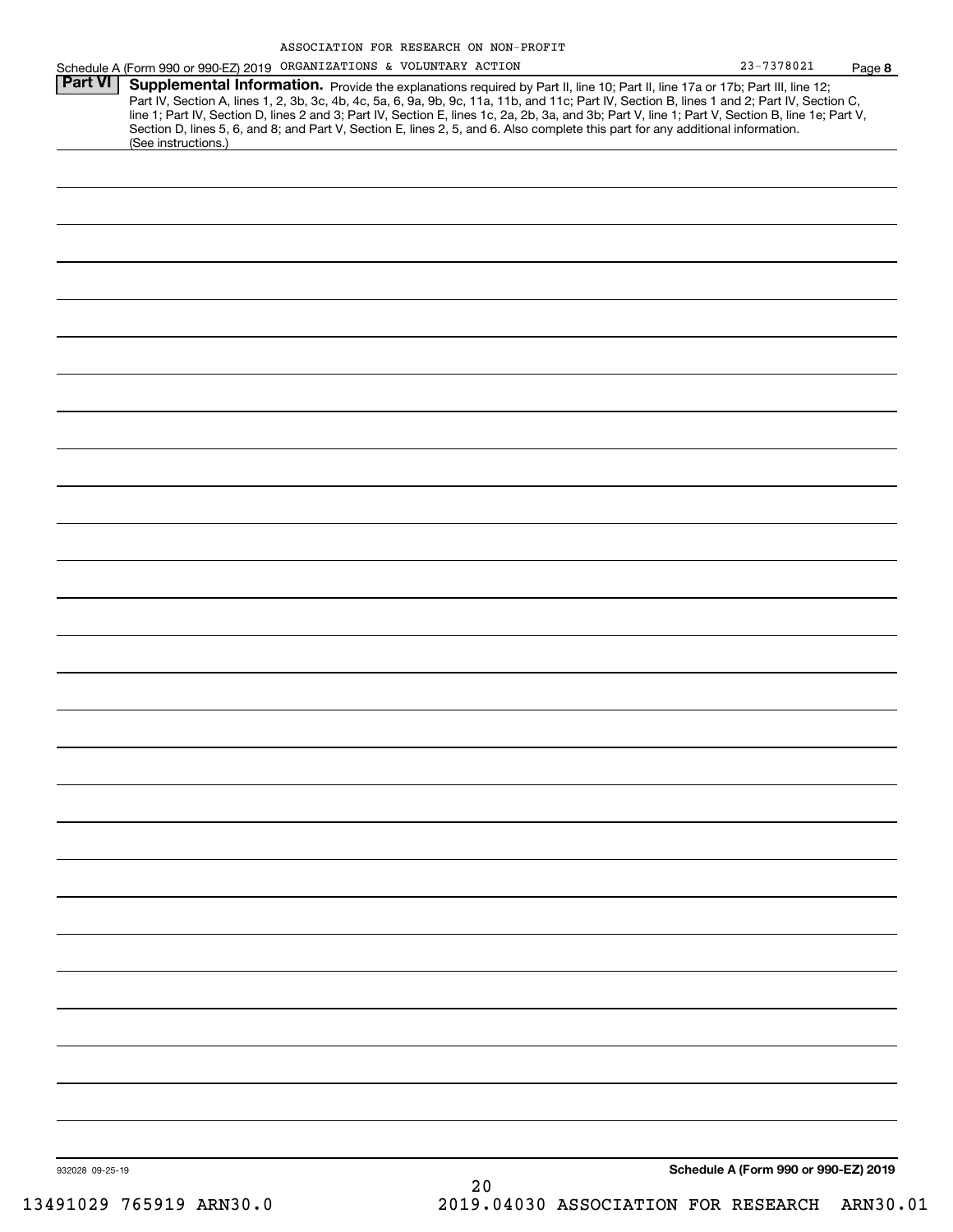Department of the Treasury **(Form 990, 990-EZ, or 990-PF)**

Internal Revenue Service Name of the organization

|  |  | ** PUBLIC DISCLOSURE COPY ** |  |  |
|--|--|------------------------------|--|--|
|--|--|------------------------------|--|--|

# **Schedule B Schedule of Contributors**

**| Attach to Form 990, Form 990-EZ, or Form 990-PF. | Go to www.irs.gov/Form990 for the latest information.** OMB No. 1545-0047

**2019**

**Employer identification number**

| <b>Organization type</b> (check one):  |            |
|----------------------------------------|------------|
| ORGANIZATIONS & VOLUNTARY ACTION       | 23-7378021 |
| ASSOCIATION FOR RESEARCH ON NON-PROFIT |            |

| Filers of:         | Section:                                                                    |
|--------------------|-----------------------------------------------------------------------------|
| Form 990 or 990-FZ | $X$ 501(c)( 3) (enter number) organization                                  |
|                    | $4947(a)(1)$ nonexempt charitable trust not treated as a private foundation |
|                    | 527 political organization                                                  |
| Form 990-PF        | 501(c)(3) exempt private foundation                                         |
|                    | 4947(a)(1) nonexempt charitable trust treated as a private foundation       |
|                    | 501(c)(3) taxable private foundation                                        |

Check if your organization is covered by the **General Rule** or a **Special Rule. Note:**  Only a section 501(c)(7), (8), or (10) organization can check boxes for both the General Rule and a Special Rule. See instructions.

## **General Rule**

 $\overline{X}$  For an organization filing Form 990, 990-EZ, or 990-PF that received, during the year, contributions totaling \$5,000 or more (in money or property) from any one contributor. Complete Parts I and II. See instructions for determining a contributor's total contributions.

## **Special Rules**

| For an organization described in section 501(c)(3) filing Form 990 or 990-EZ that met the 33 1/3% support test of the regulations under               |
|-------------------------------------------------------------------------------------------------------------------------------------------------------|
| sections 509(a)(1) and 170(b)(1)(A)(vi), that checked Schedule A (Form 990 or 990-EZ), Part II, line 13, 16a, or 16b, and that received from          |
| any one contributor, during the year, total contributions of the greater of (1) \$5,000; or (2) 2% of the amount on (i) Form 990, Part VIII, line 1h; |
| or (ii) Form 990-EZ, line 1. Complete Parts I and II.                                                                                                 |

year, total contributions of more than \$1,000 *exclusively* for religious, charitable, scientific, literary, or educational purposes, or for the For an organization described in section 501(c)(7), (8), or (10) filing Form 990 or 990-EZ that received from any one contributor, during the prevention of cruelty to children or animals. Complete Parts I, II, and III.  $\mathcal{L}^{\text{max}}$ 

purpose. Don't complete any of the parts unless the **General Rule** applies to this organization because it received *nonexclusively* year, contributions <sub>exclusively</sub> for religious, charitable, etc., purposes, but no such contributions totaled more than \$1,000. If this box is checked, enter here the total contributions that were received during the year for an  $\;$ exclusively religious, charitable, etc., For an organization described in section 501(c)(7), (8), or (10) filing Form 990 or 990-EZ that received from any one contributor, during the religious, charitable, etc., contributions totaling \$5,000 or more during the year  $\Box$ — $\Box$  =  $\Box$  $\mathcal{L}^{\text{max}}$ 

**Caution:**  An organization that isn't covered by the General Rule and/or the Special Rules doesn't file Schedule B (Form 990, 990-EZ, or 990-PF),  **must** but it answer "No" on Part IV, line 2, of its Form 990; or check the box on line H of its Form 990-EZ or on its Form 990-PF, Part I, line 2, to certify that it doesn't meet the filing requirements of Schedule B (Form 990, 990-EZ, or 990-PF).

**For Paperwork Reduction Act Notice, see the instructions for Form 990, 990-EZ, or 990-PF. Schedule B (Form 990, 990-EZ, or 990-PF) (2019)** LHA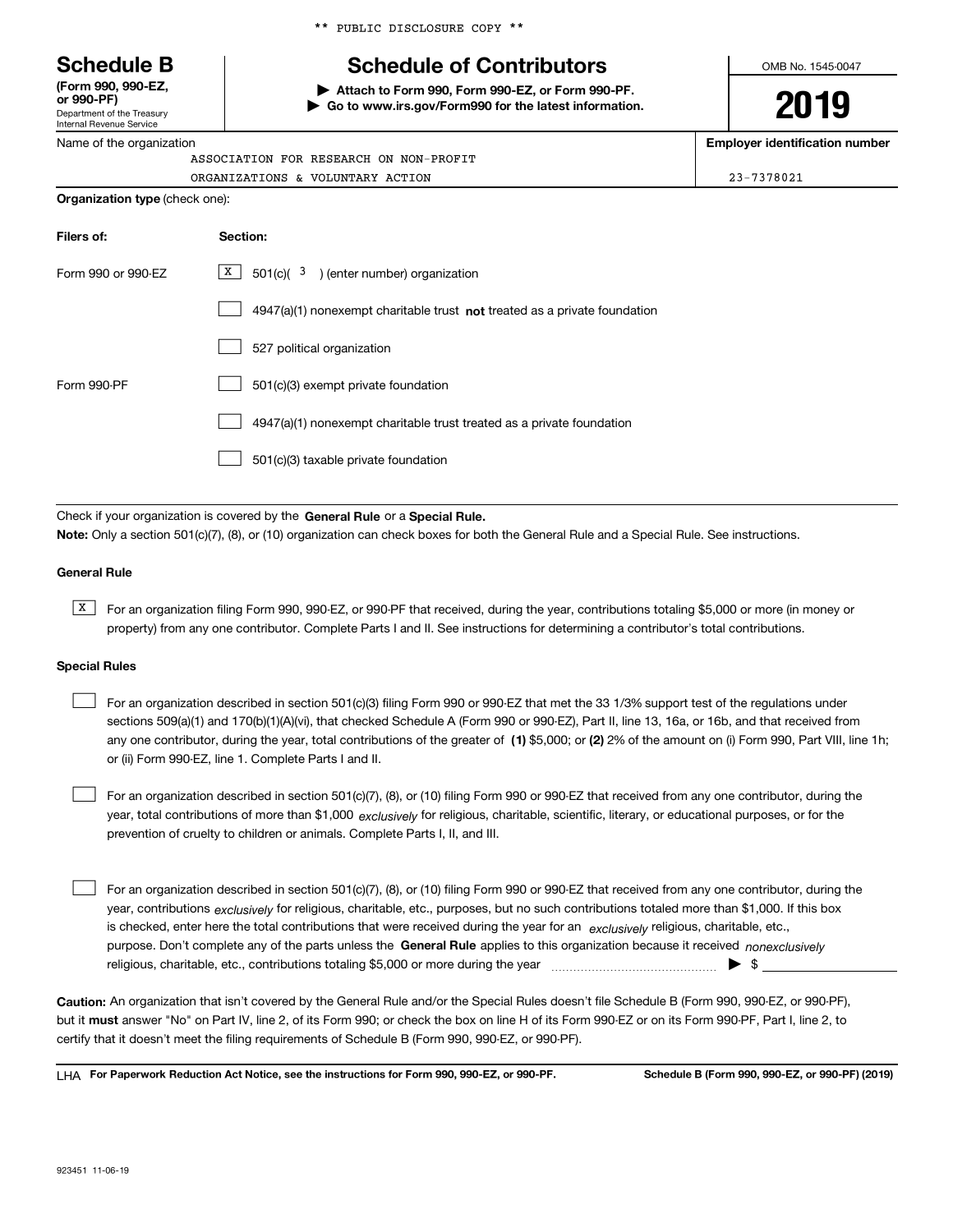| Schedule B (Form 990. 990-EZ. or 990-PF) (2019) | Page |
|-------------------------------------------------|------|
|-------------------------------------------------|------|

|                         | Schedule B (Form 990, 990-EZ, or 990-PF) (2019)                                                |                                   |         | Page 2                                                                                |
|-------------------------|------------------------------------------------------------------------------------------------|-----------------------------------|---------|---------------------------------------------------------------------------------------|
|                         | Name of organization<br>ASSOCIATION FOR RESEARCH ON NON-PROFIT                                 |                                   |         | Employer identification number                                                        |
|                         | ORGANIZATIONS & VOLUNTARY ACTION                                                               |                                   |         | 23-7378021                                                                            |
| Part I                  | Contributors (see instructions). Use duplicate copies of Part I if additional space is needed. |                                   |         |                                                                                       |
| (a)<br>No.              | (b)<br>Name, address, and ZIP + 4                                                              | (c)<br><b>Total contributions</b> |         | (d)<br>Type of contribution                                                           |
| 1                       |                                                                                                | \$                                | 10,000. | X<br>Person<br>Payroll<br>Noncash<br>(Complete Part II for<br>noncash contributions.) |
| (a)<br>No.              | (b)<br>Name, address, and ZIP + 4                                                              | (c)<br><b>Total contributions</b> |         | (d)<br>Type of contribution                                                           |
| $\overline{\mathbf{2}}$ |                                                                                                | \$                                | 8,000.  | х<br>Person<br>Payroll<br>Noncash<br>(Complete Part II for<br>noncash contributions.) |
| (a)<br>No.              | (b)<br>Name, address, and ZIP + 4                                                              | (c)<br><b>Total contributions</b> |         | (d)<br>Type of contribution                                                           |
| 3                       |                                                                                                | \$                                | 7,000.  | х<br>Person<br>Payroll<br>Noncash<br>(Complete Part II for<br>noncash contributions.) |
| (a)<br>No.              | (b)<br>Name, address, and ZIP + 4                                                              | (c)<br><b>Total contributions</b> |         | (d)<br>Type of contribution                                                           |
| 4                       |                                                                                                | \$                                | 5,000.  | х<br>Person<br>Payroll<br>Noncash<br>(Complete Part II for<br>noncash contributions.) |
| (a)<br>No.              | (b)<br>Name, address, and ZIP + 4                                                              | (c)<br><b>Total contributions</b> |         | (d)<br>Type of contribution                                                           |
| 5                       |                                                                                                | \$                                | 5,000.  | X<br>Person<br>Payroll<br>Noncash<br>(Complete Part II for<br>noncash contributions.) |
| (a)<br>No.              | (b)<br>Name, address, and ZIP + 4                                                              | (c)<br><b>Total contributions</b> |         | (d)<br>Type of contribution                                                           |
| 6                       |                                                                                                | \$                                | 7,500.  | Х<br>Person<br>Payroll<br>Noncash<br>(Complete Part II for<br>noncash contributions.) |

13491029 765919 ARN30.0 2019.04030 ASSOCIATION FOR RESEARCH ARN30.01

22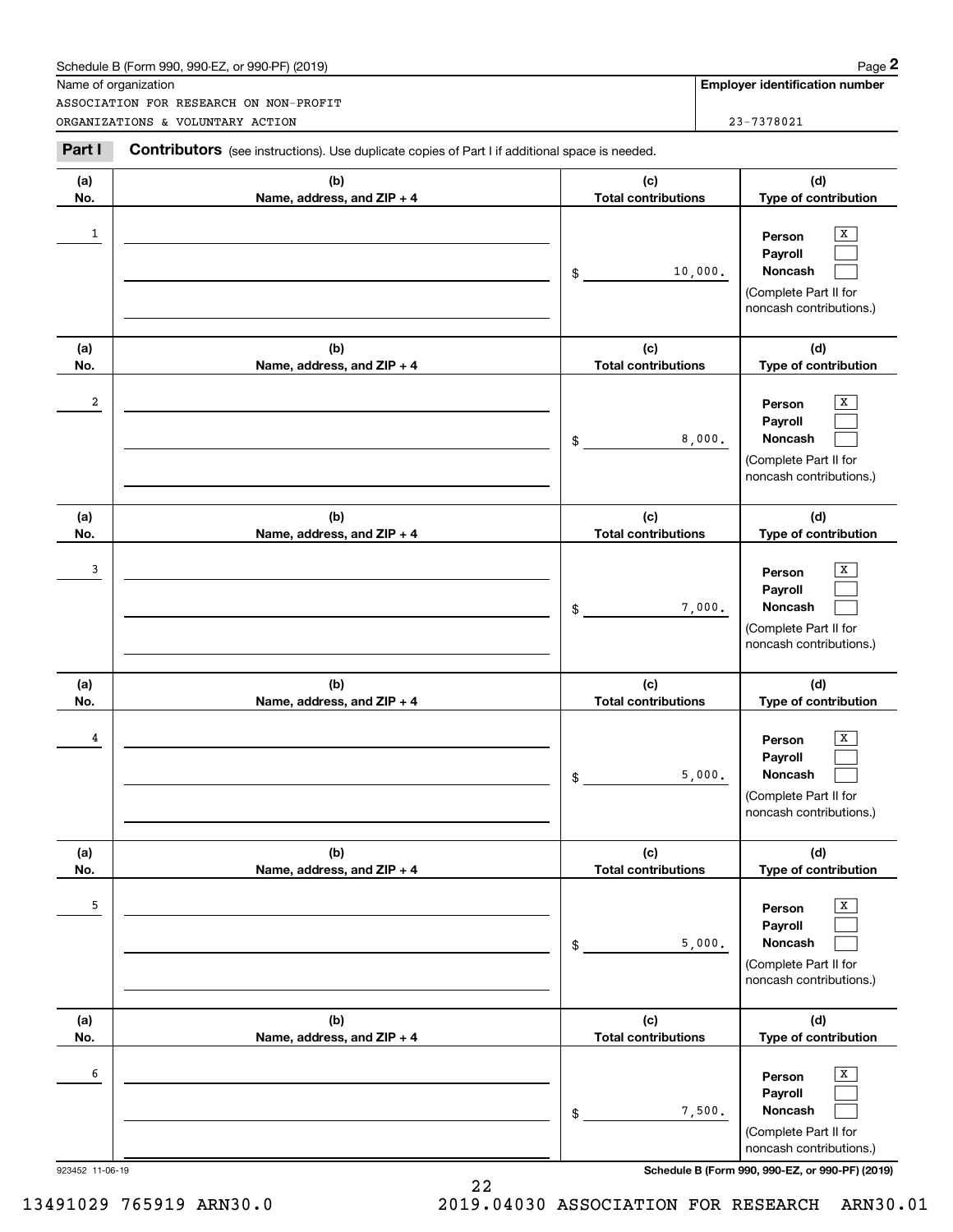| Schedule B (Form 990. 990-EZ. or 990-PF) (2019) | Page |
|-------------------------------------------------|------|
|-------------------------------------------------|------|

|            | Schedule B (Form 990, 990-EZ, or 990-PF) (2019)                                                       |                                   | Page 2                                                                                          |
|------------|-------------------------------------------------------------------------------------------------------|-----------------------------------|-------------------------------------------------------------------------------------------------|
|            | Name of organization                                                                                  |                                   | <b>Employer identification number</b>                                                           |
|            | ASSOCIATION FOR RESEARCH ON NON-PROFIT<br>ORGANIZATIONS & VOLUNTARY ACTION                            |                                   | 23-7378021                                                                                      |
|            |                                                                                                       |                                   |                                                                                                 |
| Part I     | <b>Contributors</b> (see instructions). Use duplicate copies of Part I if additional space is needed. |                                   |                                                                                                 |
| (a)        | (b)                                                                                                   | (c)                               | (d)                                                                                             |
| No.        | Name, address, and ZIP + 4                                                                            | <b>Total contributions</b>        | Type of contribution                                                                            |
| 7          |                                                                                                       | 12,500.<br>\$                     | х<br>Person<br>Payroll<br>Noncash<br>(Complete Part II for<br>noncash contributions.)           |
| (a)        | (b)                                                                                                   | (c)                               | (d)                                                                                             |
| No.        | Name, address, and ZIP + 4                                                                            | <b>Total contributions</b>        | Type of contribution                                                                            |
| 8          |                                                                                                       | 11,500.<br>\$                     | X<br>Person<br>Payroll<br>Noncash<br>(Complete Part II for<br>noncash contributions.)           |
| (a)        | (b)                                                                                                   | (c)                               | (d)                                                                                             |
| No.        | Name, address, and ZIP + 4                                                                            | <b>Total contributions</b>        | Type of contribution                                                                            |
| 9          |                                                                                                       | \$                                | х<br>Person<br>Payroll<br>5,500.<br>Noncash<br>(Complete Part II for<br>noncash contributions.) |
| (a)<br>No. | (b)<br>Name, address, and ZIP + 4                                                                     | (c)<br><b>Total contributions</b> | (d)<br>Type of contribution                                                                     |
| 10         |                                                                                                       | \$                                | х<br>Person<br>Payroll<br>4,000.<br>Noncash<br>(Complete Part II for<br>noncash contributions.) |
| (a)<br>No. | (b)<br>Name, address, and ZIP + 4                                                                     | (c)<br><b>Total contributions</b> | (d)<br>Type of contribution                                                                     |
| 11         |                                                                                                       | 17,500.<br>\$                     | Х<br>Person<br>Payroll<br>Noncash<br>(Complete Part II for<br>noncash contributions.)           |
| (a)<br>No. | (b)<br>Name, address, and ZIP + 4                                                                     | (c)<br><b>Total contributions</b> | (d)<br>Type of contribution                                                                     |
|            |                                                                                                       | \$                                | Person<br>Payroll<br>Noncash<br>(Complete Part II for<br>noncash contributions.)                |

923452 11-06-19 **Schedule B (Form 990, 990-EZ, or 990-PF) (2019)**

23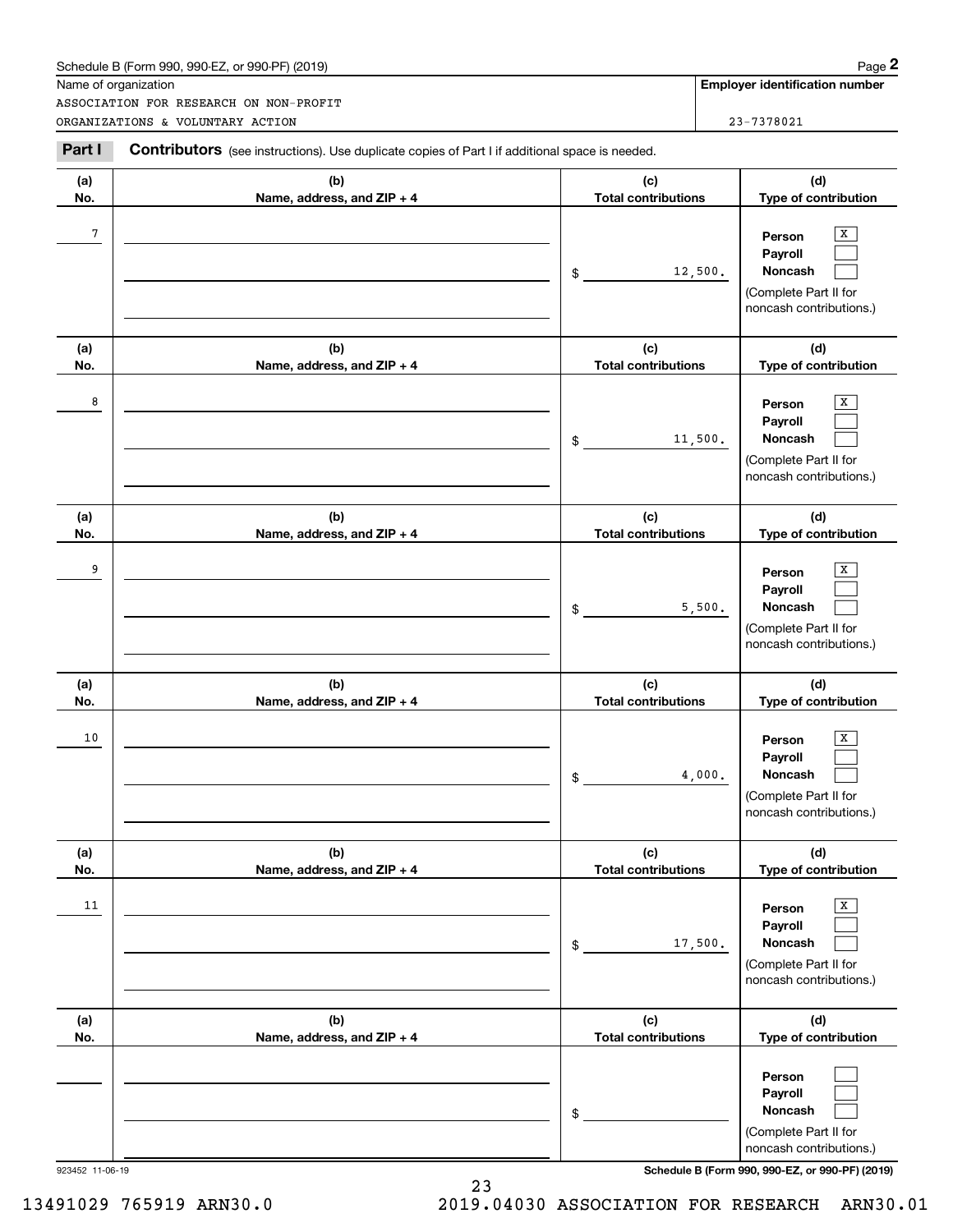|                              | Name of organization<br>ASSOCIATION FOR RESEARCH ON NON-PROFIT                                      |                                                 | <b>Employer identification number</b> |
|------------------------------|-----------------------------------------------------------------------------------------------------|-------------------------------------------------|---------------------------------------|
|                              | ORGANIZATIONS & VOLUNTARY ACTION                                                                    |                                                 | 23-7378021                            |
| Part II                      | Noncash Property (see instructions). Use duplicate copies of Part II if additional space is needed. |                                                 |                                       |
| (a)<br>No.<br>from<br>Part I | (b)<br>Description of noncash property given                                                        | (c)<br>FMV (or estimate)<br>(See instructions.) | (d)<br>Date received                  |
|                              |                                                                                                     | \$                                              |                                       |
| (a)<br>No.<br>from<br>Part I | (b)<br>Description of noncash property given                                                        | (c)<br>FMV (or estimate)<br>(See instructions.) | (d)<br>Date received                  |
|                              |                                                                                                     | \$                                              |                                       |
| (a)<br>No.<br>from<br>Part I | (b)<br>Description of noncash property given                                                        | (c)<br>FMV (or estimate)<br>(See instructions.) | (d)<br>Date received                  |
|                              |                                                                                                     | \$                                              |                                       |
| (a)<br>No.<br>from<br>Part I | (b)<br>Description of noncash property given                                                        | (c)<br>FMV (or estimate)<br>(See instructions.) | (d)<br>Date received                  |
|                              |                                                                                                     | \$                                              |                                       |
| (a)<br>No.<br>from<br>Part I | (b)<br>Description of noncash property given                                                        | (c)<br>FMV (or estimate)<br>(See instructions.) | (d)<br>Date received                  |
|                              |                                                                                                     | \$                                              |                                       |
| (a)<br>No.<br>from<br>Part I | (b)<br>Description of noncash property given                                                        | (c)<br>FMV (or estimate)<br>(See instructions.) | (d)<br>Date received                  |
|                              |                                                                                                     |                                                 |                                       |
|                              |                                                                                                     | \$                                              |                                       |

24

923453 11-06-19 **Schedule B (Form 990, 990-EZ, or 990-PF) (2019)**

13491029 765919 ARN30.0 2019.04030 ASSOCIATION FOR RESEARCH ARN30.01

**Employer identification number** Schedule B (Form 990, 990-EZ, or 990-PF) (2019) Page 3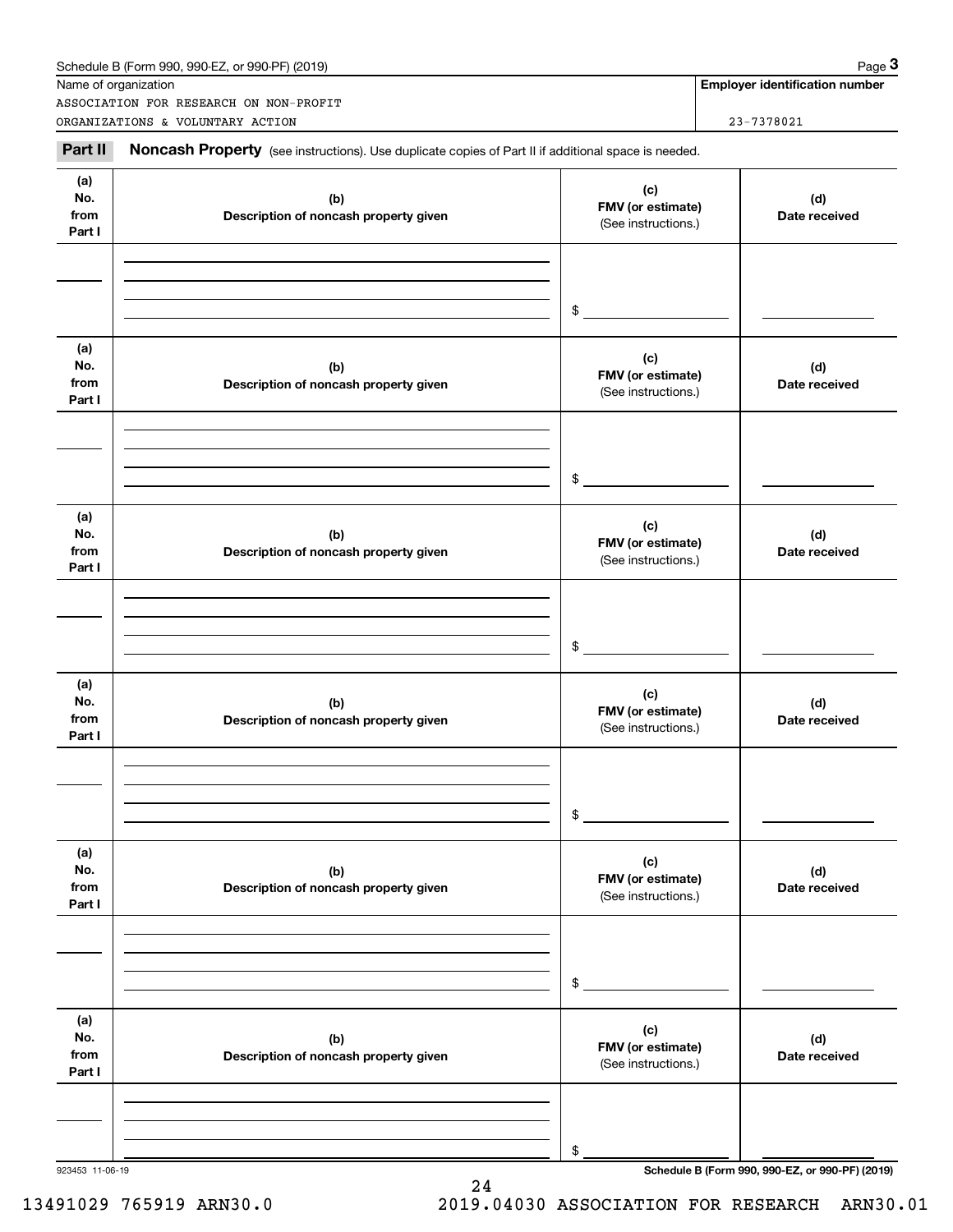|                           | Schedule B (Form 990, 990-EZ, or 990-PF) (2019)                                                                                                                                                                                                                                                                                                                                                                                              |                      |  | Page 4                                          |  |
|---------------------------|----------------------------------------------------------------------------------------------------------------------------------------------------------------------------------------------------------------------------------------------------------------------------------------------------------------------------------------------------------------------------------------------------------------------------------------------|----------------------|--|-------------------------------------------------|--|
|                           | Name of organization                                                                                                                                                                                                                                                                                                                                                                                                                         |                      |  | <b>Employer identification number</b>           |  |
|                           | ASSOCIATION FOR RESEARCH ON NON-PROFIT                                                                                                                                                                                                                                                                                                                                                                                                       |                      |  |                                                 |  |
|                           | ORGANIZATIONS & VOLUNTARY ACTION                                                                                                                                                                                                                                                                                                                                                                                                             |                      |  | 23-7378021                                      |  |
| Part III                  | Exclusively religious, charitable, etc., contributions to organizations described in section 501(c)(7), (8), or (10) that total more than \$1,000 for the year<br>from any one contributor. Complete columns (a) through (e) and the following line entry. For organizations<br>completing Part III, enter the total of exclusively religious, charitable, etc., contributions of \$1,000 or less for the year. (Enter this info. once.) \\$ |                      |  |                                                 |  |
|                           | Use duplicate copies of Part III if additional space is needed.                                                                                                                                                                                                                                                                                                                                                                              |                      |  |                                                 |  |
| (a) No.<br>from<br>Part I | (b) Purpose of gift                                                                                                                                                                                                                                                                                                                                                                                                                          | (c) Use of gift      |  | (d) Description of how gift is held             |  |
|                           |                                                                                                                                                                                                                                                                                                                                                                                                                                              |                      |  |                                                 |  |
|                           |                                                                                                                                                                                                                                                                                                                                                                                                                                              | (e) Transfer of gift |  |                                                 |  |
|                           | Transferee's name, address, and $ZIP + 4$                                                                                                                                                                                                                                                                                                                                                                                                    |                      |  | Relationship of transferor to transferee        |  |
|                           |                                                                                                                                                                                                                                                                                                                                                                                                                                              |                      |  |                                                 |  |
| (a) No.<br>from           | (b) Purpose of gift                                                                                                                                                                                                                                                                                                                                                                                                                          | (c) Use of gift      |  | (d) Description of how gift is held             |  |
| Part I                    |                                                                                                                                                                                                                                                                                                                                                                                                                                              |                      |  |                                                 |  |
|                           |                                                                                                                                                                                                                                                                                                                                                                                                                                              |                      |  |                                                 |  |
|                           | (e) Transfer of gift                                                                                                                                                                                                                                                                                                                                                                                                                         |                      |  |                                                 |  |
|                           | Transferee's name, address, and ZIP + 4                                                                                                                                                                                                                                                                                                                                                                                                      |                      |  | Relationship of transferor to transferee        |  |
|                           |                                                                                                                                                                                                                                                                                                                                                                                                                                              |                      |  |                                                 |  |
| (a) No.<br>from<br>Part I | (b) Purpose of gift                                                                                                                                                                                                                                                                                                                                                                                                                          | (c) Use of gift      |  | (d) Description of how gift is held             |  |
|                           |                                                                                                                                                                                                                                                                                                                                                                                                                                              |                      |  |                                                 |  |
|                           |                                                                                                                                                                                                                                                                                                                                                                                                                                              | (e) Transfer of gift |  |                                                 |  |
|                           | Transferee's name, address, and $ZIP + 4$                                                                                                                                                                                                                                                                                                                                                                                                    |                      |  | Relationship of transferor to transferee        |  |
|                           |                                                                                                                                                                                                                                                                                                                                                                                                                                              |                      |  |                                                 |  |
|                           |                                                                                                                                                                                                                                                                                                                                                                                                                                              |                      |  |                                                 |  |
| (a) No.<br>from<br>Part I | (b) Purpose of gift                                                                                                                                                                                                                                                                                                                                                                                                                          | (c) Use of gift      |  | (d) Description of how gift is held             |  |
|                           |                                                                                                                                                                                                                                                                                                                                                                                                                                              |                      |  |                                                 |  |
|                           | (e) Transfer of gift                                                                                                                                                                                                                                                                                                                                                                                                                         |                      |  |                                                 |  |
|                           | Transferee's name, address, and $ZIP + 4$                                                                                                                                                                                                                                                                                                                                                                                                    |                      |  | Relationship of transferor to transferee        |  |
|                           |                                                                                                                                                                                                                                                                                                                                                                                                                                              |                      |  |                                                 |  |
| 923454 11-06-19           |                                                                                                                                                                                                                                                                                                                                                                                                                                              |                      |  | Schedule B (Form 990, 990-EZ, or 990-PF) (2019) |  |
|                           |                                                                                                                                                                                                                                                                                                                                                                                                                                              | 25                   |  |                                                 |  |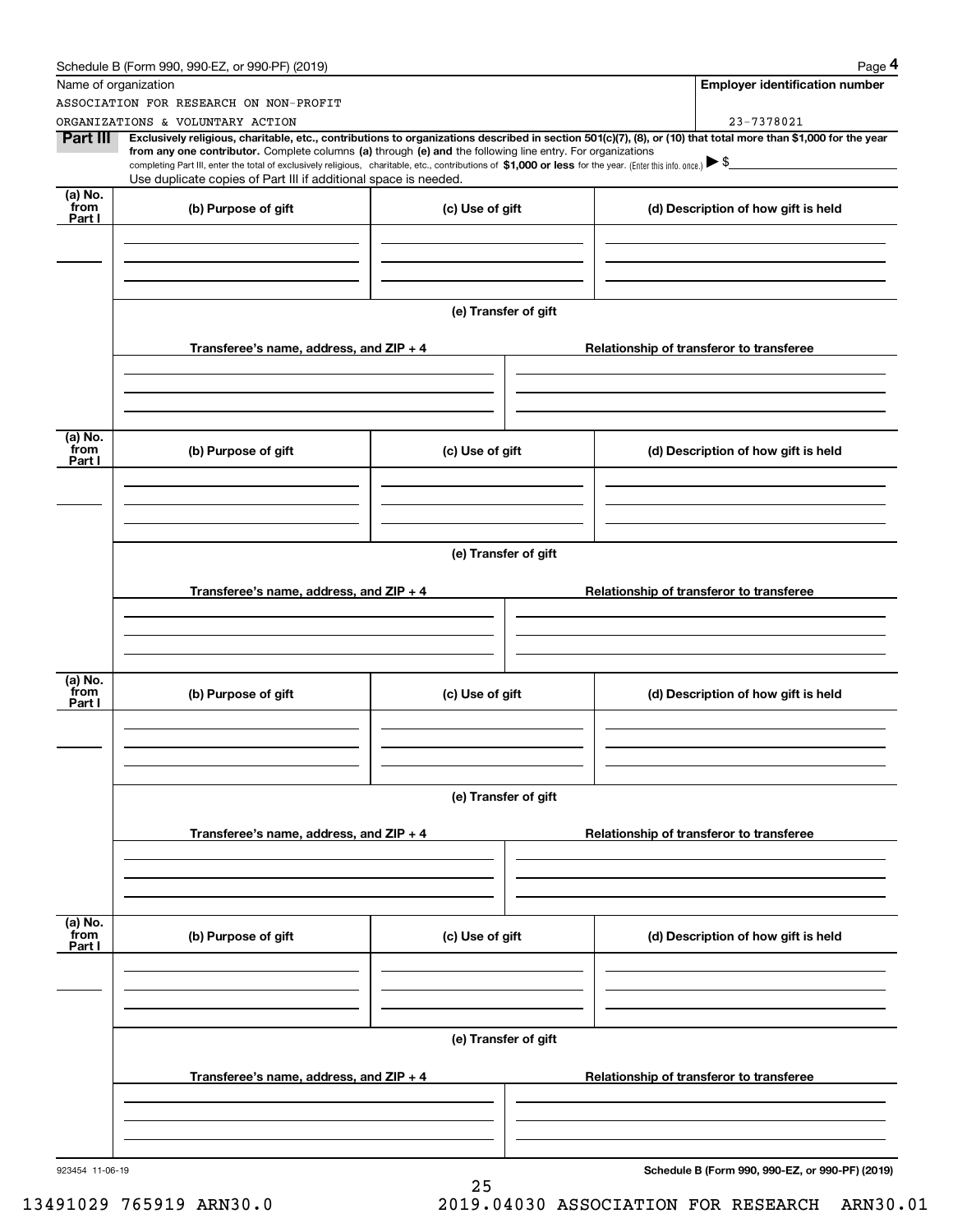|         | <b>SCHEDULE D</b>                        |                                                                                           | <b>Supplemental Financial Statements</b>                                                                                                                                                                                      |  |                | OMB No. 1545-0047                                                                                                                                                                                                                                                                                                   |
|---------|------------------------------------------|-------------------------------------------------------------------------------------------|-------------------------------------------------------------------------------------------------------------------------------------------------------------------------------------------------------------------------------|--|----------------|---------------------------------------------------------------------------------------------------------------------------------------------------------------------------------------------------------------------------------------------------------------------------------------------------------------------|
|         | (Form 990)                               |                                                                                           | Complete if the organization answered "Yes" on Form 990,                                                                                                                                                                      |  |                |                                                                                                                                                                                                                                                                                                                     |
|         | Department of the Treasury               |                                                                                           | Part IV, line 6, 7, 8, 9, 10, 11a, 11b, 11c, 11d, 11e, 11f, 12a, or 12b.<br>Attach to Form 990.                                                                                                                               |  |                | Open to Public                                                                                                                                                                                                                                                                                                      |
|         | Internal Revenue Service                 |                                                                                           | <b>Inspection</b>                                                                                                                                                                                                             |  |                |                                                                                                                                                                                                                                                                                                                     |
|         | Name of the organization                 |                                                                                           | <b>Employer identification number</b>                                                                                                                                                                                         |  |                |                                                                                                                                                                                                                                                                                                                     |
|         |                                          | ORGANIZATIONS & VOLUNTARY ACTION                                                          |                                                                                                                                                                                                                               |  |                | 23-7378021                                                                                                                                                                                                                                                                                                          |
| Part I  |                                          |                                                                                           | Organizations Maintaining Donor Advised Funds or Other Similar Funds or Accounts. Complete if the                                                                                                                             |  |                |                                                                                                                                                                                                                                                                                                                     |
|         |                                          | organization answered "Yes" on Form 990, Part IV, line 6.                                 | (a) Donor advised funds                                                                                                                                                                                                       |  |                | (b) Funds and other accounts                                                                                                                                                                                                                                                                                        |
| 1       |                                          |                                                                                           |                                                                                                                                                                                                                               |  |                |                                                                                                                                                                                                                                                                                                                     |
| 2       |                                          | Aggregate value of contributions to (during year)                                         |                                                                                                                                                                                                                               |  |                |                                                                                                                                                                                                                                                                                                                     |
| з       |                                          |                                                                                           |                                                                                                                                                                                                                               |  |                |                                                                                                                                                                                                                                                                                                                     |
| 4       |                                          |                                                                                           |                                                                                                                                                                                                                               |  |                |                                                                                                                                                                                                                                                                                                                     |
| 5       |                                          |                                                                                           | Did the organization inform all donors and donor advisors in writing that the assets held in donor advised funds                                                                                                              |  |                |                                                                                                                                                                                                                                                                                                                     |
|         |                                          |                                                                                           |                                                                                                                                                                                                                               |  |                | Yes<br>No                                                                                                                                                                                                                                                                                                           |
| 6       |                                          |                                                                                           | Did the organization inform all grantees, donors, and donor advisors in writing that grant funds can be used only                                                                                                             |  |                |                                                                                                                                                                                                                                                                                                                     |
|         |                                          |                                                                                           | for charitable purposes and not for the benefit of the donor or donor advisor, or for any other purpose conferring                                                                                                            |  |                |                                                                                                                                                                                                                                                                                                                     |
|         | impermissible private benefit?           |                                                                                           |                                                                                                                                                                                                                               |  |                | Yes<br>No                                                                                                                                                                                                                                                                                                           |
| Part II |                                          |                                                                                           | Conservation Easements. Complete if the organization answered "Yes" on Form 990, Part IV, line 7.                                                                                                                             |  |                |                                                                                                                                                                                                                                                                                                                     |
| 1       |                                          | Purpose(s) of conservation easements held by the organization (check all that apply).     |                                                                                                                                                                                                                               |  |                |                                                                                                                                                                                                                                                                                                                     |
|         |                                          | Preservation of land for public use (for example, recreation or education)                | Preservation of a historically important land area                                                                                                                                                                            |  |                |                                                                                                                                                                                                                                                                                                                     |
|         | Protection of natural habitat            |                                                                                           | Preservation of a certified historic structure                                                                                                                                                                                |  |                |                                                                                                                                                                                                                                                                                                                     |
|         | Preservation of open space               |                                                                                           |                                                                                                                                                                                                                               |  |                |                                                                                                                                                                                                                                                                                                                     |
| 2       |                                          |                                                                                           | Complete lines 2a through 2d if the organization held a qualified conservation contribution in the form of a conservation easement on the last                                                                                |  |                |                                                                                                                                                                                                                                                                                                                     |
|         | day of the tax year.                     |                                                                                           |                                                                                                                                                                                                                               |  |                | Held at the End of the Tax Year                                                                                                                                                                                                                                                                                     |
|         |                                          |                                                                                           |                                                                                                                                                                                                                               |  | 2a             |                                                                                                                                                                                                                                                                                                                     |
|         |                                          | Total acreage restricted by conservation easements                                        |                                                                                                                                                                                                                               |  | 2 <sub>b</sub> |                                                                                                                                                                                                                                                                                                                     |
|         |                                          |                                                                                           | Number of conservation easements on a certified historic structure included in (a) manufacture included in (a)                                                                                                                |  | 2c             |                                                                                                                                                                                                                                                                                                                     |
| d       |                                          |                                                                                           | Number of conservation easements included in (c) acquired after 7/25/06, and not on a historic structure                                                                                                                      |  |                |                                                                                                                                                                                                                                                                                                                     |
|         |                                          |                                                                                           | listed in the National Register [111] Marshall Register [11] Marshall Register [11] Marshall Register [11] Marshall Register [11] Marshall Register [11] Marshall Register [11] Marshall Register [11] Marshall Register [11] |  | 2d             |                                                                                                                                                                                                                                                                                                                     |
| з       |                                          |                                                                                           | Number of conservation easements modified, transferred, released, extinguished, or terminated by the organization during the tax                                                                                              |  |                |                                                                                                                                                                                                                                                                                                                     |
|         | $\vee$ ear                               |                                                                                           |                                                                                                                                                                                                                               |  |                |                                                                                                                                                                                                                                                                                                                     |
| 4<br>5  |                                          | Number of states where property subject to conservation easement is located               | Does the organization have a written policy regarding the periodic monitoring, inspection, handling of                                                                                                                        |  |                |                                                                                                                                                                                                                                                                                                                     |
|         |                                          | violations, and enforcement of the conservation easements it holds?                       |                                                                                                                                                                                                                               |  |                | Yes<br>No                                                                                                                                                                                                                                                                                                           |
| 6       |                                          |                                                                                           | Staff and volunteer hours devoted to monitoring, inspecting, handling of violations, and enforcing conservation easements during the year                                                                                     |  |                |                                                                                                                                                                                                                                                                                                                     |
|         |                                          |                                                                                           |                                                                                                                                                                                                                               |  |                |                                                                                                                                                                                                                                                                                                                     |
| 7       |                                          |                                                                                           | Amount of expenses incurred in monitoring, inspecting, handling of violations, and enforcing conservation easements during the year                                                                                           |  |                |                                                                                                                                                                                                                                                                                                                     |
|         | $\blacktriangleright$ \$                 |                                                                                           |                                                                                                                                                                                                                               |  |                |                                                                                                                                                                                                                                                                                                                     |
| 8       |                                          |                                                                                           | Does each conservation easement reported on line 2(d) above satisfy the requirements of section 170(h)(4)(B)(i)                                                                                                               |  |                |                                                                                                                                                                                                                                                                                                                     |
|         |                                          |                                                                                           |                                                                                                                                                                                                                               |  |                | Yes<br>No                                                                                                                                                                                                                                                                                                           |
| 9       |                                          |                                                                                           | In Part XIII, describe how the organization reports conservation easements in its revenue and expense statement and                                                                                                           |  |                |                                                                                                                                                                                                                                                                                                                     |
|         |                                          |                                                                                           | balance sheet, and include, if applicable, the text of the footnote to the organization's financial statements that describes the                                                                                             |  |                |                                                                                                                                                                                                                                                                                                                     |
|         |                                          | organization's accounting for conservation easements.                                     |                                                                                                                                                                                                                               |  |                |                                                                                                                                                                                                                                                                                                                     |
|         | Part III                                 |                                                                                           | Organizations Maintaining Collections of Art, Historical Treasures, or Other Similar Assets.                                                                                                                                  |  |                |                                                                                                                                                                                                                                                                                                                     |
|         |                                          | Complete if the organization answered "Yes" on Form 990, Part IV, line 8.                 |                                                                                                                                                                                                                               |  |                |                                                                                                                                                                                                                                                                                                                     |
|         |                                          |                                                                                           | 1a If the organization elected, as permitted under FASB ASC 958, not to report in its revenue statement and balance sheet works                                                                                               |  |                |                                                                                                                                                                                                                                                                                                                     |
|         |                                          |                                                                                           | of art, historical treasures, or other similar assets held for public exhibition, education, or research in furtherance of public                                                                                             |  |                |                                                                                                                                                                                                                                                                                                                     |
|         |                                          |                                                                                           | service, provide in Part XIII the text of the footnote to its financial statements that describes these items.                                                                                                                |  |                |                                                                                                                                                                                                                                                                                                                     |
|         |                                          |                                                                                           | <b>b</b> If the organization elected, as permitted under FASB ASC 958, to report in its revenue statement and balance sheet works of                                                                                          |  |                |                                                                                                                                                                                                                                                                                                                     |
|         |                                          |                                                                                           | art, historical treasures, or other similar assets held for public exhibition, education, or research in furtherance of public service,                                                                                       |  |                |                                                                                                                                                                                                                                                                                                                     |
|         |                                          | provide the following amounts relating to these items:                                    |                                                                                                                                                                                                                               |  |                |                                                                                                                                                                                                                                                                                                                     |
|         |                                          |                                                                                           |                                                                                                                                                                                                                               |  |                | $\frac{1}{2}$ $\frac{1}{2}$ $\frac{1}{2}$ $\frac{1}{2}$ $\frac{1}{2}$ $\frac{1}{2}$ $\frac{1}{2}$ $\frac{1}{2}$ $\frac{1}{2}$ $\frac{1}{2}$ $\frac{1}{2}$ $\frac{1}{2}$ $\frac{1}{2}$ $\frac{1}{2}$ $\frac{1}{2}$ $\frac{1}{2}$ $\frac{1}{2}$ $\frac{1}{2}$ $\frac{1}{2}$ $\frac{1}{2}$ $\frac{1}{2}$ $\frac{1}{2}$ |
|         | (ii) Assets included in Form 990, Part X |                                                                                           |                                                                                                                                                                                                                               |  |                |                                                                                                                                                                                                                                                                                                                     |
| 2       |                                          |                                                                                           | If the organization received or held works of art, historical treasures, or other similar assets for financial gain, provide                                                                                                  |  |                |                                                                                                                                                                                                                                                                                                                     |
|         |                                          | the following amounts required to be reported under FASB ASC 958 relating to these items: |                                                                                                                                                                                                                               |  |                |                                                                                                                                                                                                                                                                                                                     |
| а       |                                          |                                                                                           |                                                                                                                                                                                                                               |  |                |                                                                                                                                                                                                                                                                                                                     |
|         |                                          |                                                                                           |                                                                                                                                                                                                                               |  |                |                                                                                                                                                                                                                                                                                                                     |
|         |                                          | LHA For Paperwork Reduction Act Notice, see the Instructions for Form 990.                |                                                                                                                                                                                                                               |  |                | Schedule D (Form 990) 2019                                                                                                                                                                                                                                                                                          |
|         | 932051 10-02-19                          |                                                                                           |                                                                                                                                                                                                                               |  |                |                                                                                                                                                                                                                                                                                                                     |

| 26 |   |                          |
|----|---|--------------------------|
| C. | . | $\overline{\phantom{a}}$ |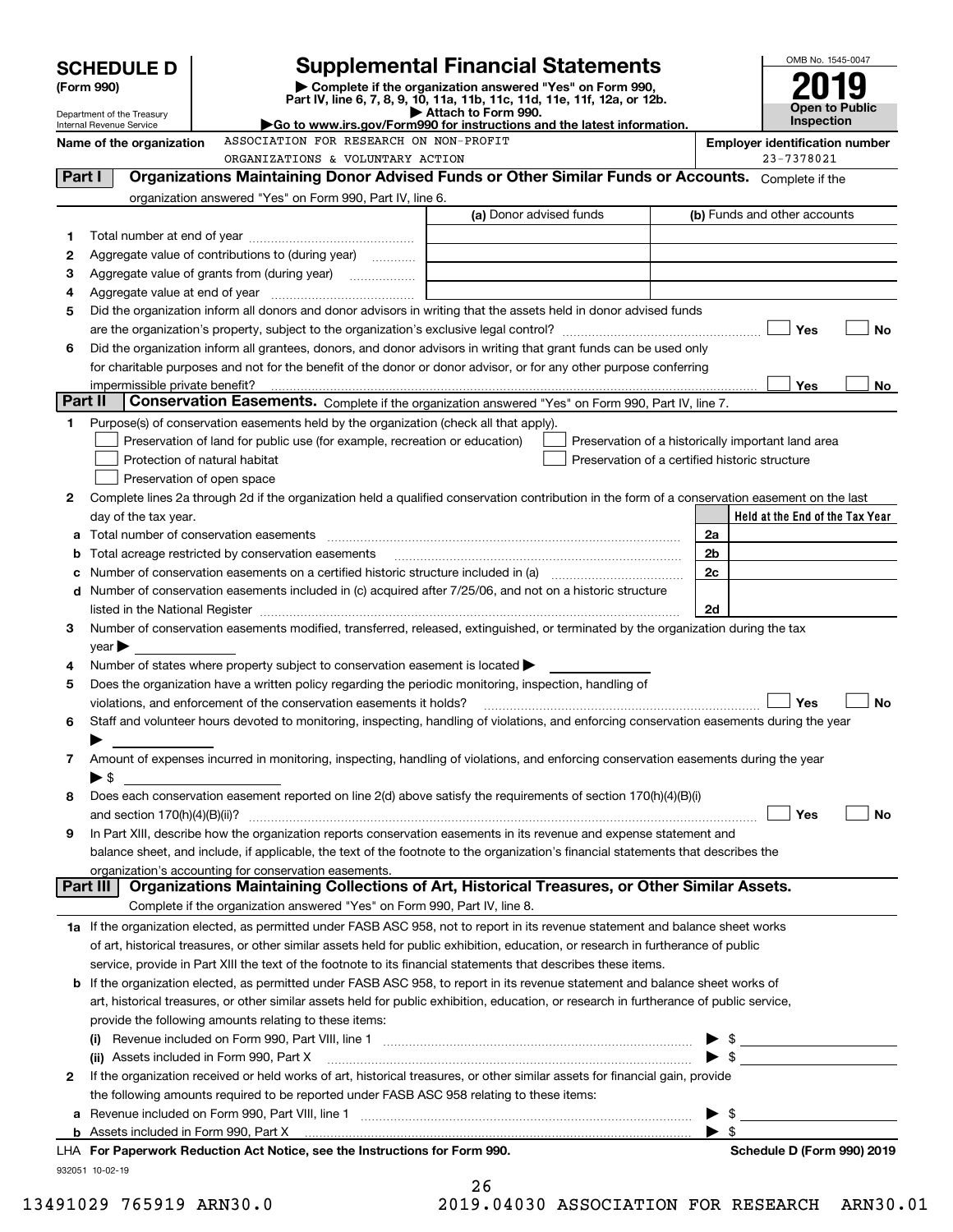| ORGANIZATIONS & VOLUNTARY ACTION<br>23-7378021<br>$Page$ 2<br>Schedule D (Form 990) 2019<br>Part III<br>Organizations Maintaining Collections of Art, Historical Treasures, or Other Similar Assets<br>(continued)<br>Using the organization's acquisition, accession, and other records, check any of the following that make significant use of its<br>3<br>collection items (check all that apply):<br>Public exhibition<br>Loan or exchange program<br>a<br>d<br>Other the contract of the contract of the contract of the contract of the contract of the contract of the contract of the contract of the contract of the contract of the contract of the contract of the contract of the cont<br>Scholarly research<br>b<br>е<br>Preservation for future generations<br>c<br>Provide a description of the organization's collections and explain how they further the organization's exempt purpose in Part XIII.<br>4<br>During the year, did the organization solicit or receive donations of art, historical treasures, or other similar assets<br>5<br>Yes<br>No<br><b>Part IV</b><br>Escrow and Custodial Arrangements. Complete if the organization answered "Yes" on Form 990, Part IV, line 9, or<br>reported an amount on Form 990, Part X, line 21.<br>1a Is the organization an agent, trustee, custodian or other intermediary for contributions or other assets not included<br>Yes<br>No<br>on Form 990, Part X? [11] matter contracts and contracts and contracts are contracted and contracts are contracted and contract and contract of the contract of the contract of the contract of the contract of the contract o<br>If "Yes," explain the arrangement in Part XIII and complete the following table:<br>Amount<br>Beginning balance manufactured and contain an account of the state of the state of the state of the state of the state of the state of the state of the state of the state of the state of the state of the state of the state<br>1c<br>с<br>1d<br>Additions during the year manufactured and an annual contract of the year manufactured and a set of the year manufactured and a set of the year manufactured and a set of the year manufactured and a set of the year manufact<br>Distributions during the year manufactured and continuum control of the year manufactured and the year manufactured and the year manufactured and the year manufactured and the year manufactured and the year manufactured an<br>1e<br>е<br>1f<br>f<br>2a Did the organization include an amount on Form 990, Part X, line 21, for escrow or custodial account liability?<br>Yes<br>No<br><b>b</b> If "Yes," explain the arrangement in Part XIII. Check here if the explanation has been provided on Part XIII<br><b>Part V</b><br>Endowment Funds. Complete if the organization answered "Yes" on Form 990, Part IV, line 10.<br>(c) Two years back<br>(a) Current year<br>(b) Prior year<br>(d) Three years back<br>(e) Four years back<br>20,449.<br>20,449.<br>20,449.<br>20,449.<br>20,449.<br>Beginning of year balance<br>1a<br>b<br>Net investment earnings, gains, and losses<br>d<br>e Other expenditures for facilities<br>and programs<br>20,449.<br>20,449.<br>20,449.<br>20,449.<br>20,449.<br>End of year balance<br>g<br>Provide the estimated percentage of the current year end balance (line 1g, column (a)) held as:<br>2<br>Board designated or quasi-endowment<br>Permanent endowment > 1<br>%<br>%<br>Term endowment <b>Department</b><br>с<br>The percentages on lines 2a, 2b, and 2c should equal 100%.<br>3a Are there endowment funds not in the possession of the organization that are held and administered for the organization<br>Yes<br>No<br>by:<br>х<br>3a(i)<br>х<br>3a(ii)<br>3b<br>Describe in Part XIII the intended uses of the organization's endowment funds.<br><b>Part VI</b><br>Land, Buildings, and Equipment.<br>Complete if the organization answered "Yes" on Form 990, Part IV, line 11a. See Form 990, Part X, line 10.<br>(a) Cost or other<br>(b) Cost or other<br>(c) Accumulated<br>Description of property<br>(d) Book value<br>basis (investment)<br>basis (other)<br>depreciation<br>b<br>с<br>18,491.<br>14,677.<br>3,814.<br>d<br>500.<br>500.<br>$\mathbf{0}$ .<br>3,814.<br>▶ |  | ASSOCIATION FOR RESEARCH ON NON-PROFIT |  |  |  |  |
|------------------------------------------------------------------------------------------------------------------------------------------------------------------------------------------------------------------------------------------------------------------------------------------------------------------------------------------------------------------------------------------------------------------------------------------------------------------------------------------------------------------------------------------------------------------------------------------------------------------------------------------------------------------------------------------------------------------------------------------------------------------------------------------------------------------------------------------------------------------------------------------------------------------------------------------------------------------------------------------------------------------------------------------------------------------------------------------------------------------------------------------------------------------------------------------------------------------------------------------------------------------------------------------------------------------------------------------------------------------------------------------------------------------------------------------------------------------------------------------------------------------------------------------------------------------------------------------------------------------------------------------------------------------------------------------------------------------------------------------------------------------------------------------------------------------------------------------------------------------------------------------------------------------------------------------------------------------------------------------------------------------------------------------------------------------------------------------------------------------------------------------------------------------------------------------------------------------------------------------------------------------------------------------------------------------------------------------------------------------------------------------------------------------------------------------------------------------------------------------------------------------------------------------------------------------------------------------------------------------------------------------------------------------------------------------------------------------------------------------------------------------------------------------------------------------------------------------------------------------------------------------------------------------------------------------------------------------------------------------------------------------------------------------------------------------------------------------------------------------------------------------------------------------------------------------------------------------------------------------------------------------------------------------------------------------------------------------------------------------------------------------------------------------------------------------------------------------------------------------------------------------------------------------------------------------------------------------------------------------------------------------------------------------------------------------------------------------------------------------------------------------------------------------------------------------------------------------------------------------------------------------------------------------------------------------------------------------------------------------------------------------------------------------------------------------------------------------------------------------------------------------------------------------------------------------------------------------------------------------------------------------------------------|--|----------------------------------------|--|--|--|--|
|                                                                                                                                                                                                                                                                                                                                                                                                                                                                                                                                                                                                                                                                                                                                                                                                                                                                                                                                                                                                                                                                                                                                                                                                                                                                                                                                                                                                                                                                                                                                                                                                                                                                                                                                                                                                                                                                                                                                                                                                                                                                                                                                                                                                                                                                                                                                                                                                                                                                                                                                                                                                                                                                                                                                                                                                                                                                                                                                                                                                                                                                                                                                                                                                                                                                                                                                                                                                                                                                                                                                                                                                                                                                                                                                                                                                                                                                                                                                                                                                                                                                                                                                                                                                                                                                                    |  |                                        |  |  |  |  |
|                                                                                                                                                                                                                                                                                                                                                                                                                                                                                                                                                                                                                                                                                                                                                                                                                                                                                                                                                                                                                                                                                                                                                                                                                                                                                                                                                                                                                                                                                                                                                                                                                                                                                                                                                                                                                                                                                                                                                                                                                                                                                                                                                                                                                                                                                                                                                                                                                                                                                                                                                                                                                                                                                                                                                                                                                                                                                                                                                                                                                                                                                                                                                                                                                                                                                                                                                                                                                                                                                                                                                                                                                                                                                                                                                                                                                                                                                                                                                                                                                                                                                                                                                                                                                                                                                    |  |                                        |  |  |  |  |
|                                                                                                                                                                                                                                                                                                                                                                                                                                                                                                                                                                                                                                                                                                                                                                                                                                                                                                                                                                                                                                                                                                                                                                                                                                                                                                                                                                                                                                                                                                                                                                                                                                                                                                                                                                                                                                                                                                                                                                                                                                                                                                                                                                                                                                                                                                                                                                                                                                                                                                                                                                                                                                                                                                                                                                                                                                                                                                                                                                                                                                                                                                                                                                                                                                                                                                                                                                                                                                                                                                                                                                                                                                                                                                                                                                                                                                                                                                                                                                                                                                                                                                                                                                                                                                                                                    |  |                                        |  |  |  |  |
|                                                                                                                                                                                                                                                                                                                                                                                                                                                                                                                                                                                                                                                                                                                                                                                                                                                                                                                                                                                                                                                                                                                                                                                                                                                                                                                                                                                                                                                                                                                                                                                                                                                                                                                                                                                                                                                                                                                                                                                                                                                                                                                                                                                                                                                                                                                                                                                                                                                                                                                                                                                                                                                                                                                                                                                                                                                                                                                                                                                                                                                                                                                                                                                                                                                                                                                                                                                                                                                                                                                                                                                                                                                                                                                                                                                                                                                                                                                                                                                                                                                                                                                                                                                                                                                                                    |  |                                        |  |  |  |  |
|                                                                                                                                                                                                                                                                                                                                                                                                                                                                                                                                                                                                                                                                                                                                                                                                                                                                                                                                                                                                                                                                                                                                                                                                                                                                                                                                                                                                                                                                                                                                                                                                                                                                                                                                                                                                                                                                                                                                                                                                                                                                                                                                                                                                                                                                                                                                                                                                                                                                                                                                                                                                                                                                                                                                                                                                                                                                                                                                                                                                                                                                                                                                                                                                                                                                                                                                                                                                                                                                                                                                                                                                                                                                                                                                                                                                                                                                                                                                                                                                                                                                                                                                                                                                                                                                                    |  |                                        |  |  |  |  |
|                                                                                                                                                                                                                                                                                                                                                                                                                                                                                                                                                                                                                                                                                                                                                                                                                                                                                                                                                                                                                                                                                                                                                                                                                                                                                                                                                                                                                                                                                                                                                                                                                                                                                                                                                                                                                                                                                                                                                                                                                                                                                                                                                                                                                                                                                                                                                                                                                                                                                                                                                                                                                                                                                                                                                                                                                                                                                                                                                                                                                                                                                                                                                                                                                                                                                                                                                                                                                                                                                                                                                                                                                                                                                                                                                                                                                                                                                                                                                                                                                                                                                                                                                                                                                                                                                    |  |                                        |  |  |  |  |
|                                                                                                                                                                                                                                                                                                                                                                                                                                                                                                                                                                                                                                                                                                                                                                                                                                                                                                                                                                                                                                                                                                                                                                                                                                                                                                                                                                                                                                                                                                                                                                                                                                                                                                                                                                                                                                                                                                                                                                                                                                                                                                                                                                                                                                                                                                                                                                                                                                                                                                                                                                                                                                                                                                                                                                                                                                                                                                                                                                                                                                                                                                                                                                                                                                                                                                                                                                                                                                                                                                                                                                                                                                                                                                                                                                                                                                                                                                                                                                                                                                                                                                                                                                                                                                                                                    |  |                                        |  |  |  |  |
|                                                                                                                                                                                                                                                                                                                                                                                                                                                                                                                                                                                                                                                                                                                                                                                                                                                                                                                                                                                                                                                                                                                                                                                                                                                                                                                                                                                                                                                                                                                                                                                                                                                                                                                                                                                                                                                                                                                                                                                                                                                                                                                                                                                                                                                                                                                                                                                                                                                                                                                                                                                                                                                                                                                                                                                                                                                                                                                                                                                                                                                                                                                                                                                                                                                                                                                                                                                                                                                                                                                                                                                                                                                                                                                                                                                                                                                                                                                                                                                                                                                                                                                                                                                                                                                                                    |  |                                        |  |  |  |  |
|                                                                                                                                                                                                                                                                                                                                                                                                                                                                                                                                                                                                                                                                                                                                                                                                                                                                                                                                                                                                                                                                                                                                                                                                                                                                                                                                                                                                                                                                                                                                                                                                                                                                                                                                                                                                                                                                                                                                                                                                                                                                                                                                                                                                                                                                                                                                                                                                                                                                                                                                                                                                                                                                                                                                                                                                                                                                                                                                                                                                                                                                                                                                                                                                                                                                                                                                                                                                                                                                                                                                                                                                                                                                                                                                                                                                                                                                                                                                                                                                                                                                                                                                                                                                                                                                                    |  |                                        |  |  |  |  |
|                                                                                                                                                                                                                                                                                                                                                                                                                                                                                                                                                                                                                                                                                                                                                                                                                                                                                                                                                                                                                                                                                                                                                                                                                                                                                                                                                                                                                                                                                                                                                                                                                                                                                                                                                                                                                                                                                                                                                                                                                                                                                                                                                                                                                                                                                                                                                                                                                                                                                                                                                                                                                                                                                                                                                                                                                                                                                                                                                                                                                                                                                                                                                                                                                                                                                                                                                                                                                                                                                                                                                                                                                                                                                                                                                                                                                                                                                                                                                                                                                                                                                                                                                                                                                                                                                    |  |                                        |  |  |  |  |
|                                                                                                                                                                                                                                                                                                                                                                                                                                                                                                                                                                                                                                                                                                                                                                                                                                                                                                                                                                                                                                                                                                                                                                                                                                                                                                                                                                                                                                                                                                                                                                                                                                                                                                                                                                                                                                                                                                                                                                                                                                                                                                                                                                                                                                                                                                                                                                                                                                                                                                                                                                                                                                                                                                                                                                                                                                                                                                                                                                                                                                                                                                                                                                                                                                                                                                                                                                                                                                                                                                                                                                                                                                                                                                                                                                                                                                                                                                                                                                                                                                                                                                                                                                                                                                                                                    |  |                                        |  |  |  |  |
|                                                                                                                                                                                                                                                                                                                                                                                                                                                                                                                                                                                                                                                                                                                                                                                                                                                                                                                                                                                                                                                                                                                                                                                                                                                                                                                                                                                                                                                                                                                                                                                                                                                                                                                                                                                                                                                                                                                                                                                                                                                                                                                                                                                                                                                                                                                                                                                                                                                                                                                                                                                                                                                                                                                                                                                                                                                                                                                                                                                                                                                                                                                                                                                                                                                                                                                                                                                                                                                                                                                                                                                                                                                                                                                                                                                                                                                                                                                                                                                                                                                                                                                                                                                                                                                                                    |  |                                        |  |  |  |  |
|                                                                                                                                                                                                                                                                                                                                                                                                                                                                                                                                                                                                                                                                                                                                                                                                                                                                                                                                                                                                                                                                                                                                                                                                                                                                                                                                                                                                                                                                                                                                                                                                                                                                                                                                                                                                                                                                                                                                                                                                                                                                                                                                                                                                                                                                                                                                                                                                                                                                                                                                                                                                                                                                                                                                                                                                                                                                                                                                                                                                                                                                                                                                                                                                                                                                                                                                                                                                                                                                                                                                                                                                                                                                                                                                                                                                                                                                                                                                                                                                                                                                                                                                                                                                                                                                                    |  |                                        |  |  |  |  |
|                                                                                                                                                                                                                                                                                                                                                                                                                                                                                                                                                                                                                                                                                                                                                                                                                                                                                                                                                                                                                                                                                                                                                                                                                                                                                                                                                                                                                                                                                                                                                                                                                                                                                                                                                                                                                                                                                                                                                                                                                                                                                                                                                                                                                                                                                                                                                                                                                                                                                                                                                                                                                                                                                                                                                                                                                                                                                                                                                                                                                                                                                                                                                                                                                                                                                                                                                                                                                                                                                                                                                                                                                                                                                                                                                                                                                                                                                                                                                                                                                                                                                                                                                                                                                                                                                    |  |                                        |  |  |  |  |
|                                                                                                                                                                                                                                                                                                                                                                                                                                                                                                                                                                                                                                                                                                                                                                                                                                                                                                                                                                                                                                                                                                                                                                                                                                                                                                                                                                                                                                                                                                                                                                                                                                                                                                                                                                                                                                                                                                                                                                                                                                                                                                                                                                                                                                                                                                                                                                                                                                                                                                                                                                                                                                                                                                                                                                                                                                                                                                                                                                                                                                                                                                                                                                                                                                                                                                                                                                                                                                                                                                                                                                                                                                                                                                                                                                                                                                                                                                                                                                                                                                                                                                                                                                                                                                                                                    |  |                                        |  |  |  |  |
|                                                                                                                                                                                                                                                                                                                                                                                                                                                                                                                                                                                                                                                                                                                                                                                                                                                                                                                                                                                                                                                                                                                                                                                                                                                                                                                                                                                                                                                                                                                                                                                                                                                                                                                                                                                                                                                                                                                                                                                                                                                                                                                                                                                                                                                                                                                                                                                                                                                                                                                                                                                                                                                                                                                                                                                                                                                                                                                                                                                                                                                                                                                                                                                                                                                                                                                                                                                                                                                                                                                                                                                                                                                                                                                                                                                                                                                                                                                                                                                                                                                                                                                                                                                                                                                                                    |  |                                        |  |  |  |  |
|                                                                                                                                                                                                                                                                                                                                                                                                                                                                                                                                                                                                                                                                                                                                                                                                                                                                                                                                                                                                                                                                                                                                                                                                                                                                                                                                                                                                                                                                                                                                                                                                                                                                                                                                                                                                                                                                                                                                                                                                                                                                                                                                                                                                                                                                                                                                                                                                                                                                                                                                                                                                                                                                                                                                                                                                                                                                                                                                                                                                                                                                                                                                                                                                                                                                                                                                                                                                                                                                                                                                                                                                                                                                                                                                                                                                                                                                                                                                                                                                                                                                                                                                                                                                                                                                                    |  |                                        |  |  |  |  |
|                                                                                                                                                                                                                                                                                                                                                                                                                                                                                                                                                                                                                                                                                                                                                                                                                                                                                                                                                                                                                                                                                                                                                                                                                                                                                                                                                                                                                                                                                                                                                                                                                                                                                                                                                                                                                                                                                                                                                                                                                                                                                                                                                                                                                                                                                                                                                                                                                                                                                                                                                                                                                                                                                                                                                                                                                                                                                                                                                                                                                                                                                                                                                                                                                                                                                                                                                                                                                                                                                                                                                                                                                                                                                                                                                                                                                                                                                                                                                                                                                                                                                                                                                                                                                                                                                    |  |                                        |  |  |  |  |
|                                                                                                                                                                                                                                                                                                                                                                                                                                                                                                                                                                                                                                                                                                                                                                                                                                                                                                                                                                                                                                                                                                                                                                                                                                                                                                                                                                                                                                                                                                                                                                                                                                                                                                                                                                                                                                                                                                                                                                                                                                                                                                                                                                                                                                                                                                                                                                                                                                                                                                                                                                                                                                                                                                                                                                                                                                                                                                                                                                                                                                                                                                                                                                                                                                                                                                                                                                                                                                                                                                                                                                                                                                                                                                                                                                                                                                                                                                                                                                                                                                                                                                                                                                                                                                                                                    |  |                                        |  |  |  |  |
|                                                                                                                                                                                                                                                                                                                                                                                                                                                                                                                                                                                                                                                                                                                                                                                                                                                                                                                                                                                                                                                                                                                                                                                                                                                                                                                                                                                                                                                                                                                                                                                                                                                                                                                                                                                                                                                                                                                                                                                                                                                                                                                                                                                                                                                                                                                                                                                                                                                                                                                                                                                                                                                                                                                                                                                                                                                                                                                                                                                                                                                                                                                                                                                                                                                                                                                                                                                                                                                                                                                                                                                                                                                                                                                                                                                                                                                                                                                                                                                                                                                                                                                                                                                                                                                                                    |  |                                        |  |  |  |  |
|                                                                                                                                                                                                                                                                                                                                                                                                                                                                                                                                                                                                                                                                                                                                                                                                                                                                                                                                                                                                                                                                                                                                                                                                                                                                                                                                                                                                                                                                                                                                                                                                                                                                                                                                                                                                                                                                                                                                                                                                                                                                                                                                                                                                                                                                                                                                                                                                                                                                                                                                                                                                                                                                                                                                                                                                                                                                                                                                                                                                                                                                                                                                                                                                                                                                                                                                                                                                                                                                                                                                                                                                                                                                                                                                                                                                                                                                                                                                                                                                                                                                                                                                                                                                                                                                                    |  |                                        |  |  |  |  |
|                                                                                                                                                                                                                                                                                                                                                                                                                                                                                                                                                                                                                                                                                                                                                                                                                                                                                                                                                                                                                                                                                                                                                                                                                                                                                                                                                                                                                                                                                                                                                                                                                                                                                                                                                                                                                                                                                                                                                                                                                                                                                                                                                                                                                                                                                                                                                                                                                                                                                                                                                                                                                                                                                                                                                                                                                                                                                                                                                                                                                                                                                                                                                                                                                                                                                                                                                                                                                                                                                                                                                                                                                                                                                                                                                                                                                                                                                                                                                                                                                                                                                                                                                                                                                                                                                    |  |                                        |  |  |  |  |
|                                                                                                                                                                                                                                                                                                                                                                                                                                                                                                                                                                                                                                                                                                                                                                                                                                                                                                                                                                                                                                                                                                                                                                                                                                                                                                                                                                                                                                                                                                                                                                                                                                                                                                                                                                                                                                                                                                                                                                                                                                                                                                                                                                                                                                                                                                                                                                                                                                                                                                                                                                                                                                                                                                                                                                                                                                                                                                                                                                                                                                                                                                                                                                                                                                                                                                                                                                                                                                                                                                                                                                                                                                                                                                                                                                                                                                                                                                                                                                                                                                                                                                                                                                                                                                                                                    |  |                                        |  |  |  |  |
|                                                                                                                                                                                                                                                                                                                                                                                                                                                                                                                                                                                                                                                                                                                                                                                                                                                                                                                                                                                                                                                                                                                                                                                                                                                                                                                                                                                                                                                                                                                                                                                                                                                                                                                                                                                                                                                                                                                                                                                                                                                                                                                                                                                                                                                                                                                                                                                                                                                                                                                                                                                                                                                                                                                                                                                                                                                                                                                                                                                                                                                                                                                                                                                                                                                                                                                                                                                                                                                                                                                                                                                                                                                                                                                                                                                                                                                                                                                                                                                                                                                                                                                                                                                                                                                                                    |  |                                        |  |  |  |  |
|                                                                                                                                                                                                                                                                                                                                                                                                                                                                                                                                                                                                                                                                                                                                                                                                                                                                                                                                                                                                                                                                                                                                                                                                                                                                                                                                                                                                                                                                                                                                                                                                                                                                                                                                                                                                                                                                                                                                                                                                                                                                                                                                                                                                                                                                                                                                                                                                                                                                                                                                                                                                                                                                                                                                                                                                                                                                                                                                                                                                                                                                                                                                                                                                                                                                                                                                                                                                                                                                                                                                                                                                                                                                                                                                                                                                                                                                                                                                                                                                                                                                                                                                                                                                                                                                                    |  |                                        |  |  |  |  |
|                                                                                                                                                                                                                                                                                                                                                                                                                                                                                                                                                                                                                                                                                                                                                                                                                                                                                                                                                                                                                                                                                                                                                                                                                                                                                                                                                                                                                                                                                                                                                                                                                                                                                                                                                                                                                                                                                                                                                                                                                                                                                                                                                                                                                                                                                                                                                                                                                                                                                                                                                                                                                                                                                                                                                                                                                                                                                                                                                                                                                                                                                                                                                                                                                                                                                                                                                                                                                                                                                                                                                                                                                                                                                                                                                                                                                                                                                                                                                                                                                                                                                                                                                                                                                                                                                    |  |                                        |  |  |  |  |
|                                                                                                                                                                                                                                                                                                                                                                                                                                                                                                                                                                                                                                                                                                                                                                                                                                                                                                                                                                                                                                                                                                                                                                                                                                                                                                                                                                                                                                                                                                                                                                                                                                                                                                                                                                                                                                                                                                                                                                                                                                                                                                                                                                                                                                                                                                                                                                                                                                                                                                                                                                                                                                                                                                                                                                                                                                                                                                                                                                                                                                                                                                                                                                                                                                                                                                                                                                                                                                                                                                                                                                                                                                                                                                                                                                                                                                                                                                                                                                                                                                                                                                                                                                                                                                                                                    |  |                                        |  |  |  |  |
|                                                                                                                                                                                                                                                                                                                                                                                                                                                                                                                                                                                                                                                                                                                                                                                                                                                                                                                                                                                                                                                                                                                                                                                                                                                                                                                                                                                                                                                                                                                                                                                                                                                                                                                                                                                                                                                                                                                                                                                                                                                                                                                                                                                                                                                                                                                                                                                                                                                                                                                                                                                                                                                                                                                                                                                                                                                                                                                                                                                                                                                                                                                                                                                                                                                                                                                                                                                                                                                                                                                                                                                                                                                                                                                                                                                                                                                                                                                                                                                                                                                                                                                                                                                                                                                                                    |  |                                        |  |  |  |  |
|                                                                                                                                                                                                                                                                                                                                                                                                                                                                                                                                                                                                                                                                                                                                                                                                                                                                                                                                                                                                                                                                                                                                                                                                                                                                                                                                                                                                                                                                                                                                                                                                                                                                                                                                                                                                                                                                                                                                                                                                                                                                                                                                                                                                                                                                                                                                                                                                                                                                                                                                                                                                                                                                                                                                                                                                                                                                                                                                                                                                                                                                                                                                                                                                                                                                                                                                                                                                                                                                                                                                                                                                                                                                                                                                                                                                                                                                                                                                                                                                                                                                                                                                                                                                                                                                                    |  |                                        |  |  |  |  |
|                                                                                                                                                                                                                                                                                                                                                                                                                                                                                                                                                                                                                                                                                                                                                                                                                                                                                                                                                                                                                                                                                                                                                                                                                                                                                                                                                                                                                                                                                                                                                                                                                                                                                                                                                                                                                                                                                                                                                                                                                                                                                                                                                                                                                                                                                                                                                                                                                                                                                                                                                                                                                                                                                                                                                                                                                                                                                                                                                                                                                                                                                                                                                                                                                                                                                                                                                                                                                                                                                                                                                                                                                                                                                                                                                                                                                                                                                                                                                                                                                                                                                                                                                                                                                                                                                    |  |                                        |  |  |  |  |
|                                                                                                                                                                                                                                                                                                                                                                                                                                                                                                                                                                                                                                                                                                                                                                                                                                                                                                                                                                                                                                                                                                                                                                                                                                                                                                                                                                                                                                                                                                                                                                                                                                                                                                                                                                                                                                                                                                                                                                                                                                                                                                                                                                                                                                                                                                                                                                                                                                                                                                                                                                                                                                                                                                                                                                                                                                                                                                                                                                                                                                                                                                                                                                                                                                                                                                                                                                                                                                                                                                                                                                                                                                                                                                                                                                                                                                                                                                                                                                                                                                                                                                                                                                                                                                                                                    |  |                                        |  |  |  |  |
|                                                                                                                                                                                                                                                                                                                                                                                                                                                                                                                                                                                                                                                                                                                                                                                                                                                                                                                                                                                                                                                                                                                                                                                                                                                                                                                                                                                                                                                                                                                                                                                                                                                                                                                                                                                                                                                                                                                                                                                                                                                                                                                                                                                                                                                                                                                                                                                                                                                                                                                                                                                                                                                                                                                                                                                                                                                                                                                                                                                                                                                                                                                                                                                                                                                                                                                                                                                                                                                                                                                                                                                                                                                                                                                                                                                                                                                                                                                                                                                                                                                                                                                                                                                                                                                                                    |  |                                        |  |  |  |  |
|                                                                                                                                                                                                                                                                                                                                                                                                                                                                                                                                                                                                                                                                                                                                                                                                                                                                                                                                                                                                                                                                                                                                                                                                                                                                                                                                                                                                                                                                                                                                                                                                                                                                                                                                                                                                                                                                                                                                                                                                                                                                                                                                                                                                                                                                                                                                                                                                                                                                                                                                                                                                                                                                                                                                                                                                                                                                                                                                                                                                                                                                                                                                                                                                                                                                                                                                                                                                                                                                                                                                                                                                                                                                                                                                                                                                                                                                                                                                                                                                                                                                                                                                                                                                                                                                                    |  |                                        |  |  |  |  |
|                                                                                                                                                                                                                                                                                                                                                                                                                                                                                                                                                                                                                                                                                                                                                                                                                                                                                                                                                                                                                                                                                                                                                                                                                                                                                                                                                                                                                                                                                                                                                                                                                                                                                                                                                                                                                                                                                                                                                                                                                                                                                                                                                                                                                                                                                                                                                                                                                                                                                                                                                                                                                                                                                                                                                                                                                                                                                                                                                                                                                                                                                                                                                                                                                                                                                                                                                                                                                                                                                                                                                                                                                                                                                                                                                                                                                                                                                                                                                                                                                                                                                                                                                                                                                                                                                    |  |                                        |  |  |  |  |
|                                                                                                                                                                                                                                                                                                                                                                                                                                                                                                                                                                                                                                                                                                                                                                                                                                                                                                                                                                                                                                                                                                                                                                                                                                                                                                                                                                                                                                                                                                                                                                                                                                                                                                                                                                                                                                                                                                                                                                                                                                                                                                                                                                                                                                                                                                                                                                                                                                                                                                                                                                                                                                                                                                                                                                                                                                                                                                                                                                                                                                                                                                                                                                                                                                                                                                                                                                                                                                                                                                                                                                                                                                                                                                                                                                                                                                                                                                                                                                                                                                                                                                                                                                                                                                                                                    |  |                                        |  |  |  |  |
|                                                                                                                                                                                                                                                                                                                                                                                                                                                                                                                                                                                                                                                                                                                                                                                                                                                                                                                                                                                                                                                                                                                                                                                                                                                                                                                                                                                                                                                                                                                                                                                                                                                                                                                                                                                                                                                                                                                                                                                                                                                                                                                                                                                                                                                                                                                                                                                                                                                                                                                                                                                                                                                                                                                                                                                                                                                                                                                                                                                                                                                                                                                                                                                                                                                                                                                                                                                                                                                                                                                                                                                                                                                                                                                                                                                                                                                                                                                                                                                                                                                                                                                                                                                                                                                                                    |  |                                        |  |  |  |  |
|                                                                                                                                                                                                                                                                                                                                                                                                                                                                                                                                                                                                                                                                                                                                                                                                                                                                                                                                                                                                                                                                                                                                                                                                                                                                                                                                                                                                                                                                                                                                                                                                                                                                                                                                                                                                                                                                                                                                                                                                                                                                                                                                                                                                                                                                                                                                                                                                                                                                                                                                                                                                                                                                                                                                                                                                                                                                                                                                                                                                                                                                                                                                                                                                                                                                                                                                                                                                                                                                                                                                                                                                                                                                                                                                                                                                                                                                                                                                                                                                                                                                                                                                                                                                                                                                                    |  |                                        |  |  |  |  |
|                                                                                                                                                                                                                                                                                                                                                                                                                                                                                                                                                                                                                                                                                                                                                                                                                                                                                                                                                                                                                                                                                                                                                                                                                                                                                                                                                                                                                                                                                                                                                                                                                                                                                                                                                                                                                                                                                                                                                                                                                                                                                                                                                                                                                                                                                                                                                                                                                                                                                                                                                                                                                                                                                                                                                                                                                                                                                                                                                                                                                                                                                                                                                                                                                                                                                                                                                                                                                                                                                                                                                                                                                                                                                                                                                                                                                                                                                                                                                                                                                                                                                                                                                                                                                                                                                    |  |                                        |  |  |  |  |
|                                                                                                                                                                                                                                                                                                                                                                                                                                                                                                                                                                                                                                                                                                                                                                                                                                                                                                                                                                                                                                                                                                                                                                                                                                                                                                                                                                                                                                                                                                                                                                                                                                                                                                                                                                                                                                                                                                                                                                                                                                                                                                                                                                                                                                                                                                                                                                                                                                                                                                                                                                                                                                                                                                                                                                                                                                                                                                                                                                                                                                                                                                                                                                                                                                                                                                                                                                                                                                                                                                                                                                                                                                                                                                                                                                                                                                                                                                                                                                                                                                                                                                                                                                                                                                                                                    |  |                                        |  |  |  |  |
|                                                                                                                                                                                                                                                                                                                                                                                                                                                                                                                                                                                                                                                                                                                                                                                                                                                                                                                                                                                                                                                                                                                                                                                                                                                                                                                                                                                                                                                                                                                                                                                                                                                                                                                                                                                                                                                                                                                                                                                                                                                                                                                                                                                                                                                                                                                                                                                                                                                                                                                                                                                                                                                                                                                                                                                                                                                                                                                                                                                                                                                                                                                                                                                                                                                                                                                                                                                                                                                                                                                                                                                                                                                                                                                                                                                                                                                                                                                                                                                                                                                                                                                                                                                                                                                                                    |  |                                        |  |  |  |  |
|                                                                                                                                                                                                                                                                                                                                                                                                                                                                                                                                                                                                                                                                                                                                                                                                                                                                                                                                                                                                                                                                                                                                                                                                                                                                                                                                                                                                                                                                                                                                                                                                                                                                                                                                                                                                                                                                                                                                                                                                                                                                                                                                                                                                                                                                                                                                                                                                                                                                                                                                                                                                                                                                                                                                                                                                                                                                                                                                                                                                                                                                                                                                                                                                                                                                                                                                                                                                                                                                                                                                                                                                                                                                                                                                                                                                                                                                                                                                                                                                                                                                                                                                                                                                                                                                                    |  |                                        |  |  |  |  |
|                                                                                                                                                                                                                                                                                                                                                                                                                                                                                                                                                                                                                                                                                                                                                                                                                                                                                                                                                                                                                                                                                                                                                                                                                                                                                                                                                                                                                                                                                                                                                                                                                                                                                                                                                                                                                                                                                                                                                                                                                                                                                                                                                                                                                                                                                                                                                                                                                                                                                                                                                                                                                                                                                                                                                                                                                                                                                                                                                                                                                                                                                                                                                                                                                                                                                                                                                                                                                                                                                                                                                                                                                                                                                                                                                                                                                                                                                                                                                                                                                                                                                                                                                                                                                                                                                    |  |                                        |  |  |  |  |
|                                                                                                                                                                                                                                                                                                                                                                                                                                                                                                                                                                                                                                                                                                                                                                                                                                                                                                                                                                                                                                                                                                                                                                                                                                                                                                                                                                                                                                                                                                                                                                                                                                                                                                                                                                                                                                                                                                                                                                                                                                                                                                                                                                                                                                                                                                                                                                                                                                                                                                                                                                                                                                                                                                                                                                                                                                                                                                                                                                                                                                                                                                                                                                                                                                                                                                                                                                                                                                                                                                                                                                                                                                                                                                                                                                                                                                                                                                                                                                                                                                                                                                                                                                                                                                                                                    |  |                                        |  |  |  |  |
|                                                                                                                                                                                                                                                                                                                                                                                                                                                                                                                                                                                                                                                                                                                                                                                                                                                                                                                                                                                                                                                                                                                                                                                                                                                                                                                                                                                                                                                                                                                                                                                                                                                                                                                                                                                                                                                                                                                                                                                                                                                                                                                                                                                                                                                                                                                                                                                                                                                                                                                                                                                                                                                                                                                                                                                                                                                                                                                                                                                                                                                                                                                                                                                                                                                                                                                                                                                                                                                                                                                                                                                                                                                                                                                                                                                                                                                                                                                                                                                                                                                                                                                                                                                                                                                                                    |  |                                        |  |  |  |  |
|                                                                                                                                                                                                                                                                                                                                                                                                                                                                                                                                                                                                                                                                                                                                                                                                                                                                                                                                                                                                                                                                                                                                                                                                                                                                                                                                                                                                                                                                                                                                                                                                                                                                                                                                                                                                                                                                                                                                                                                                                                                                                                                                                                                                                                                                                                                                                                                                                                                                                                                                                                                                                                                                                                                                                                                                                                                                                                                                                                                                                                                                                                                                                                                                                                                                                                                                                                                                                                                                                                                                                                                                                                                                                                                                                                                                                                                                                                                                                                                                                                                                                                                                                                                                                                                                                    |  |                                        |  |  |  |  |
|                                                                                                                                                                                                                                                                                                                                                                                                                                                                                                                                                                                                                                                                                                                                                                                                                                                                                                                                                                                                                                                                                                                                                                                                                                                                                                                                                                                                                                                                                                                                                                                                                                                                                                                                                                                                                                                                                                                                                                                                                                                                                                                                                                                                                                                                                                                                                                                                                                                                                                                                                                                                                                                                                                                                                                                                                                                                                                                                                                                                                                                                                                                                                                                                                                                                                                                                                                                                                                                                                                                                                                                                                                                                                                                                                                                                                                                                                                                                                                                                                                                                                                                                                                                                                                                                                    |  |                                        |  |  |  |  |
|                                                                                                                                                                                                                                                                                                                                                                                                                                                                                                                                                                                                                                                                                                                                                                                                                                                                                                                                                                                                                                                                                                                                                                                                                                                                                                                                                                                                                                                                                                                                                                                                                                                                                                                                                                                                                                                                                                                                                                                                                                                                                                                                                                                                                                                                                                                                                                                                                                                                                                                                                                                                                                                                                                                                                                                                                                                                                                                                                                                                                                                                                                                                                                                                                                                                                                                                                                                                                                                                                                                                                                                                                                                                                                                                                                                                                                                                                                                                                                                                                                                                                                                                                                                                                                                                                    |  |                                        |  |  |  |  |
|                                                                                                                                                                                                                                                                                                                                                                                                                                                                                                                                                                                                                                                                                                                                                                                                                                                                                                                                                                                                                                                                                                                                                                                                                                                                                                                                                                                                                                                                                                                                                                                                                                                                                                                                                                                                                                                                                                                                                                                                                                                                                                                                                                                                                                                                                                                                                                                                                                                                                                                                                                                                                                                                                                                                                                                                                                                                                                                                                                                                                                                                                                                                                                                                                                                                                                                                                                                                                                                                                                                                                                                                                                                                                                                                                                                                                                                                                                                                                                                                                                                                                                                                                                                                                                                                                    |  |                                        |  |  |  |  |
|                                                                                                                                                                                                                                                                                                                                                                                                                                                                                                                                                                                                                                                                                                                                                                                                                                                                                                                                                                                                                                                                                                                                                                                                                                                                                                                                                                                                                                                                                                                                                                                                                                                                                                                                                                                                                                                                                                                                                                                                                                                                                                                                                                                                                                                                                                                                                                                                                                                                                                                                                                                                                                                                                                                                                                                                                                                                                                                                                                                                                                                                                                                                                                                                                                                                                                                                                                                                                                                                                                                                                                                                                                                                                                                                                                                                                                                                                                                                                                                                                                                                                                                                                                                                                                                                                    |  |                                        |  |  |  |  |
|                                                                                                                                                                                                                                                                                                                                                                                                                                                                                                                                                                                                                                                                                                                                                                                                                                                                                                                                                                                                                                                                                                                                                                                                                                                                                                                                                                                                                                                                                                                                                                                                                                                                                                                                                                                                                                                                                                                                                                                                                                                                                                                                                                                                                                                                                                                                                                                                                                                                                                                                                                                                                                                                                                                                                                                                                                                                                                                                                                                                                                                                                                                                                                                                                                                                                                                                                                                                                                                                                                                                                                                                                                                                                                                                                                                                                                                                                                                                                                                                                                                                                                                                                                                                                                                                                    |  |                                        |  |  |  |  |
|                                                                                                                                                                                                                                                                                                                                                                                                                                                                                                                                                                                                                                                                                                                                                                                                                                                                                                                                                                                                                                                                                                                                                                                                                                                                                                                                                                                                                                                                                                                                                                                                                                                                                                                                                                                                                                                                                                                                                                                                                                                                                                                                                                                                                                                                                                                                                                                                                                                                                                                                                                                                                                                                                                                                                                                                                                                                                                                                                                                                                                                                                                                                                                                                                                                                                                                                                                                                                                                                                                                                                                                                                                                                                                                                                                                                                                                                                                                                                                                                                                                                                                                                                                                                                                                                                    |  |                                        |  |  |  |  |
|                                                                                                                                                                                                                                                                                                                                                                                                                                                                                                                                                                                                                                                                                                                                                                                                                                                                                                                                                                                                                                                                                                                                                                                                                                                                                                                                                                                                                                                                                                                                                                                                                                                                                                                                                                                                                                                                                                                                                                                                                                                                                                                                                                                                                                                                                                                                                                                                                                                                                                                                                                                                                                                                                                                                                                                                                                                                                                                                                                                                                                                                                                                                                                                                                                                                                                                                                                                                                                                                                                                                                                                                                                                                                                                                                                                                                                                                                                                                                                                                                                                                                                                                                                                                                                                                                    |  |                                        |  |  |  |  |
|                                                                                                                                                                                                                                                                                                                                                                                                                                                                                                                                                                                                                                                                                                                                                                                                                                                                                                                                                                                                                                                                                                                                                                                                                                                                                                                                                                                                                                                                                                                                                                                                                                                                                                                                                                                                                                                                                                                                                                                                                                                                                                                                                                                                                                                                                                                                                                                                                                                                                                                                                                                                                                                                                                                                                                                                                                                                                                                                                                                                                                                                                                                                                                                                                                                                                                                                                                                                                                                                                                                                                                                                                                                                                                                                                                                                                                                                                                                                                                                                                                                                                                                                                                                                                                                                                    |  |                                        |  |  |  |  |
|                                                                                                                                                                                                                                                                                                                                                                                                                                                                                                                                                                                                                                                                                                                                                                                                                                                                                                                                                                                                                                                                                                                                                                                                                                                                                                                                                                                                                                                                                                                                                                                                                                                                                                                                                                                                                                                                                                                                                                                                                                                                                                                                                                                                                                                                                                                                                                                                                                                                                                                                                                                                                                                                                                                                                                                                                                                                                                                                                                                                                                                                                                                                                                                                                                                                                                                                                                                                                                                                                                                                                                                                                                                                                                                                                                                                                                                                                                                                                                                                                                                                                                                                                                                                                                                                                    |  |                                        |  |  |  |  |
|                                                                                                                                                                                                                                                                                                                                                                                                                                                                                                                                                                                                                                                                                                                                                                                                                                                                                                                                                                                                                                                                                                                                                                                                                                                                                                                                                                                                                                                                                                                                                                                                                                                                                                                                                                                                                                                                                                                                                                                                                                                                                                                                                                                                                                                                                                                                                                                                                                                                                                                                                                                                                                                                                                                                                                                                                                                                                                                                                                                                                                                                                                                                                                                                                                                                                                                                                                                                                                                                                                                                                                                                                                                                                                                                                                                                                                                                                                                                                                                                                                                                                                                                                                                                                                                                                    |  |                                        |  |  |  |  |

**Schedule D (Form 990) 2019**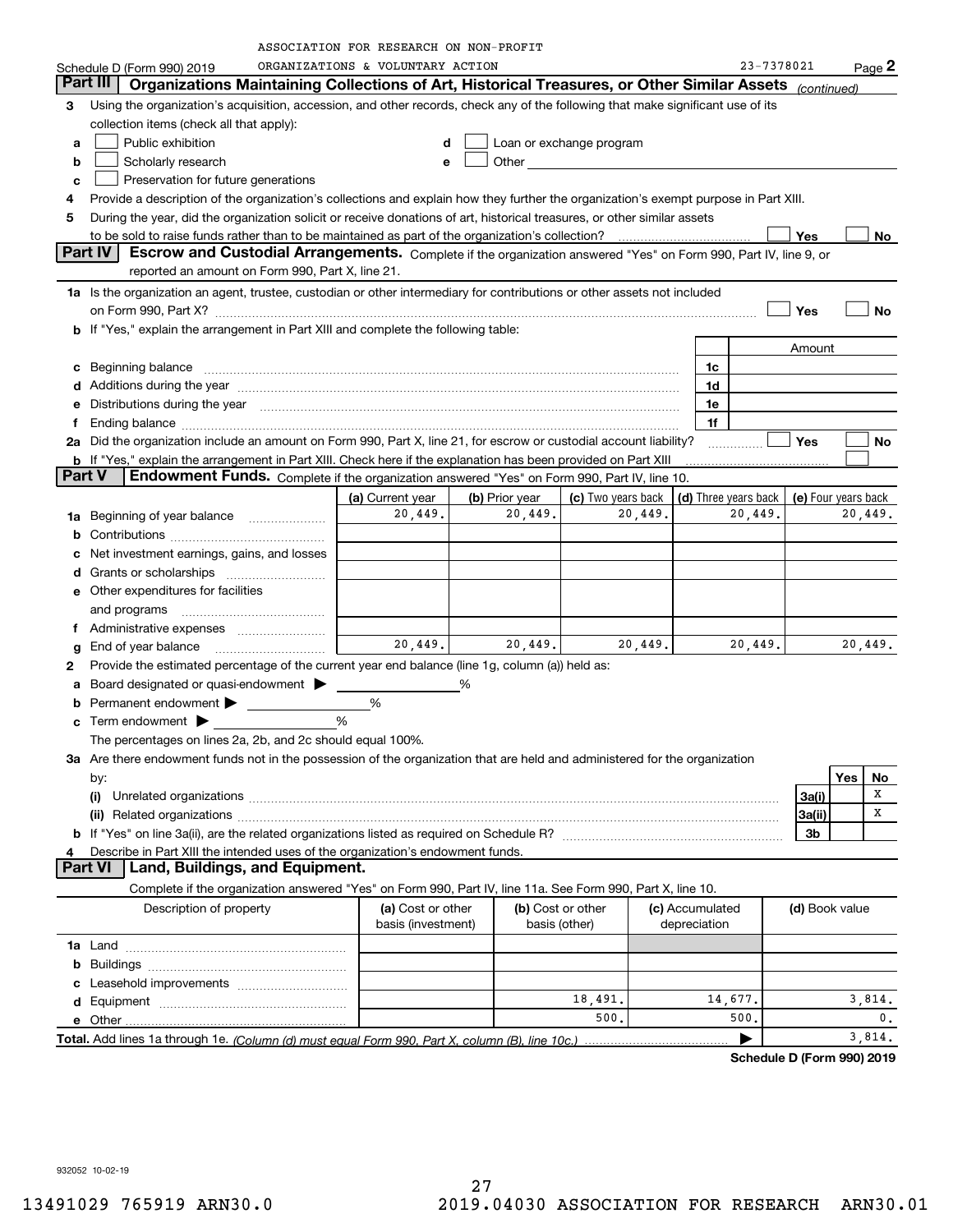| ASSOCIATION FOR RESEARCH ON NON-PROFIT |  |  |
|----------------------------------------|--|--|
|                                        |  |  |

## (a) Description of security or category (including name of security)  $\vert$  (b) Book value  $\vert$  (c) Total. (Col. (b) must equal Form 990, Part X, col. (B) line 12.) Total. (Col. (b) must equal Form 990, Part X, col. (B) line 13.) **(1)** Financial derivatives ~~~~~~~~~~~~~~~**(2)** Closely held equity interests **(3)** Other (a) Description of investment **b (b)** Book value **(1)(2) (3)(4) (5) (6)(7) (8)(9)(a) (b)**  Description**(1)(2) (3)(4)(5) (6)(7) (8)(9)Total.**  *(Column (b) must equal Form 990, Part X, col. (B) line 15.)* **1.(a)** Description of liability **Book value** Book value Book value Book value Book value **Total.**  *(Column (b) must equal Form 990, Part X, col. (B) line 25.)* **2.**Schedule D (Form 990) 2019 ORGANIZATIONS & VOLUNTARY ACTION 23-7378021 Page Complete if the organization answered "Yes" on Form 990, Part IV, line 11b. See Form 990, Part X, line 12.  $(b)$  Book value  $\vert$  (c) Method of valuation: Cost or end-of-year market value ~~~~~~~~~~~(A)(B)(C)(D)(E)(F)(G)(H)Complete if the organization answered "Yes" on Form 990, Part IV, line 11c. See Form 990, Part X, line 13. (c) Method of valuation: Cost or end-of-year market value Complete if the organization answered "Yes" on Form 990, Part IV, line 11d. See Form 990, Part X, line 15. (b) Book value  $\blacktriangleright$ Complete if the organization answered "Yes" on Form 990, Part IV, line 11e or 11f. See Form 990, Part X, line 25. (1)(2)(3)(4)(5)(6)(7)(8)(9)Federal income taxes  $\blacktriangleright$ Liability for uncertain tax positions. In Part XIII, provide the text of the footnote to the organization's financial statements that reports the Schedule D (Form 990) 2019 ORGANIZATIONS & VOLUNTARY ACTION 23-7378021 Page 3 Page 3 Page 3 **Part VIII Investments - Program Related. Part IX Other Assets. Part X Other Liabilities.** FUNDS HELD ON BEHALF OF OTHERS 49,975. 49,975.

organization's liability for uncertain tax positions under FASB ASC 740. Check here if the text of the footnote has been provided in Part XIII

**Schedule D (Form 990) 2019**

 $\mathcal{L}^{\text{max}}$ 

932053 10-02-19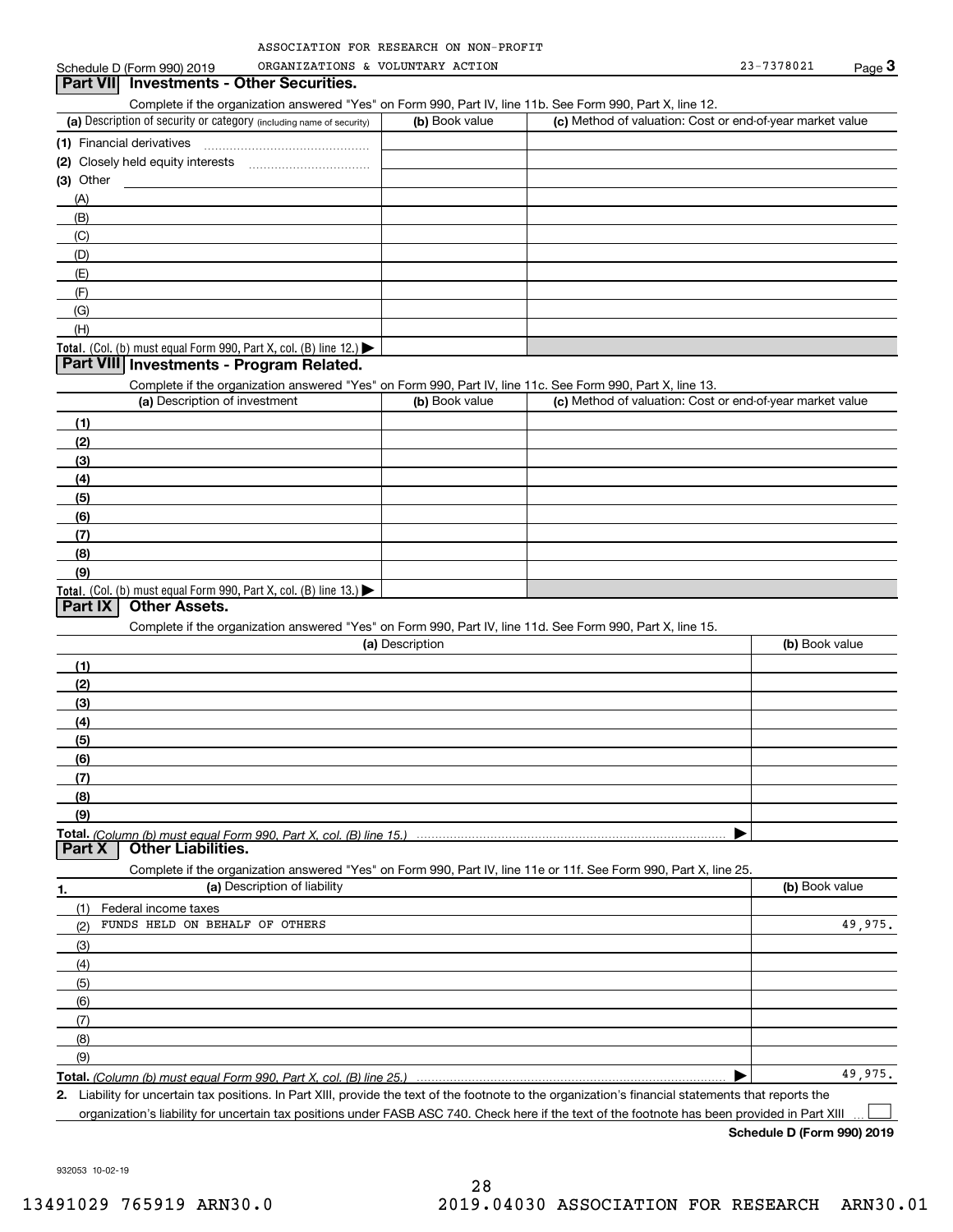|    | ASSOCIATION FOR RESEARCH ON NON-PROFIT                                                                                                                                                                                              |                |          |                |            |
|----|-------------------------------------------------------------------------------------------------------------------------------------------------------------------------------------------------------------------------------------|----------------|----------|----------------|------------|
|    | ORGANIZATIONS & VOLUNTARY ACTION<br>Schedule D (Form 990) 2019                                                                                                                                                                      |                |          | 23-7378021     | Page $4$   |
|    | Part XI<br>Reconciliation of Revenue per Audited Financial Statements With Revenue per Return.                                                                                                                                      |                |          |                |            |
|    | Complete if the organization answered "Yes" on Form 990, Part IV, line 12a.                                                                                                                                                         |                |          |                |            |
| 1  | Total revenue, gains, and other support per audited financial statements                                                                                                                                                            |                |          | $\blacksquare$ | 1,326,362. |
| 2  | Amounts included on line 1 but not on Form 990, Part VIII, line 12:                                                                                                                                                                 |                |          |                |            |
| a  |                                                                                                                                                                                                                                     | 2a             | 160.594. |                |            |
| b  |                                                                                                                                                                                                                                     | 2 <sub>b</sub> | 263,700. |                |            |
| с  |                                                                                                                                                                                                                                     | 2c             |          |                |            |
| d  | Other (Describe in Part XIII.) <b>Construction Contract Construction</b> Chern Construction Chern Chern Chern Chern Chern Chern Chern Chern Chern Chern Chern Chern Chern Chern Chern Chern Chern Chern Chern Chern Chern Chern Che | 2d             |          |                |            |
| е  | Add lines 2a through 2d                                                                                                                                                                                                             |                |          | <b>2e</b>      | 424,294.   |
| 3  |                                                                                                                                                                                                                                     |                |          | 3              | 902,068.   |
| 4  | Amounts included on Form 990, Part VIII, line 12, but not on line 1:                                                                                                                                                                |                |          |                |            |
| a  | Investment expenses not included on Form 990, Part VIII, line 7b [1000000000000000000000000000000000                                                                                                                                | 4a             |          |                |            |
| b  |                                                                                                                                                                                                                                     | 4b             |          |                |            |
|    | Add lines 4a and 4b                                                                                                                                                                                                                 |                |          | 4с             | 0.         |
| 5. |                                                                                                                                                                                                                                     |                |          | 5              | 902,068.   |
|    | Part XII   Reconciliation of Expenses per Audited Financial Statements With Expenses per Return.                                                                                                                                    |                |          |                |            |
|    | Complete if the organization answered "Yes" on Form 990, Part IV, line 12a.                                                                                                                                                         |                |          |                |            |
| 1  | Total expenses and losses per audited financial statements [11, 11] manuscription control expenses and losses per audited financial statements [11] manuscription of the statements and the statements and the statements and       |                |          | $\mathbf{1}$   | 1,837,836. |
| 2  | Amounts included on line 1 but not on Form 990, Part IX, line 25:                                                                                                                                                                   |                |          |                |            |
| a  |                                                                                                                                                                                                                                     | 2a             | 263,700. |                |            |
| b  |                                                                                                                                                                                                                                     | 2 <sub>b</sub> |          |                |            |
| c  |                                                                                                                                                                                                                                     | 2c             |          |                |            |
| d  |                                                                                                                                                                                                                                     | 2d             |          |                |            |
| е  | Add lines 2a through 2d <b>contained a contained a contained a contained a</b> contained a contained a contained a contained a contained a contained a contained a contained a contained a contained a contained a contained a cont |                |          | 2e             | 263,700.   |
| з  |                                                                                                                                                                                                                                     |                |          | 3              | 1,574,136. |
| 4  | Amounts included on Form 990, Part IX, line 25, but not on line 1:                                                                                                                                                                  |                |          |                |            |
| a  |                                                                                                                                                                                                                                     | 4a             |          |                |            |
| b  | Other (Describe in Part XIII.)                                                                                                                                                                                                      | 4 <sub>b</sub> |          |                |            |
|    | c Add lines 4a and 4b                                                                                                                                                                                                               |                |          | 4c             | 0.         |
| 5. |                                                                                                                                                                                                                                     |                |          | 5              | 1,574,136. |
|    | Part XIII Supplemental Information.                                                                                                                                                                                                 |                |          |                |            |
|    | Provide the descriptions required for Part II, lines 3, 5, and 9; Part III, lines 1a and 4; Part IV, lines 1b and 2b; Part V, line 4; Part X, line 2; Part XI,                                                                      |                |          |                |            |

lines 2d and 4b; and Part XII, lines 2d and 4b. Also complete this part to provide any additional information.

PART V, LINE 4:

ARNOVA'S ENDOWMENT CONSISTS SOLEY OF ONE DONOR RESTRICTED FUND THAT WAS

ESTABLISHED TO SUPPORT SCHOLARSHIPS. AS REQUIRED BY GENERALLY ACCEPTED

ACCOUNTING PRINCIPLES, NET ASSETS ASSOCIATED WITH THE ENDOWMENT FUND ARE

CLASSIFIED AND REPORTED BASED ON THE EXISTENCE OR ABSENCE OF DONOR-IMPOSED

RESTRICTIONS.

PART XI LINE 2B - DONATED SERVICES AND USE OF FACILITIES

PROFESSIONAL EDITORIAL SERVICES RELATED TO THE PUBLICATION OF THE NVSQ ARE

PROVIDED BY VOLUNTEERS WHO CONTRIBUTE THEIR TIME TO ARNOVA. ARNOVA ALSO

RECEIVED IN-KIND SERVICES RELATED TO AN INTERNATIONAL CONFERENCE HELD

DURING 2019. THE ORGANIZATION HAS VALUED AND RECORDED THESE SERVICES,

932054 10-02-19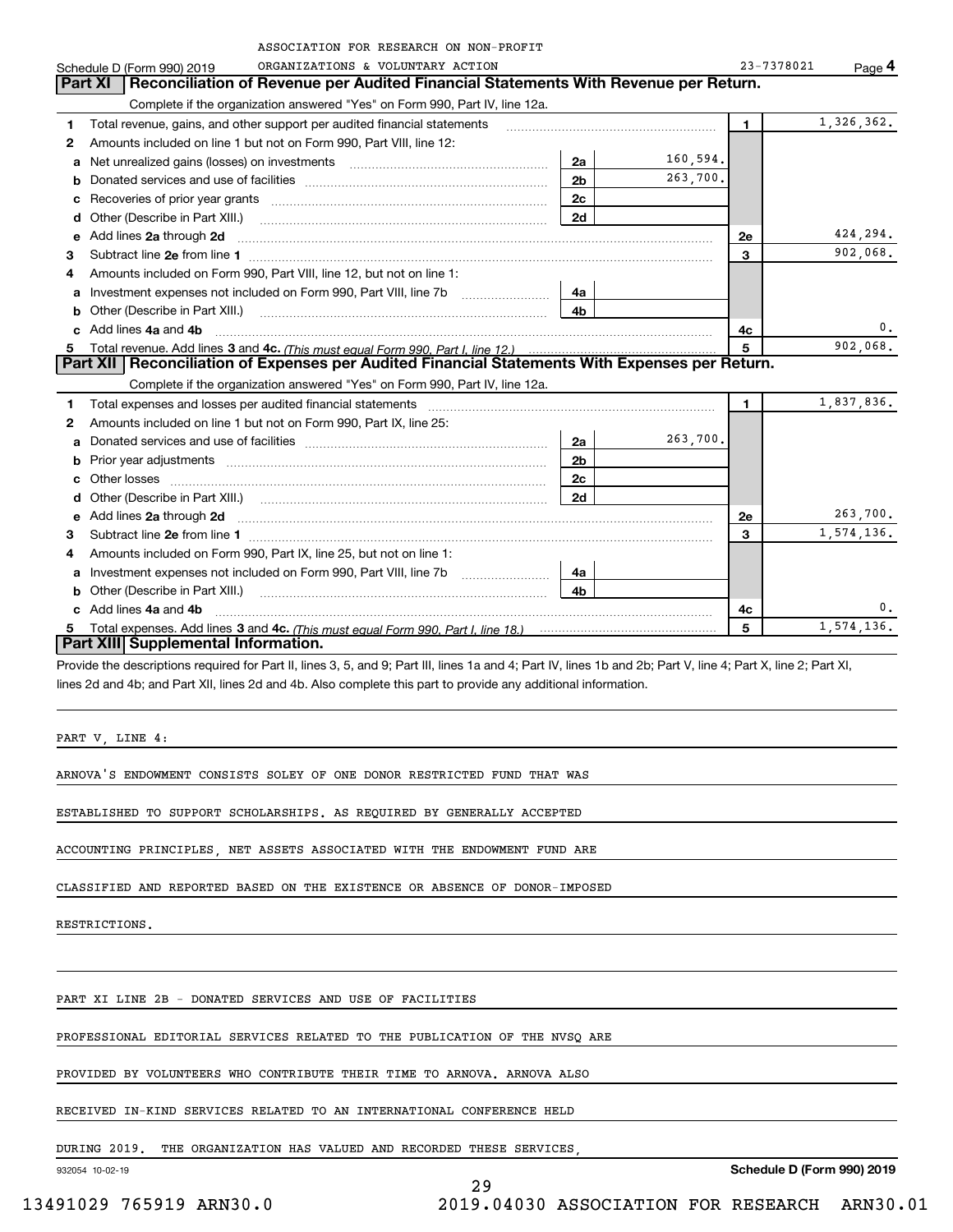*(continued)* **Part XIII Supplemental Information** 

WHICH MEET THE CRITERIA FOR RECOGNITION AND ARE NECESSARY FOR IT TO CARRY

OUT ITS PROGRAMS. DURING THE YEAR ENDING DECEMBER 31, 2019, THE VALUE OF

CONTRIBUTED SERVICES AMOUNT IS \$263,700, AND HAS APPROPRIATELY BEEN

EXCLUDED FROM THE REVENUES AND EXPENSES REPORTED ON THE FORM 990.

**Schedule D (Form 990) 2019**

932055 10-02-19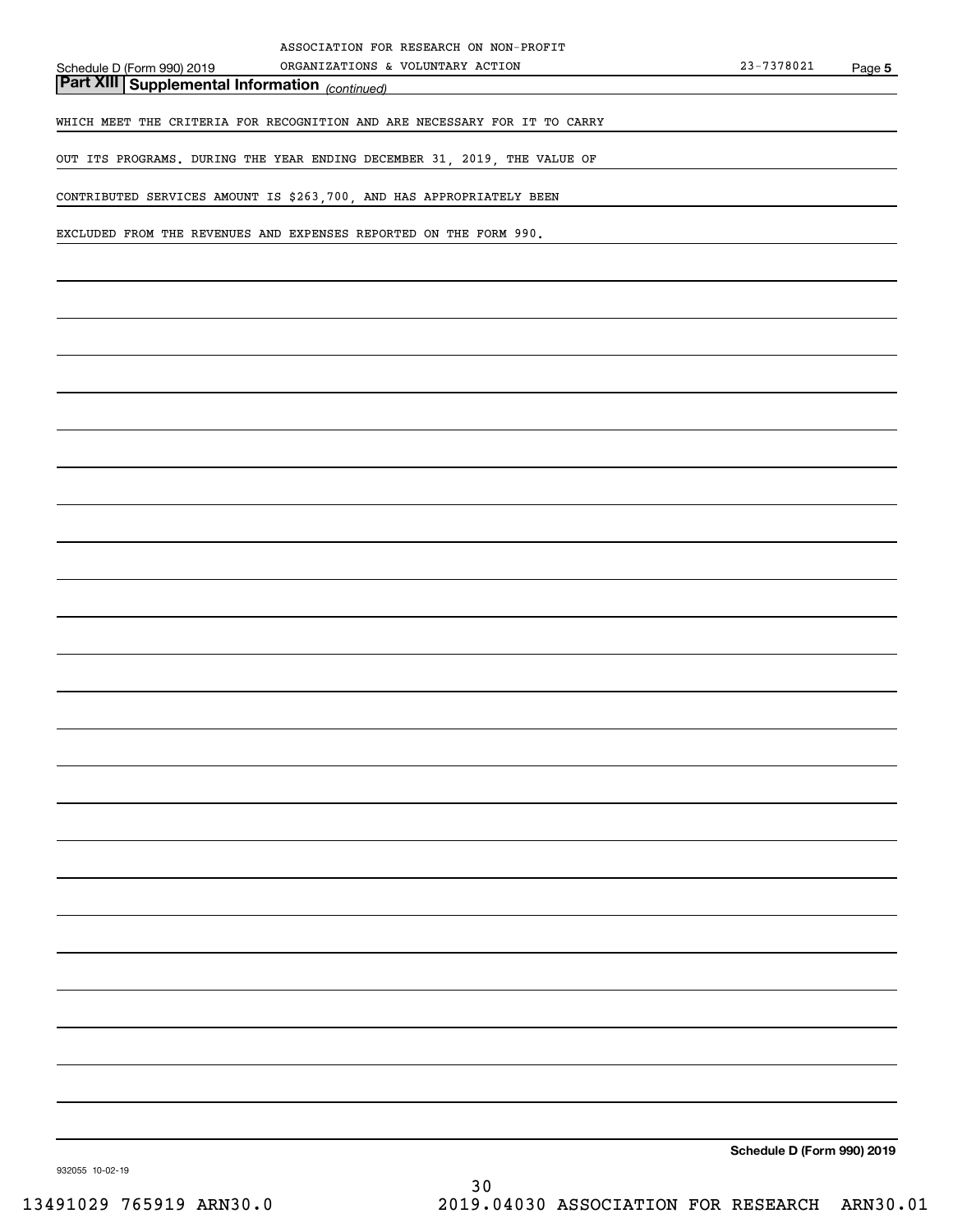| <b>SCHEDULE F</b>                                                          |                                           |                                                                                           | <b>Statement of Activities Outside the United States</b>                                                                                                                                                                                             |                   |                                                                                                                 |                       | OMB No. 1545-0047                                                    |
|----------------------------------------------------------------------------|-------------------------------------------|-------------------------------------------------------------------------------------------|------------------------------------------------------------------------------------------------------------------------------------------------------------------------------------------------------------------------------------------------------|-------------------|-----------------------------------------------------------------------------------------------------------------|-----------------------|----------------------------------------------------------------------|
| (Form 990)                                                                 |                                           |                                                                                           | > Complete if the organization answered "Yes" on Form 990, Part IV, line 14b, 15, or 16.                                                                                                                                                             |                   |                                                                                                                 |                       |                                                                      |
| Department of the Treasury                                                 |                                           |                                                                                           | Attach to Form 990.                                                                                                                                                                                                                                  |                   |                                                                                                                 | <b>Open to Public</b> |                                                                      |
| Internal Revenue Service                                                   |                                           |                                                                                           | Go to www.irs.gov/Form990 for instructions and the latest information.                                                                                                                                                                               |                   |                                                                                                                 | Inspection            |                                                                      |
| Name of the organization                                                   |                                           |                                                                                           |                                                                                                                                                                                                                                                      |                   |                                                                                                                 |                       | <b>Employer identification number</b>                                |
| ASSOCIATION FOR RESEARCH ON NON-PROFIT<br>ORGANIZATIONS & VOLUNTARY ACTION |                                           |                                                                                           |                                                                                                                                                                                                                                                      |                   | 23-7378021                                                                                                      |                       |                                                                      |
| Part I                                                                     |                                           |                                                                                           | General Information on Activities Outside the United States. Complete if the organization answered "Yes" on                                                                                                                                          |                   |                                                                                                                 |                       |                                                                      |
| Form 990, Part IV, line 14b.                                               |                                           |                                                                                           |                                                                                                                                                                                                                                                      |                   |                                                                                                                 |                       |                                                                      |
| 1.                                                                         |                                           |                                                                                           | For grantmakers. Does the organization maintain records to substantiate the amount of its grants and other assistance,<br>the grantees' eligibility for the grants or assistance, and the selection criteria used to award the grants or assistance? |                   |                                                                                                                 |                       | <b>No</b><br>Yes                                                     |
| 2<br>United States.                                                        |                                           |                                                                                           | For grantmakers. Describe in Part V the organization's procedures for monitoring the use of its grants and other assistance outside the                                                                                                              |                   |                                                                                                                 |                       |                                                                      |
|                                                                            |                                           |                                                                                           | Activities per Region. (The following Part I, line 3 table can be duplicated if additional space is needed.)                                                                                                                                         |                   |                                                                                                                 |                       |                                                                      |
| (a) Region                                                                 | (b) Number of<br>offices<br>in the region | (c) Number of<br>employees.<br>agents, and<br>independent<br>contractors<br>in the region | (d) Activities conducted in the region<br>(by type) (such as, fundraising, pro-<br>gram services, investments, grants to<br>recipients located in the region)                                                                                        |                   | (e) If activity listed in (d)<br>is a program service,<br>describe specific type<br>of service(s) in the region |                       | (f) Total<br>expenditures<br>for and<br>investments<br>in the region |
| SUB-SAHARAN AFRICA -                                                       |                                           |                                                                                           |                                                                                                                                                                                                                                                      |                   |                                                                                                                 |                       |                                                                      |
| ANGOLA, BENIN,                                                             |                                           |                                                                                           |                                                                                                                                                                                                                                                      |                   |                                                                                                                 |                       |                                                                      |
| BOTSWANA, BURKINA                                                          |                                           |                                                                                           | NONPROFIT AND PHILANTHROPY                                                                                                                                                                                                                           | EDUCATIONAL AND   |                                                                                                                 |                       |                                                                      |
| FASO.<br>MIDDLE EAST AND                                                   |                                           |                                                                                           | CONFERENCE                                                                                                                                                                                                                                           | KNOWLEDGE SHARING |                                                                                                                 |                       | 143,767.                                                             |
| NORTH AFRICA -                                                             |                                           |                                                                                           |                                                                                                                                                                                                                                                      |                   |                                                                                                                 |                       |                                                                      |
| ALGERIA, BAHRAIN,                                                          |                                           |                                                                                           | NONPROFIT AND PHILANTHROPY                                                                                                                                                                                                                           | EDUCATIONAL AND   |                                                                                                                 |                       |                                                                      |
| DJIBOUTI, EGYPT                                                            |                                           |                                                                                           | CONFERENCE                                                                                                                                                                                                                                           | KNOWLEDGE SHARING |                                                                                                                 |                       | 73,337.                                                              |
| EAST ASIA AND THE                                                          |                                           |                                                                                           |                                                                                                                                                                                                                                                      |                   |                                                                                                                 |                       |                                                                      |
| PACIFIC - AUSTRALIA,                                                       |                                           |                                                                                           |                                                                                                                                                                                                                                                      |                   |                                                                                                                 |                       |                                                                      |
| BRUNEI, BURMA,                                                             |                                           |                                                                                           | NONPROFIT AND PHILANTHROPY                                                                                                                                                                                                                           | EDUCATIONAL AND   |                                                                                                                 |                       |                                                                      |
| CAMBODIA.                                                                  |                                           |                                                                                           | CONFERENCE                                                                                                                                                                                                                                           | KNOWLEDGE SHARING |                                                                                                                 |                       | 11,580.                                                              |
|                                                                            |                                           |                                                                                           |                                                                                                                                                                                                                                                      |                   |                                                                                                                 |                       |                                                                      |
|                                                                            |                                           |                                                                                           |                                                                                                                                                                                                                                                      |                   |                                                                                                                 |                       |                                                                      |
|                                                                            |                                           |                                                                                           |                                                                                                                                                                                                                                                      |                   |                                                                                                                 |                       |                                                                      |
|                                                                            |                                           |                                                                                           |                                                                                                                                                                                                                                                      |                   |                                                                                                                 |                       |                                                                      |
|                                                                            |                                           |                                                                                           |                                                                                                                                                                                                                                                      |                   |                                                                                                                 |                       |                                                                      |
|                                                                            |                                           |                                                                                           |                                                                                                                                                                                                                                                      |                   |                                                                                                                 |                       |                                                                      |
|                                                                            |                                           |                                                                                           |                                                                                                                                                                                                                                                      |                   |                                                                                                                 |                       |                                                                      |
|                                                                            |                                           |                                                                                           |                                                                                                                                                                                                                                                      |                   |                                                                                                                 |                       |                                                                      |
|                                                                            |                                           |                                                                                           |                                                                                                                                                                                                                                                      |                   |                                                                                                                 |                       |                                                                      |
| <b>3 a</b> Subtotal                                                        | 0                                         | 0                                                                                         |                                                                                                                                                                                                                                                      |                   |                                                                                                                 |                       | 228,684.                                                             |
| <b>b</b> Total from continuation<br>sheets to Part I                       | 0                                         | 0                                                                                         |                                                                                                                                                                                                                                                      |                   |                                                                                                                 |                       | 0.                                                                   |
| c Totals (add lines 3a<br>and 3b)                                          | 0                                         | 0                                                                                         |                                                                                                                                                                                                                                                      |                   |                                                                                                                 |                       | 228,684.                                                             |

**For Paperwork Reduction Act Notice, see the Instructions for Form 990. Schedule F (Form 990) 2019** LHA

932071 10-12-19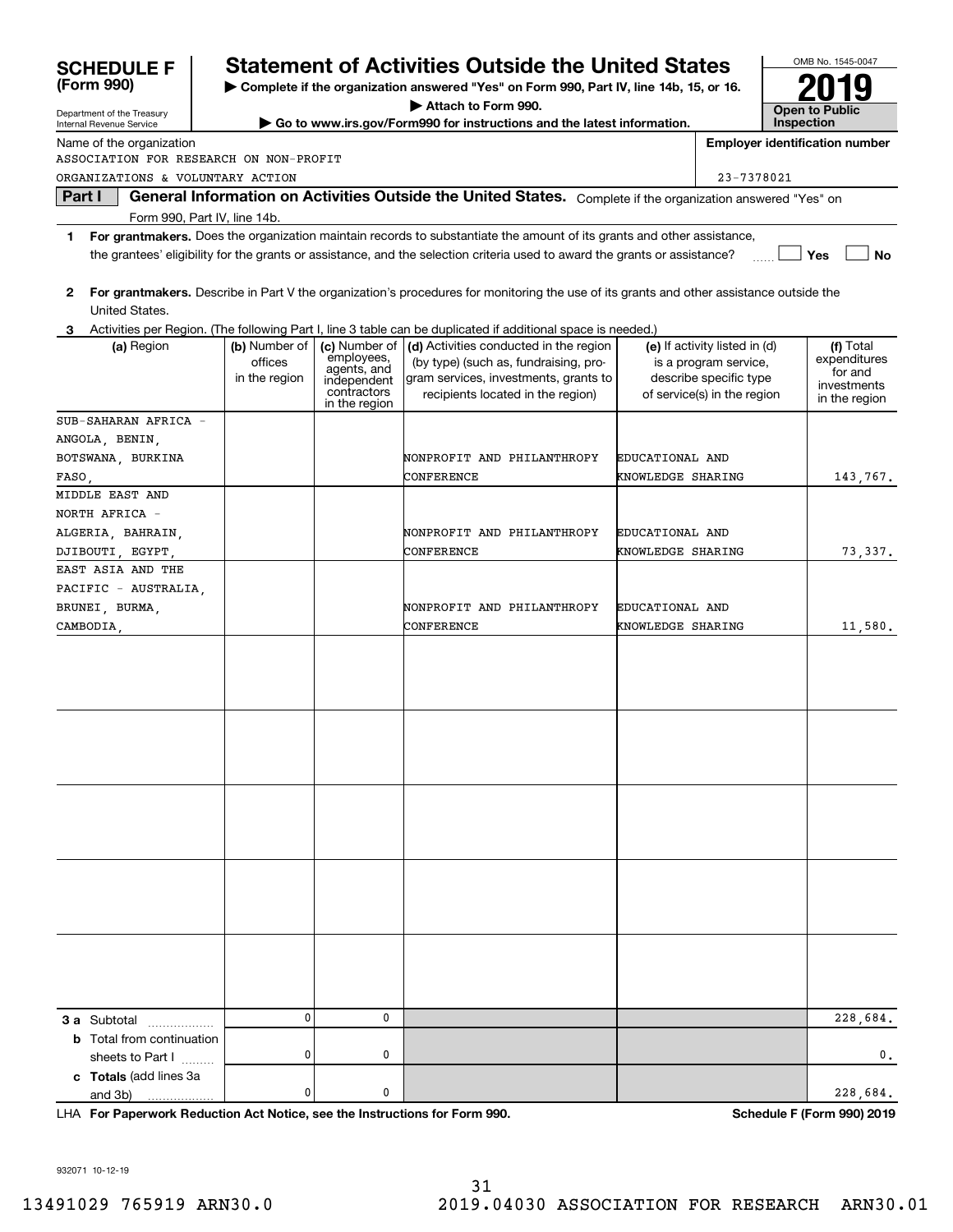|  | ASSOCIATION FOR RESEARCH ON NON-PROFIT |  |  |  |  |
|--|----------------------------------------|--|--|--|--|
|--|----------------------------------------|--|--|--|--|

Schedule F (Form 990) 2019 Page ORGANIZATIONS & VOLUNTARY ACTION 23-7378021

Part II | Grants and Other Assistance to Organizations or Entities Outside the United States. Complete if the organization answered "Yes" on Form 990, Part IV, line 15, for any recipient who received more than \$5,000. Part II can be duplicated if additional space is needed.

| 1<br>(a) Name of organization                              | (b) IRS code section<br>and EIN (if applicable) | (c) Region | (d) Purpose of<br>grant                                                                                                                      | (e) Amount<br>of cash grant | (f) Manner of<br>cash disbursement | (g) Amount of<br>noncash<br>assistance | (h) Description<br>of noncash<br>assistance | (i) Method of<br>valuation (book, FMV,<br>appraisal, other) |
|------------------------------------------------------------|-------------------------------------------------|------------|----------------------------------------------------------------------------------------------------------------------------------------------|-----------------------------|------------------------------------|----------------------------------------|---------------------------------------------|-------------------------------------------------------------|
|                                                            |                                                 |            |                                                                                                                                              |                             |                                    |                                        |                                             |                                                             |
|                                                            |                                                 |            |                                                                                                                                              |                             |                                    |                                        |                                             |                                                             |
|                                                            |                                                 |            |                                                                                                                                              |                             |                                    |                                        |                                             |                                                             |
|                                                            |                                                 |            |                                                                                                                                              |                             |                                    |                                        |                                             |                                                             |
|                                                            |                                                 |            |                                                                                                                                              |                             |                                    |                                        |                                             |                                                             |
|                                                            |                                                 |            |                                                                                                                                              |                             |                                    |                                        |                                             |                                                             |
|                                                            |                                                 |            |                                                                                                                                              |                             |                                    |                                        |                                             |                                                             |
|                                                            |                                                 |            |                                                                                                                                              |                             |                                    |                                        |                                             |                                                             |
|                                                            |                                                 |            |                                                                                                                                              |                             |                                    |                                        |                                             |                                                             |
|                                                            |                                                 |            |                                                                                                                                              |                             |                                    |                                        |                                             |                                                             |
|                                                            |                                                 |            |                                                                                                                                              |                             |                                    |                                        |                                             |                                                             |
|                                                            |                                                 |            |                                                                                                                                              |                             |                                    |                                        |                                             |                                                             |
|                                                            |                                                 |            |                                                                                                                                              |                             |                                    |                                        |                                             |                                                             |
|                                                            |                                                 |            |                                                                                                                                              |                             |                                    |                                        |                                             |                                                             |
|                                                            |                                                 |            |                                                                                                                                              |                             |                                    |                                        |                                             |                                                             |
|                                                            |                                                 |            |                                                                                                                                              |                             |                                    |                                        |                                             |                                                             |
| $\mathbf{2}$                                               |                                                 |            | Enter total number of recipient organizations listed above that are recognized as charities by the foreign country, recognized as tax-exempt |                             |                                    |                                        |                                             |                                                             |
| Enter total number of other organizations or entities<br>3 |                                                 |            |                                                                                                                                              |                             |                                    |                                        |                                             |                                                             |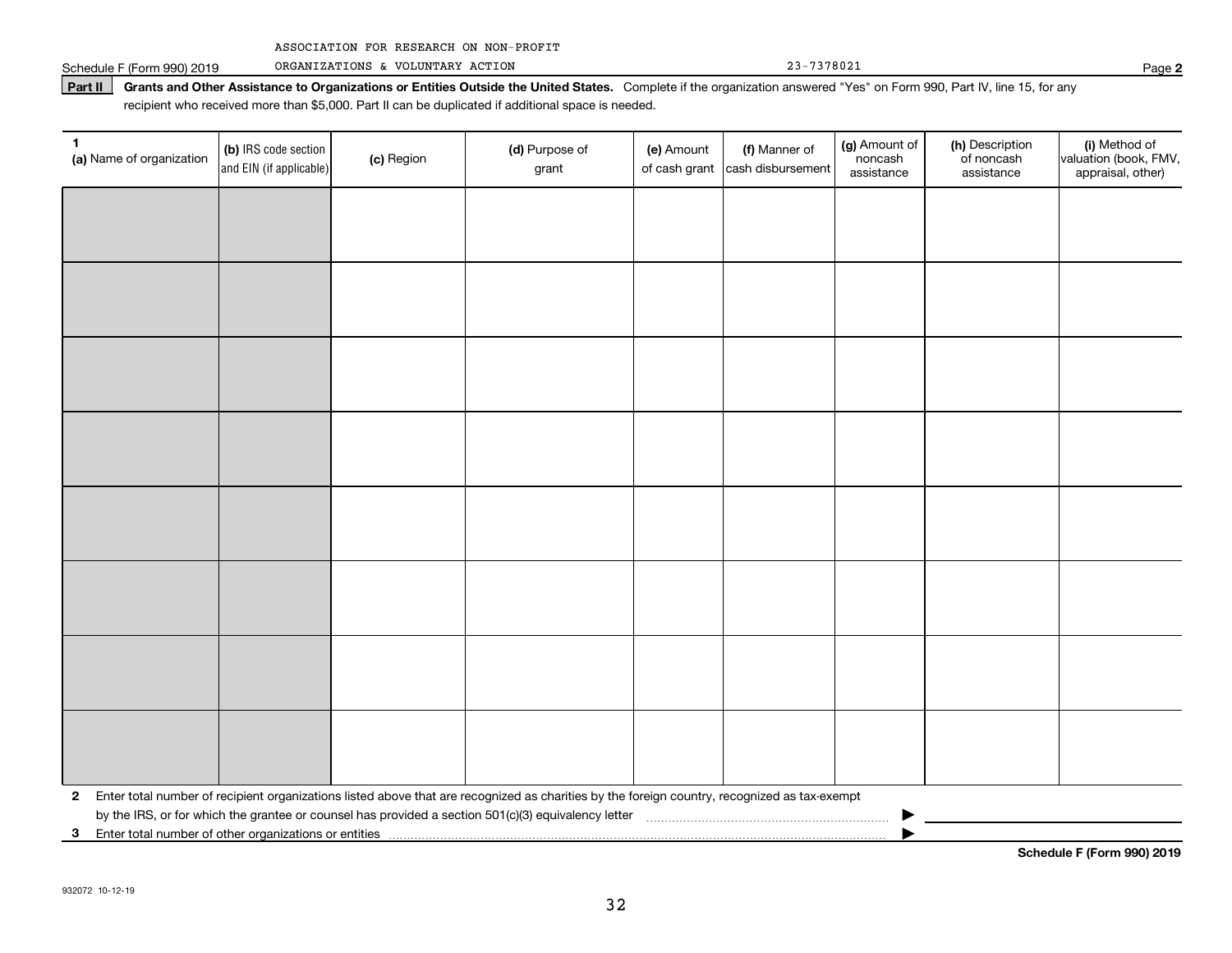| ASSOCIATION FOR RESEARCH ON NON-PROFIT |  |  |  |  |
|----------------------------------------|--|--|--|--|
|----------------------------------------|--|--|--|--|

Schedule F (Form 990) 2019 ORGANIZATIONS & VOLUNTARY ACTION 23-7378021 Page

| Part III can be duplicated if additional space is needed.<br>(a) Type of grant or assistance | (b) Region | (c) Number of<br>recipients | (d) Amount of<br>cash grant | (e) Manner of<br>cash disbursement | (f) Amount of<br>noncash<br>assistance | (g) Description of<br>noncash assistance | (h) Method of<br>valuation<br>(book, FMV,<br>appraisal, other) |
|----------------------------------------------------------------------------------------------|------------|-----------------------------|-----------------------------|------------------------------------|----------------------------------------|------------------------------------------|----------------------------------------------------------------|
|                                                                                              |            |                             |                             |                                    |                                        |                                          |                                                                |
|                                                                                              |            |                             |                             |                                    |                                        |                                          |                                                                |
|                                                                                              |            |                             |                             |                                    |                                        |                                          |                                                                |
|                                                                                              |            |                             |                             |                                    |                                        |                                          |                                                                |
|                                                                                              |            |                             |                             |                                    |                                        |                                          |                                                                |
|                                                                                              |            |                             |                             |                                    |                                        |                                          |                                                                |
|                                                                                              |            |                             |                             |                                    |                                        |                                          |                                                                |
|                                                                                              |            |                             |                             |                                    |                                        |                                          |                                                                |
|                                                                                              |            |                             |                             |                                    |                                        |                                          |                                                                |
|                                                                                              |            |                             |                             |                                    |                                        |                                          |                                                                |
|                                                                                              |            |                             |                             |                                    |                                        |                                          |                                                                |

**Schedule F (Form 990) 2019**

**3**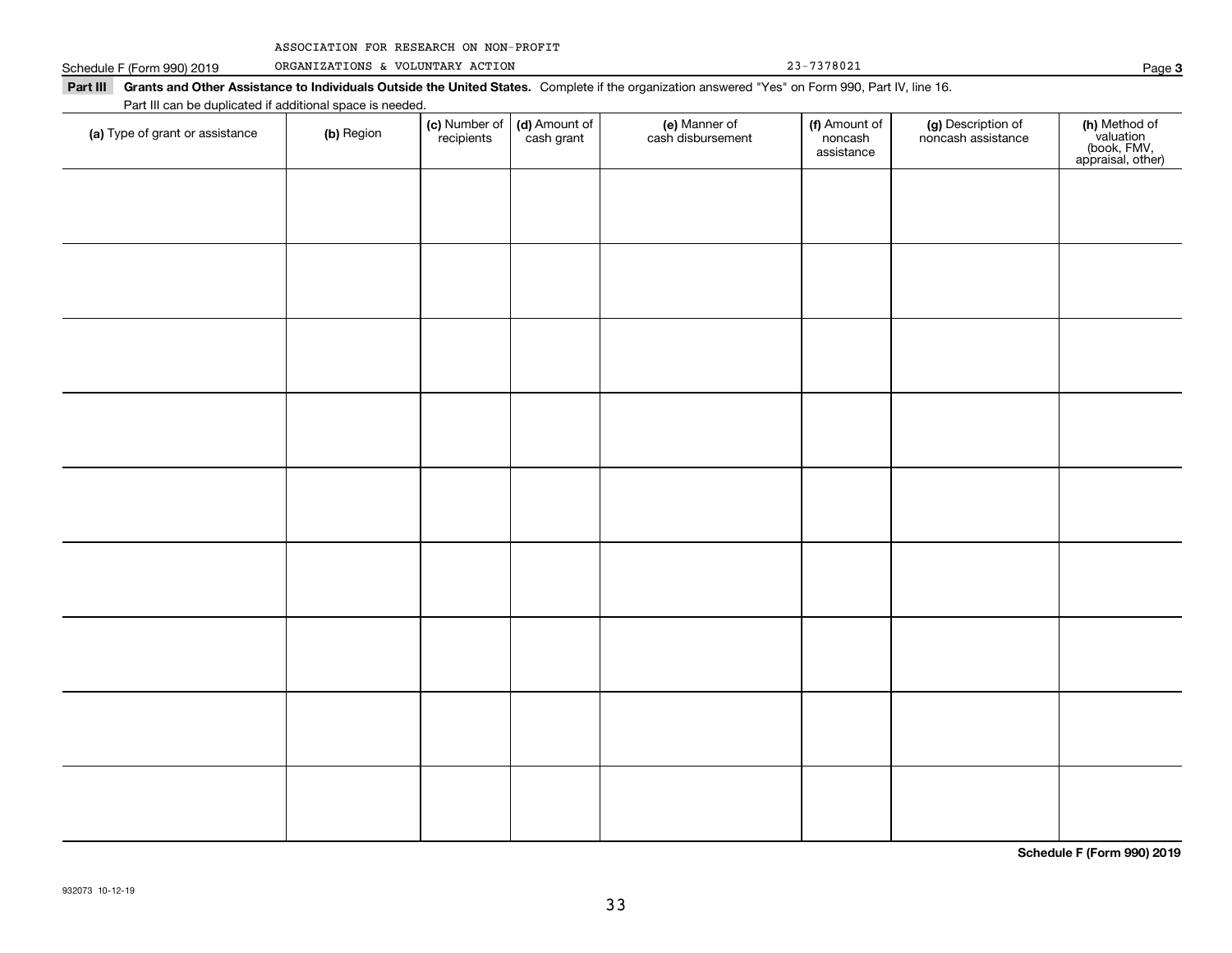|                | ASSOCIATION FOR RESEARCH ON NON-PROFIT<br>ORGANIZATIONS & VOLUNTARY ACTION<br>Schedule F (Form 990) 2019                                                                                                                                                                                                                                                       | 23-7378021 | Page 4  |
|----------------|----------------------------------------------------------------------------------------------------------------------------------------------------------------------------------------------------------------------------------------------------------------------------------------------------------------------------------------------------------------|------------|---------|
| <b>Part IV</b> | <b>Foreign Forms</b>                                                                                                                                                                                                                                                                                                                                           |            |         |
| 1              | Was the organization a U.S. transferor of property to a foreign corporation during the tax year? If "Yes." the<br>organization may be required to file Form 926, Return by a U.S. Transferor of Property to a Foreign                                                                                                                                          | Yes        | x<br>Nο |
| $\mathbf{2}$   | Did the organization have an interest in a foreign trust during the tax year? If "Yes." the organization<br>may be required to separately file Form 3520, Annual Return To Report Transactions With Foreign<br>Trusts and Receipt of Certain Foreign Gifts, and/or Form 3520-A, Annual Information Return of Foreign                                           | Yes        | x<br>Nο |
| 3              | Did the organization have an ownership interest in a foreign corporation during the tax year? If "Yes."<br>the organization may be required to file Form 5471, Information Return of U.S. Persons With Respect to                                                                                                                                              | Yes        | x<br>Nο |
| 4              | Was the organization a direct or indirect shareholder of a passive foreign investment company or a<br>qualified electing fund during the tax year? If "Yes," the organization may be required to file Form 8621,<br>Information Return by a Shareholder of a Passive Foreign Investment Company or Qualified Electing Fund<br>(see Instructions for Form 8621) | Yes        | x<br>Nο |
| 5              | Did the organization have an ownership interest in a foreign partnership during the tax year? If "Yes."<br>the organization may be reguired to file Form 8865, Return of U.S. Persons With Respect to Certain<br>Foreign Partnerships (see Instructions for Form 8865) <i>mand contained contained contained to the states and the s</i>                       | Yes        |         |
| 6              | Did the organization have any operations in or related to any boycotting countries during the tax year? If                                                                                                                                                                                                                                                     |            |         |

*"Yes," the organization may be required to separately file Form 5713, International Boycott Report (see*

*Instructions for Form 5713; don't file with Form 990)* ~~~~~~~~~~~~~~~~~~~~~~~~~~~~~~~~

**Schedule F (Form 990) 2019**

**No** Yes **X** No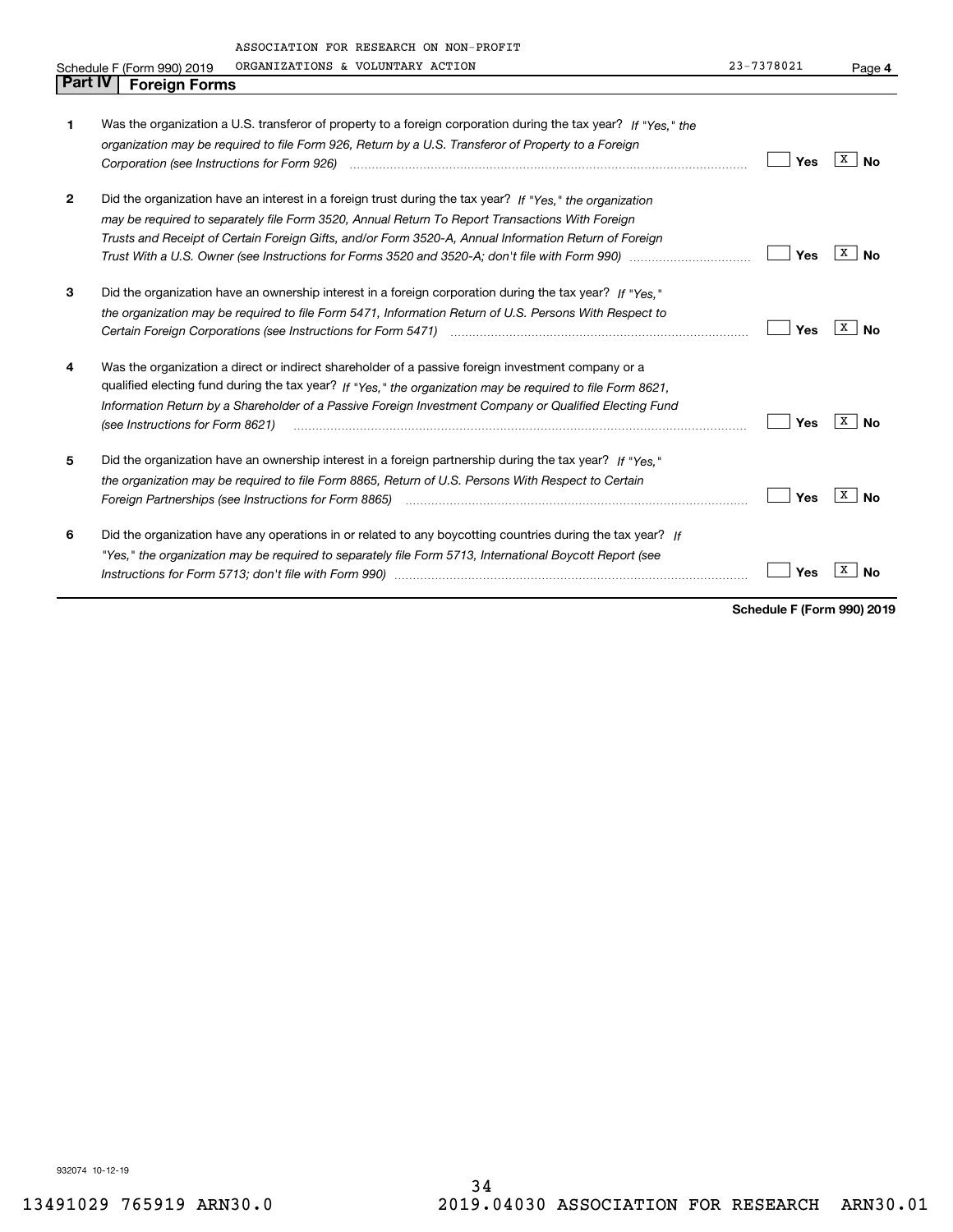| ASSOCIATION FOR RESEARCH ON NON-PROFIT |  |  |
|----------------------------------------|--|--|
|                                        |  |  |

| Schedule F (Form 990) 2019<br>Part V<br><b>Supplemental Information</b> |                                                                                                                                       |                            |  |
|-------------------------------------------------------------------------|---------------------------------------------------------------------------------------------------------------------------------------|----------------------------|--|
|                                                                         | Provide the information required by Part I, line 2 (monitoring of funds); Part I, line 3, column (f) (accounting method; amounts of   |                            |  |
|                                                                         | investments vs. expenditures per region); Part II, line 1 (accounting method); Part III (accounting method); and Part III, column (c) |                            |  |
|                                                                         | (estimated number of recipients), as applicable. Also complete this part to provide any additional information. See instructions.     |                            |  |
|                                                                         |                                                                                                                                       |                            |  |
|                                                                         |                                                                                                                                       |                            |  |
|                                                                         |                                                                                                                                       |                            |  |
|                                                                         |                                                                                                                                       |                            |  |
|                                                                         |                                                                                                                                       |                            |  |
|                                                                         |                                                                                                                                       |                            |  |
|                                                                         |                                                                                                                                       |                            |  |
|                                                                         |                                                                                                                                       |                            |  |
|                                                                         |                                                                                                                                       |                            |  |
|                                                                         |                                                                                                                                       |                            |  |
|                                                                         |                                                                                                                                       |                            |  |
|                                                                         |                                                                                                                                       |                            |  |
|                                                                         |                                                                                                                                       |                            |  |
|                                                                         |                                                                                                                                       |                            |  |
|                                                                         |                                                                                                                                       |                            |  |
|                                                                         |                                                                                                                                       |                            |  |
|                                                                         |                                                                                                                                       |                            |  |
|                                                                         |                                                                                                                                       |                            |  |
|                                                                         |                                                                                                                                       |                            |  |
|                                                                         |                                                                                                                                       |                            |  |
|                                                                         |                                                                                                                                       |                            |  |
|                                                                         |                                                                                                                                       |                            |  |
|                                                                         |                                                                                                                                       |                            |  |
|                                                                         |                                                                                                                                       |                            |  |
|                                                                         |                                                                                                                                       |                            |  |
|                                                                         |                                                                                                                                       |                            |  |
|                                                                         |                                                                                                                                       |                            |  |
|                                                                         |                                                                                                                                       |                            |  |
|                                                                         |                                                                                                                                       |                            |  |
|                                                                         |                                                                                                                                       |                            |  |
|                                                                         |                                                                                                                                       |                            |  |
|                                                                         |                                                                                                                                       |                            |  |
|                                                                         |                                                                                                                                       |                            |  |
|                                                                         |                                                                                                                                       |                            |  |
|                                                                         |                                                                                                                                       |                            |  |
|                                                                         |                                                                                                                                       |                            |  |
|                                                                         |                                                                                                                                       |                            |  |
|                                                                         |                                                                                                                                       |                            |  |
|                                                                         |                                                                                                                                       |                            |  |
|                                                                         |                                                                                                                                       |                            |  |
|                                                                         |                                                                                                                                       |                            |  |
|                                                                         |                                                                                                                                       |                            |  |
|                                                                         |                                                                                                                                       |                            |  |
|                                                                         |                                                                                                                                       |                            |  |
|                                                                         |                                                                                                                                       |                            |  |
|                                                                         |                                                                                                                                       |                            |  |
|                                                                         |                                                                                                                                       |                            |  |
|                                                                         |                                                                                                                                       |                            |  |
|                                                                         |                                                                                                                                       |                            |  |
|                                                                         |                                                                                                                                       |                            |  |
|                                                                         |                                                                                                                                       |                            |  |
|                                                                         |                                                                                                                                       |                            |  |
|                                                                         |                                                                                                                                       |                            |  |
|                                                                         |                                                                                                                                       |                            |  |
|                                                                         |                                                                                                                                       |                            |  |
|                                                                         |                                                                                                                                       |                            |  |
| 932075 10-12-19                                                         |                                                                                                                                       | Schedule F (Form 990) 2019 |  |
|                                                                         | 35                                                                                                                                    |                            |  |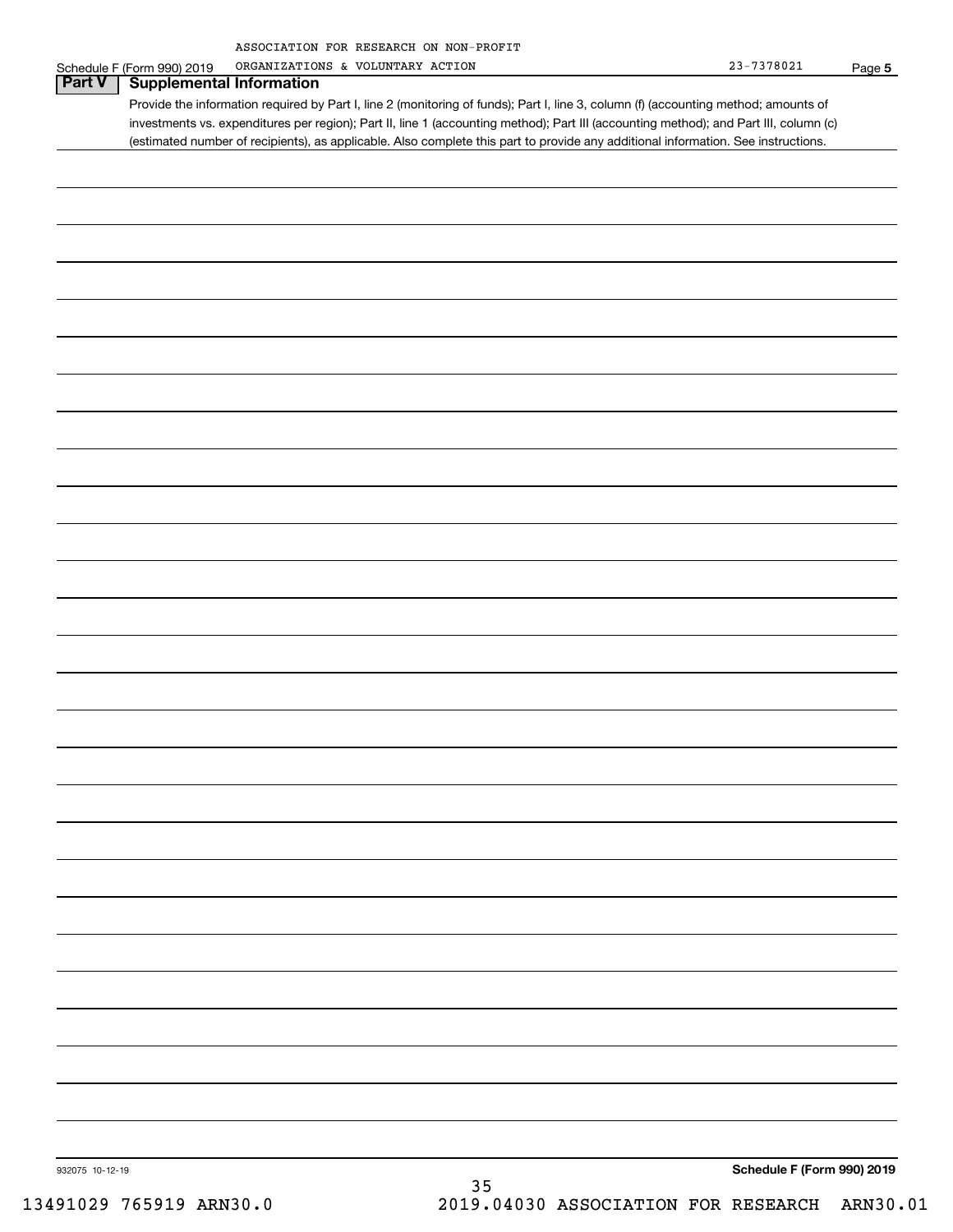|                                                                                                               | <b>SCHEDULE J</b>                                                                                                                       | <b>Compensation Information</b>                                                                                                  |                                       | OMB No. 1545-0047          |     |    |
|---------------------------------------------------------------------------------------------------------------|-----------------------------------------------------------------------------------------------------------------------------------------|----------------------------------------------------------------------------------------------------------------------------------|---------------------------------------|----------------------------|-----|----|
|                                                                                                               | (Form 990)<br>For certain Officers, Directors, Trustees, Key Employees, and Highest                                                     |                                                                                                                                  |                                       |                            |     |    |
|                                                                                                               | <b>Compensated Employees</b>                                                                                                            |                                                                                                                                  |                                       | 2019                       |     |    |
|                                                                                                               | Complete if the organization answered "Yes" on Form 990, Part IV, line 23.<br>Attach to Form 990.                                       |                                                                                                                                  |                                       | <b>Open to Public</b>      |     |    |
|                                                                                                               | Department of the Treasury<br><b>Internal Revenue Service</b><br>Go to www.irs.gov/Form990 for instructions and the latest information. |                                                                                                                                  |                                       | <b>Inspection</b>          |     |    |
|                                                                                                               | Name of the organization                                                                                                                | ASSOCIATION FOR RESEARCH ON NON-PROFIT                                                                                           | <b>Employer identification number</b> |                            |     |    |
|                                                                                                               |                                                                                                                                         | ORGANIZATIONS & VOLUNTARY ACTION                                                                                                 |                                       | 23-7378021                 |     |    |
|                                                                                                               | Part I                                                                                                                                  | <b>Questions Regarding Compensation</b>                                                                                          |                                       |                            |     |    |
|                                                                                                               |                                                                                                                                         |                                                                                                                                  |                                       |                            | Yes | No |
|                                                                                                               |                                                                                                                                         | <b>1a</b> Check the appropriate box(es) if the organization provided any of the following to or for a person listed on Form 990, |                                       |                            |     |    |
|                                                                                                               |                                                                                                                                         | Part VII, Section A, line 1a. Complete Part III to provide any relevant information regarding these items.                       |                                       |                            |     |    |
|                                                                                                               | First-class or charter travel                                                                                                           | Housing allowance or residence for personal use                                                                                  |                                       |                            |     |    |
|                                                                                                               | Travel for companions                                                                                                                   | Payments for business use of personal residence                                                                                  |                                       |                            |     |    |
|                                                                                                               |                                                                                                                                         | Tax indemnification and gross-up payments<br>Health or social club dues or initiation fees                                       |                                       |                            |     |    |
|                                                                                                               |                                                                                                                                         | Discretionary spending account<br>Personal services (such as maid, chauffeur, chef)                                              |                                       |                            |     |    |
|                                                                                                               |                                                                                                                                         |                                                                                                                                  |                                       |                            |     |    |
|                                                                                                               |                                                                                                                                         | <b>b</b> If any of the boxes on line 1a are checked, did the organization follow a written policy regarding payment or           |                                       |                            |     |    |
|                                                                                                               |                                                                                                                                         | reimbursement or provision of all of the expenses described above? If "No," complete Part III to explain                         |                                       | 1b                         |     |    |
| 2                                                                                                             |                                                                                                                                         | Did the organization require substantiation prior to reimbursing or allowing expenses incurred by all directors,                 |                                       |                            |     |    |
|                                                                                                               |                                                                                                                                         | trustees, and officers, including the CEO/Executive Director, regarding the items checked on line 1a?                            |                                       | $\mathbf{2}$               |     |    |
|                                                                                                               |                                                                                                                                         |                                                                                                                                  |                                       |                            |     |    |
| з                                                                                                             |                                                                                                                                         | Indicate which, if any, of the following the organization used to establish the compensation of the organization's               |                                       |                            |     |    |
|                                                                                                               |                                                                                                                                         | CEO/Executive Director. Check all that apply. Do not check any boxes for methods used by a related organization to               |                                       |                            |     |    |
|                                                                                                               |                                                                                                                                         | establish compensation of the CEO/Executive Director, but explain in Part III.                                                   |                                       |                            |     |    |
|                                                                                                               | Compensation committee<br>Written employment contract<br>Independent compensation consultant                                            |                                                                                                                                  |                                       |                            |     |    |
|                                                                                                               |                                                                                                                                         | Compensation survey or study                                                                                                     |                                       |                            |     |    |
|                                                                                                               |                                                                                                                                         | Form 990 of other organizations<br>Approval by the board or compensation committee                                               |                                       |                            |     |    |
| 4                                                                                                             |                                                                                                                                         | During the year, did any person listed on Form 990, Part VII, Section A, line 1a, with respect to the filing                     |                                       |                            |     |    |
|                                                                                                               | organization or a related organization:                                                                                                 |                                                                                                                                  |                                       |                            |     |    |
|                                                                                                               |                                                                                                                                         | Receive a severance payment or change-of-control payment?                                                                        |                                       | 4a                         |     | х  |
| b                                                                                                             |                                                                                                                                         |                                                                                                                                  |                                       | 4b                         |     | X  |
| с                                                                                                             |                                                                                                                                         |                                                                                                                                  |                                       | 4c                         |     | X  |
| If "Yes" to any of lines 4a-c, list the persons and provide the applicable amounts for each item in Part III. |                                                                                                                                         |                                                                                                                                  |                                       |                            |     |    |
|                                                                                                               |                                                                                                                                         |                                                                                                                                  |                                       |                            |     |    |
|                                                                                                               |                                                                                                                                         | Only section 501(c)(3), 501(c)(4), and 501(c)(29) organizations must complete lines 5-9.                                         |                                       |                            |     |    |
|                                                                                                               |                                                                                                                                         | For persons listed on Form 990, Part VII, Section A, line 1a, did the organization pay or accrue any compensation                |                                       |                            |     |    |
|                                                                                                               | contingent on the revenues of:                                                                                                          |                                                                                                                                  |                                       |                            |     |    |
| a                                                                                                             |                                                                                                                                         |                                                                                                                                  |                                       | 5а                         |     | х  |
|                                                                                                               |                                                                                                                                         |                                                                                                                                  |                                       | 5b                         |     | X  |
|                                                                                                               |                                                                                                                                         | If "Yes" on line 5a or 5b, describe in Part III.                                                                                 |                                       |                            |     |    |
| 6                                                                                                             |                                                                                                                                         | For persons listed on Form 990, Part VII, Section A, line 1a, did the organization pay or accrue any compensation                |                                       |                            |     |    |
|                                                                                                               | contingent on the net earnings of:                                                                                                      |                                                                                                                                  |                                       |                            |     |    |
| a                                                                                                             |                                                                                                                                         |                                                                                                                                  |                                       | 6a                         |     | х  |
|                                                                                                               |                                                                                                                                         |                                                                                                                                  |                                       | 6b                         |     | X  |
|                                                                                                               |                                                                                                                                         | If "Yes" on line 6a or 6b, describe in Part III.                                                                                 |                                       |                            |     |    |
|                                                                                                               |                                                                                                                                         | 7 For persons listed on Form 990, Part VII, Section A, line 1a, did the organization provide any nonfixed payments               |                                       |                            |     |    |
|                                                                                                               |                                                                                                                                         |                                                                                                                                  |                                       | 7                          |     | х  |
| 8                                                                                                             |                                                                                                                                         | Were any amounts reported on Form 990, Part VII, paid or accrued pursuant to a contract that was subject to the                  |                                       |                            |     |    |
|                                                                                                               |                                                                                                                                         | initial contract exception described in Regulations section 53.4958-4(a)(3)? If "Yes," describe in Part III                      |                                       | 8                          |     | х  |
| 9                                                                                                             |                                                                                                                                         | If "Yes" on line 8, did the organization also follow the rebuttable presumption procedure described in                           |                                       |                            |     |    |
|                                                                                                               | Regulations section 53.4958-6(c)?                                                                                                       |                                                                                                                                  |                                       | 9                          |     |    |
|                                                                                                               |                                                                                                                                         | LHA For Paperwork Reduction Act Notice, see the Instructions for Form 990.                                                       |                                       | Schedule J (Form 990) 2019 |     |    |

932111 10-21-19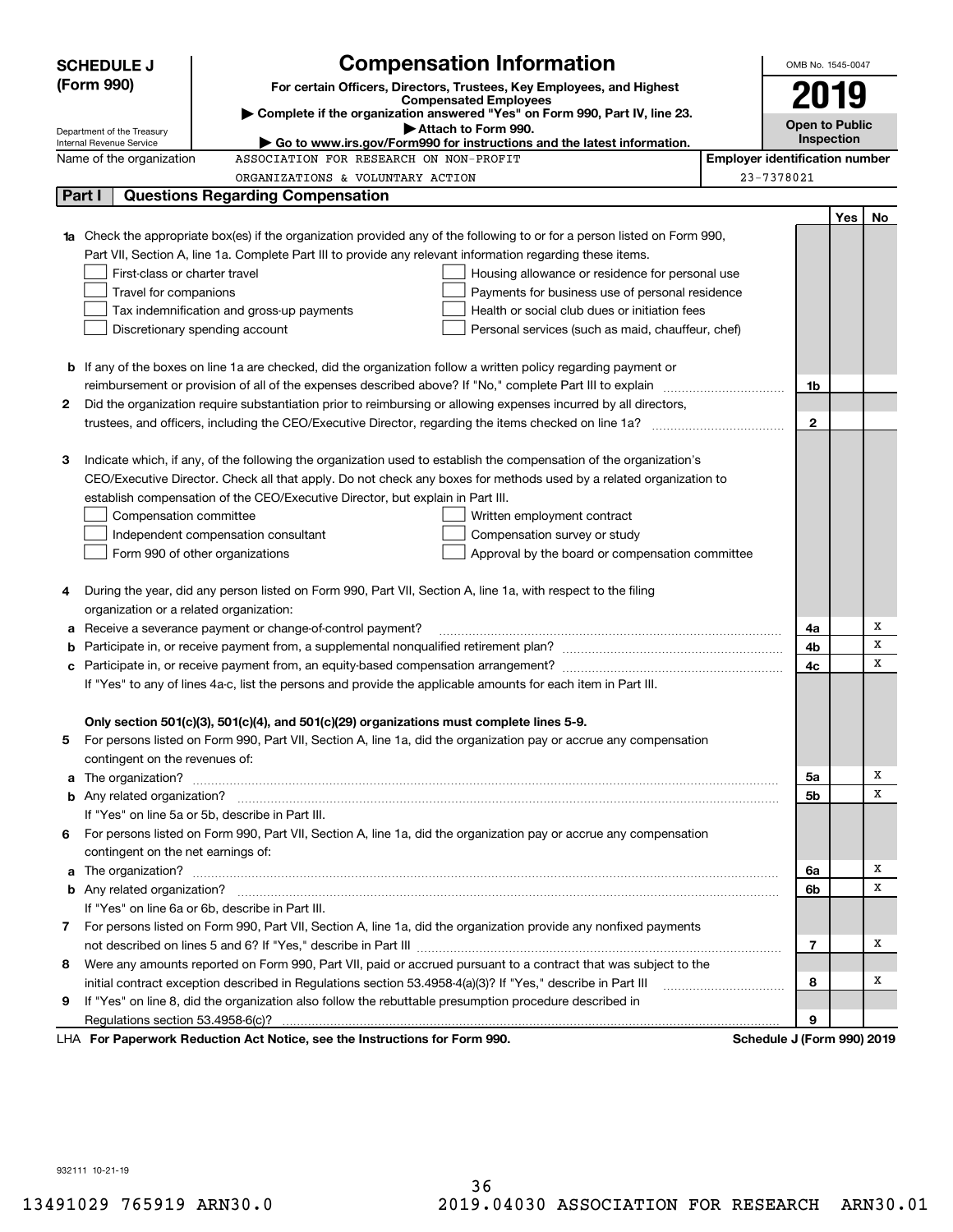ORGANIZATIONS & VOLUNTARY ACTION

**Part II Officers, Directors, Trustees, Key Employees, and Highest Compensated Employees.**  Schedule J (Form 990) 2019 Page Use duplicate copies if additional space is needed.

For each individual whose compensation must be reported on Schedule J, report compensation from the organization on row (i) and from related organizations, described in the instructions, on row (ii). Do not list any individuals that aren't listed on Form 990, Part VII.

23-7378021

**Note:**  The sum of columns (B)(i)-(iii) for each listed individual must equal the total amount of Form 990, Part VII, Section A, line 1a, applicable column (D) and (E) amounts for that individual.

|                                  | (B) Breakdown of W-2 and/or 1099-MISC compensation |                                           |                                           | (C) Retirement and             | (D) Nontaxable  | (E) Total of columns | (F) Compensation                                           |
|----------------------------------|----------------------------------------------------|-------------------------------------------|-------------------------------------------|--------------------------------|-----------------|----------------------|------------------------------------------------------------|
| (A) Name and Title               | (i) Base<br>compensation                           | (ii) Bonus &<br>incentive<br>compensation | (iii) Other<br>reportable<br>compensation | other deferred<br>compensation | benefits        | $(B)(i)-(D)$         | in column (B)<br>reported as deferred<br>on prior Form 990 |
| SHARIQ SIDDIQUI<br>(1)<br>(i)    | $\mathfrak o$ .                                    | $\mathfrak o$ .                           | $\mathfrak o$ .                           | $\mathsf{0}$ .                 | $\mathfrak o$ . | $\mathbf{0}$ .       | $\mathbf 0$ .                                              |
| PRIOR EXECUTIVE DIRECTOR<br>(ii) | 136,643.                                           | $\mathbf{0}$ .                            | $\mathsf{0}$ .                            | 3,574.                         | 19,555.         | 159,772.             | $\mathbf 0$ .                                              |
| (i)                              |                                                    |                                           |                                           |                                |                 |                      |                                                            |
| (ii)                             |                                                    |                                           |                                           |                                |                 |                      |                                                            |
| (i)                              |                                                    |                                           |                                           |                                |                 |                      |                                                            |
| (ii)                             |                                                    |                                           |                                           |                                |                 |                      |                                                            |
| (i)                              |                                                    |                                           |                                           |                                |                 |                      |                                                            |
| <u>(ii)</u>                      |                                                    |                                           |                                           |                                |                 |                      |                                                            |
| (i)                              |                                                    |                                           |                                           |                                |                 |                      |                                                            |
| <u>(ii)</u>                      |                                                    |                                           |                                           |                                |                 |                      |                                                            |
| (i)<br><u>(ii)</u>               |                                                    |                                           |                                           |                                |                 |                      |                                                            |
| (i)                              |                                                    |                                           |                                           |                                |                 |                      |                                                            |
| <u>(ii)</u>                      |                                                    |                                           |                                           |                                |                 |                      |                                                            |
| (i)                              |                                                    |                                           |                                           |                                |                 |                      |                                                            |
| <u>(ii)</u>                      |                                                    |                                           |                                           |                                |                 |                      |                                                            |
| (i)                              |                                                    |                                           |                                           |                                |                 |                      |                                                            |
| <u>(ii)</u>                      |                                                    |                                           |                                           |                                |                 |                      |                                                            |
| (i)                              |                                                    |                                           |                                           |                                |                 |                      |                                                            |
| <u>(ii)</u>                      |                                                    |                                           |                                           |                                |                 |                      |                                                            |
| (i)                              |                                                    |                                           |                                           |                                |                 |                      |                                                            |
| <u>(ii)</u>                      |                                                    |                                           |                                           |                                |                 |                      |                                                            |
| (i)                              |                                                    |                                           |                                           |                                |                 |                      |                                                            |
| <u>(ii)</u>                      |                                                    |                                           |                                           |                                |                 |                      |                                                            |
| (i)                              |                                                    |                                           |                                           |                                |                 |                      |                                                            |
| <u>(ii)</u>                      |                                                    |                                           |                                           |                                |                 |                      |                                                            |
| (i)                              |                                                    |                                           |                                           |                                |                 |                      |                                                            |
| <u>(ii)</u>                      |                                                    |                                           |                                           |                                |                 |                      |                                                            |
| (i)<br><u>(ii)</u>               |                                                    |                                           |                                           |                                |                 |                      |                                                            |
| (i)                              |                                                    |                                           |                                           |                                |                 |                      |                                                            |
| (ii)                             |                                                    |                                           |                                           |                                |                 |                      |                                                            |

**Schedule J (Form 990) 2019**

**2**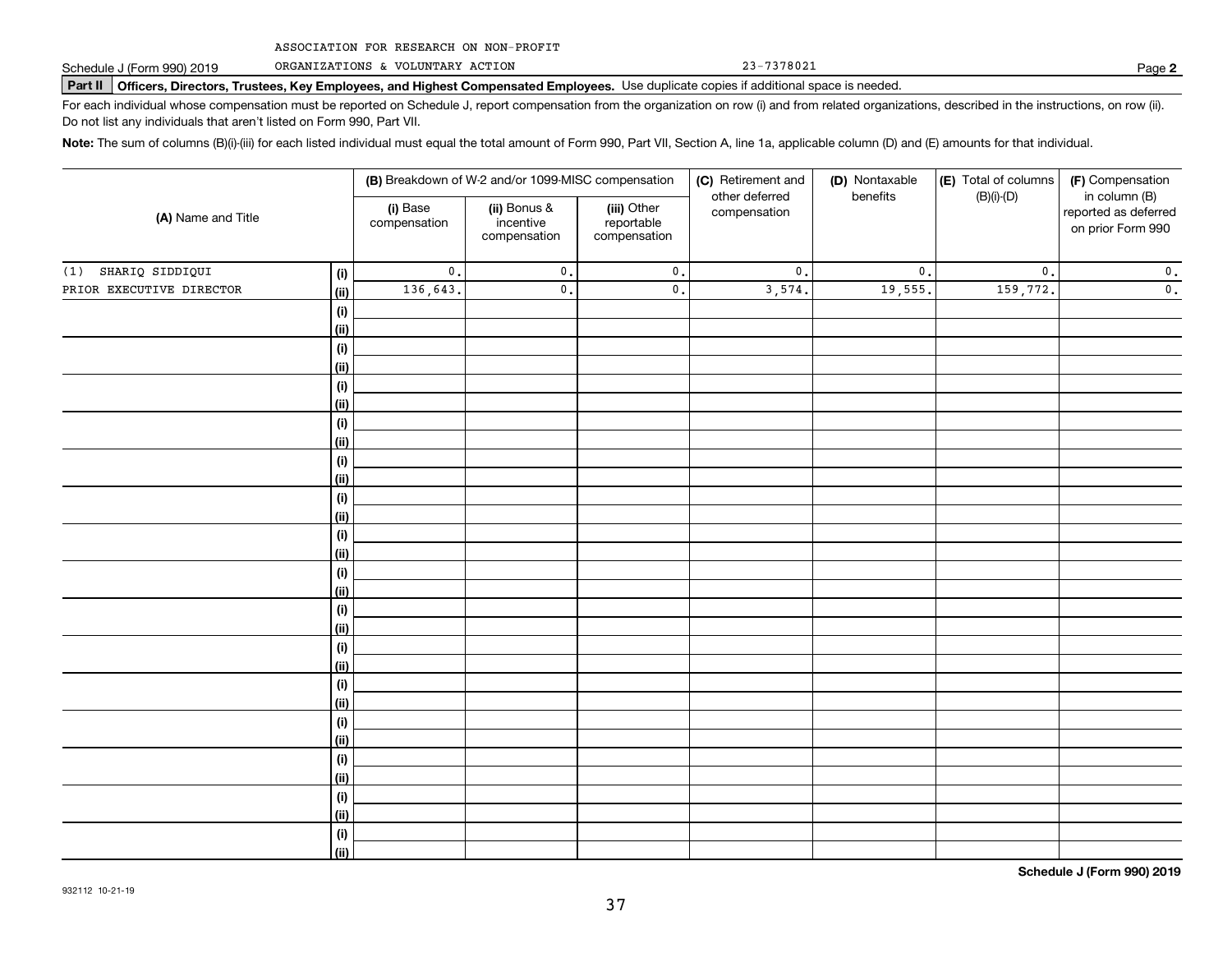ORGANIZATIONS & VOLUNTARY ACTION

Page 3

## **Part III Supplemental Information**

Schedule J (Form 990) 2019 ORGANIZATIONS & VOLUNTARY ACTION<br>Part III Supplemental Information<br>Provide the information, explanation, or descriptions required for Part I, lines 1a, 1b, 3, 4a, 4b, 4c, 5a, 5b, 6a, 6b, 7, and 8

**Schedule J (Form 990) 2019**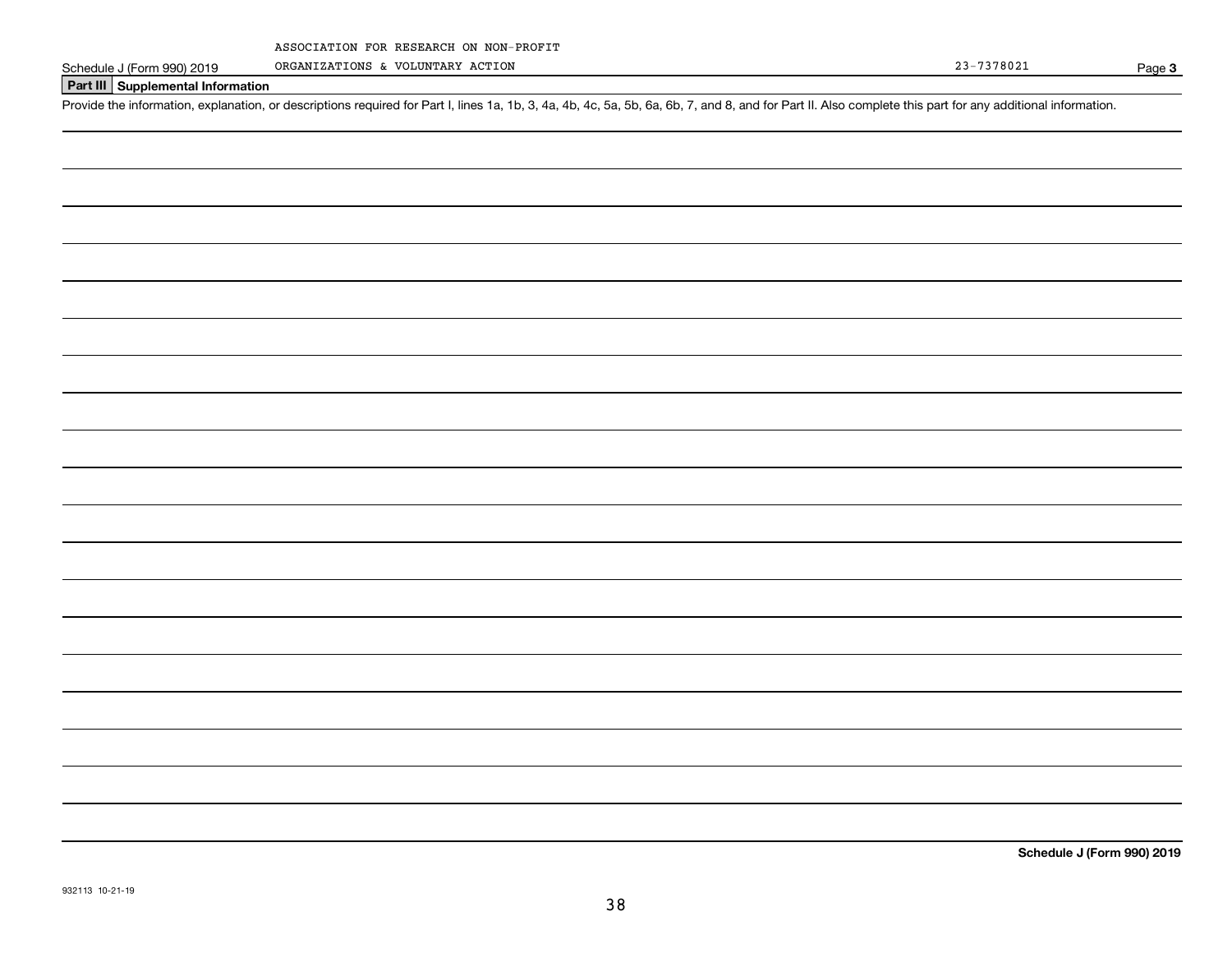| Complete to provide information for responses to specific questions on<br>Form 990 or 990-EZ or to provide any additional information.<br>Attach to Form 990 or 990-EZ.<br>Go to www.irs.gov/Form990 for the latest information.<br>ASSOCIATION FOR RESEARCH ON NON-PROFIT<br>ORGANIZATIONS & VOLUNTARY ACTION<br>FORM 990, PART I, LINE 1, DESCRIPTION OF ORGANIZATION MISSION:<br>INTERDISCIPLINARY COMMUNITY OF PEOPLE DEDICATED TO FOSTERING THROUGH<br>RESEARCH AND EDUCATION THE CREATION, APPLICATION, AND DISSEMINATION OF<br>KNOWLEDGE ON NONPROFIT ORGANIZATIONS, PHILANTHROPY, CIVIL SOCIETY, AND<br>VOLUNTARY ACTION. ARNOVA IS THE US - BASED, NATIONAL AND INTERNATIONAL<br>ASSOCIATION THAT CONNECTS SCHOLARS, TEACHERS, AND PRACTICE LEADERS<br>INTERESTED IN RESEARCH ON NONPROFIT ORGANIZATIONS, VOLUNTARY ACTION,<br>PHILANTHROPY, AND CIVIL SOCIETY. ARNOVA IS A NEUTRAL, OPEN FORUM<br>COMMITTED TO STRENGTHENING THE RESEARCH ABOUT AND HELPING BETTER<br>FORM 990, PART III, LINE 1, DESCRIPTION OF ORGANIZATION MISSION:<br>BASED, NATIONAL AND INTERNATIONAL ASSOCIATION THAT CONNECTS SCHOLARS,<br>TEACHERS, AND PRACTICE LEADERS INTERESTED IN RESEARCH ON NONPROFIT | 23-7378021                                         | <b>Open to Public</b><br>Inspection<br><b>Employer identification number</b> |
|-------------------------------------------------------------------------------------------------------------------------------------------------------------------------------------------------------------------------------------------------------------------------------------------------------------------------------------------------------------------------------------------------------------------------------------------------------------------------------------------------------------------------------------------------------------------------------------------------------------------------------------------------------------------------------------------------------------------------------------------------------------------------------------------------------------------------------------------------------------------------------------------------------------------------------------------------------------------------------------------------------------------------------------------------------------------------------------------------------------------------------------------------------------------------------------------------|----------------------------------------------------|------------------------------------------------------------------------------|
|                                                                                                                                                                                                                                                                                                                                                                                                                                                                                                                                                                                                                                                                                                                                                                                                                                                                                                                                                                                                                                                                                                                                                                                                 |                                                    |                                                                              |
|                                                                                                                                                                                                                                                                                                                                                                                                                                                                                                                                                                                                                                                                                                                                                                                                                                                                                                                                                                                                                                                                                                                                                                                                 |                                                    |                                                                              |
|                                                                                                                                                                                                                                                                                                                                                                                                                                                                                                                                                                                                                                                                                                                                                                                                                                                                                                                                                                                                                                                                                                                                                                                                 |                                                    |                                                                              |
|                                                                                                                                                                                                                                                                                                                                                                                                                                                                                                                                                                                                                                                                                                                                                                                                                                                                                                                                                                                                                                                                                                                                                                                                 |                                                    |                                                                              |
|                                                                                                                                                                                                                                                                                                                                                                                                                                                                                                                                                                                                                                                                                                                                                                                                                                                                                                                                                                                                                                                                                                                                                                                                 |                                                    |                                                                              |
|                                                                                                                                                                                                                                                                                                                                                                                                                                                                                                                                                                                                                                                                                                                                                                                                                                                                                                                                                                                                                                                                                                                                                                                                 |                                                    |                                                                              |
|                                                                                                                                                                                                                                                                                                                                                                                                                                                                                                                                                                                                                                                                                                                                                                                                                                                                                                                                                                                                                                                                                                                                                                                                 |                                                    |                                                                              |
|                                                                                                                                                                                                                                                                                                                                                                                                                                                                                                                                                                                                                                                                                                                                                                                                                                                                                                                                                                                                                                                                                                                                                                                                 |                                                    |                                                                              |
|                                                                                                                                                                                                                                                                                                                                                                                                                                                                                                                                                                                                                                                                                                                                                                                                                                                                                                                                                                                                                                                                                                                                                                                                 |                                                    |                                                                              |
|                                                                                                                                                                                                                                                                                                                                                                                                                                                                                                                                                                                                                                                                                                                                                                                                                                                                                                                                                                                                                                                                                                                                                                                                 |                                                    |                                                                              |
|                                                                                                                                                                                                                                                                                                                                                                                                                                                                                                                                                                                                                                                                                                                                                                                                                                                                                                                                                                                                                                                                                                                                                                                                 |                                                    |                                                                              |
|                                                                                                                                                                                                                                                                                                                                                                                                                                                                                                                                                                                                                                                                                                                                                                                                                                                                                                                                                                                                                                                                                                                                                                                                 |                                                    |                                                                              |
|                                                                                                                                                                                                                                                                                                                                                                                                                                                                                                                                                                                                                                                                                                                                                                                                                                                                                                                                                                                                                                                                                                                                                                                                 |                                                    |                                                                              |
|                                                                                                                                                                                                                                                                                                                                                                                                                                                                                                                                                                                                                                                                                                                                                                                                                                                                                                                                                                                                                                                                                                                                                                                                 |                                                    |                                                                              |
|                                                                                                                                                                                                                                                                                                                                                                                                                                                                                                                                                                                                                                                                                                                                                                                                                                                                                                                                                                                                                                                                                                                                                                                                 |                                                    |                                                                              |
|                                                                                                                                                                                                                                                                                                                                                                                                                                                                                                                                                                                                                                                                                                                                                                                                                                                                                                                                                                                                                                                                                                                                                                                                 |                                                    |                                                                              |
|                                                                                                                                                                                                                                                                                                                                                                                                                                                                                                                                                                                                                                                                                                                                                                                                                                                                                                                                                                                                                                                                                                                                                                                                 |                                                    |                                                                              |
|                                                                                                                                                                                                                                                                                                                                                                                                                                                                                                                                                                                                                                                                                                                                                                                                                                                                                                                                                                                                                                                                                                                                                                                                 |                                                    |                                                                              |
|                                                                                                                                                                                                                                                                                                                                                                                                                                                                                                                                                                                                                                                                                                                                                                                                                                                                                                                                                                                                                                                                                                                                                                                                 |                                                    |                                                                              |
| ORGANIZATIONS, VOLUNTARY ACTION, PHILANTHROPY, AND CIVIL SOCIETY.                                                                                                                                                                                                                                                                                                                                                                                                                                                                                                                                                                                                                                                                                                                                                                                                                                                                                                                                                                                                                                                                                                                               |                                                    |                                                                              |
| ARNOVA IS A NEUTRAL, OPEN FORUM COMMITTED TO STRENGTHENING THE RESEARCH                                                                                                                                                                                                                                                                                                                                                                                                                                                                                                                                                                                                                                                                                                                                                                                                                                                                                                                                                                                                                                                                                                                         |                                                    |                                                                              |
| ABOUT AND HELPING BETTER PRACTICE IN THESE REALMS.                                                                                                                                                                                                                                                                                                                                                                                                                                                                                                                                                                                                                                                                                                                                                                                                                                                                                                                                                                                                                                                                                                                                              |                                                    |                                                                              |
|                                                                                                                                                                                                                                                                                                                                                                                                                                                                                                                                                                                                                                                                                                                                                                                                                                                                                                                                                                                                                                                                                                                                                                                                 |                                                    |                                                                              |
| FORM 990, PART VI, SECTION A, LINE 3:                                                                                                                                                                                                                                                                                                                                                                                                                                                                                                                                                                                                                                                                                                                                                                                                                                                                                                                                                                                                                                                                                                                                                           |                                                    |                                                                              |
| ARNOVA HAS ENTERED INTO AN AGREEMENT WITH INDIANA UNIVERSITY WHERE THE                                                                                                                                                                                                                                                                                                                                                                                                                                                                                                                                                                                                                                                                                                                                                                                                                                                                                                                                                                                                                                                                                                                          |                                                    |                                                                              |
| EMPLOYEES OF THE ORGANIZATION ARE PROVIDED BY THE UNIVERSITY. ARNOVA                                                                                                                                                                                                                                                                                                                                                                                                                                                                                                                                                                                                                                                                                                                                                                                                                                                                                                                                                                                                                                                                                                                            |                                                    |                                                                              |
| RETAINS THE RIGHT TO ALL HIRING AND FIRING DECISIONS. THE UNIVERSITY IS THE                                                                                                                                                                                                                                                                                                                                                                                                                                                                                                                                                                                                                                                                                                                                                                                                                                                                                                                                                                                                                                                                                                                     |                                                    |                                                                              |
| EMPLOYER OF RECORD. ARNOVA REIMBURSES THE UNIVERSITY FOR COMPENSATION                                                                                                                                                                                                                                                                                                                                                                                                                                                                                                                                                                                                                                                                                                                                                                                                                                                                                                                                                                                                                                                                                                                           |                                                    |                                                                              |
| BENEFITS AND TAXES. IN ADDITION, ARNOVA PAYS THE UNIVERSITY A SMALL                                                                                                                                                                                                                                                                                                                                                                                                                                                                                                                                                                                                                                                                                                                                                                                                                                                                                                                                                                                                                                                                                                                             |                                                    |                                                                              |
| PERCENTAGE OF EXPENDITURES AS AN ADMINISTRATIVE FEE. DURING THE CURRENT                                                                                                                                                                                                                                                                                                                                                                                                                                                                                                                                                                                                                                                                                                                                                                                                                                                                                                                                                                                                                                                                                                                         |                                                    |                                                                              |
| YEAR THERE WERE 3 EMPLOYEES. THEIR COMPENSATION HAS BEEN REPORTED ON THE                                                                                                                                                                                                                                                                                                                                                                                                                                                                                                                                                                                                                                                                                                                                                                                                                                                                                                                                                                                                                                                                                                                        |                                                    |                                                                              |
| LHA For Paperwork Reduction Act Notice, see the Instructions for Form 990 or 990-EZ.                                                                                                                                                                                                                                                                                                                                                                                                                                                                                                                                                                                                                                                                                                                                                                                                                                                                                                                                                                                                                                                                                                            | Schedule O (Form 990 or 990-EZ) (2019)             |                                                                              |
|                                                                                                                                                                                                                                                                                                                                                                                                                                                                                                                                                                                                                                                                                                                                                                                                                                                                                                                                                                                                                                                                                                                                                                                                 | 39<br>2019.04030 ASSOCIATION FOR RESEARCH ARN30.01 |                                                                              |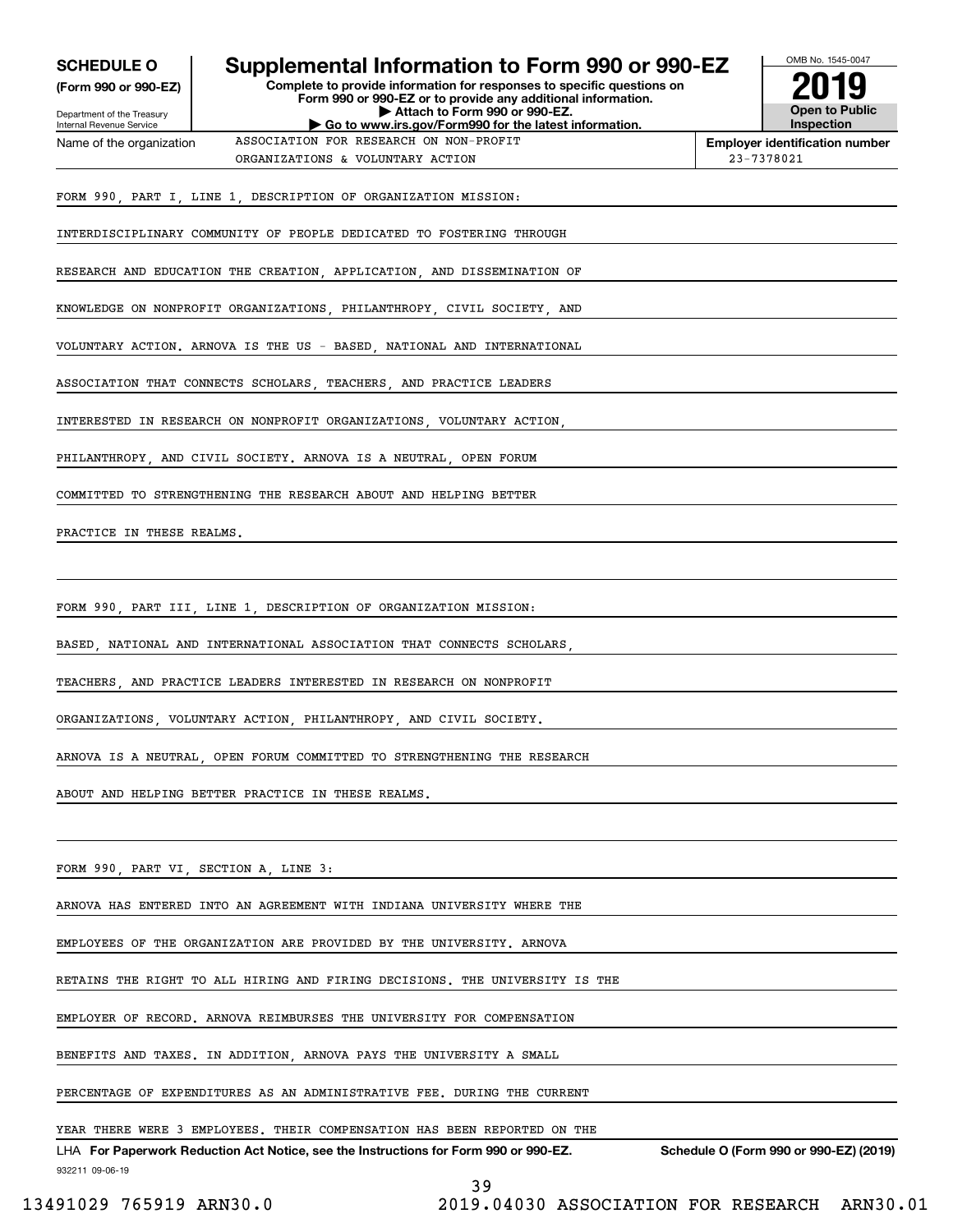| Schedule O (Form 990 or 990-EZ) (2019)<br>Page 2 |                                        |                                       |  |  |
|--------------------------------------------------|----------------------------------------|---------------------------------------|--|--|
| Name of the organization                         | ASSOCIATION FOR RESEARCH ON NON-PROFIT | <b>Employer identification number</b> |  |  |
|                                                  | ORGANIZATIONS & VOLUNTARY ACTION       | 23-7378021                            |  |  |
|                                                  |                                        |                                       |  |  |

STATEMENT OF FUNCTIONAL EXPENSE AS SALARY, BENEFITS, RETIREMENT, AND

PAYROLL EXPENSE.

FORM 990, PART VI, SECTION A, LINE 6:

THE ORGANIZATION IS A NON-FOR-PROFIT CORPORATION WITH MEMBERS WHO, IN

ACCORDANCE WITH THE BY-LAWS, ELECT THE GOVERNING BOARD.

FORM 990, PART VI, SECTION A, LINE 7A:

THE ORGANIZATION IS A NOT-FOR-PROFIT CORPORATION WITH MEMBERS WHO, IN

ACCORDANCE WITH THE BY-LAWS, ELECT THE GOVERNING BOARD. MEMBERS' VOTING

RIGHTS MAY NOT BE ABRIDGED WITHOUT APPROVAL BY A VOTE OF THE AFFECTED

MEMBERS AND EACH AMENDMENT OF THE BYLAWS REQUIRES APPROVAL OF A TWO-THIRDS

MAJORITY OF MEMBERSHIP.

FORM 990, PART VI, SECTION A, LINE 7B:

THE ORGANIZATION IS A NOT-FOR-PROFIT CORPORATION WITH MEMBERS WHO, IN

ACCORDANCE WITH THE BY-LAWS, ELECT THE GOVERNING BOARD.

FORM 990, PART VI, SECTION B, LINE 11B:

THE FORM 990 IS REVIEWED BY THE TREASURER AND THE AUDIT AND FINANCE

COMMITTEE MEMBERS ONCE THIS REVIEW IS COMPLETE AND THE FORMAT IS APPROVED,

THE EXECUTIVE DIRECTOR SIGNS THE RETURN AND PROCEEDS WITH SUBMISSION TO THE

IRS.

FORM 990, PART VI, SECTION B, LINE 12C:

AT THE ANNUAL BOARD RETREAT MEMBERS PROVIDE A CONFLICT OF INTEREST FORM.

THE PRESIDENT REVIEWS AND THE FORMS ARE FILED. ANNUALLY AT THE NOVEMBER

MEETING, NEWLY ELECTED MEMBERS PROVIDE THEIR FORMS. DURING MEETINGS, IF A

40

932212 09-06-19

**Schedule O (Form 990 or 990-EZ) (2019)**